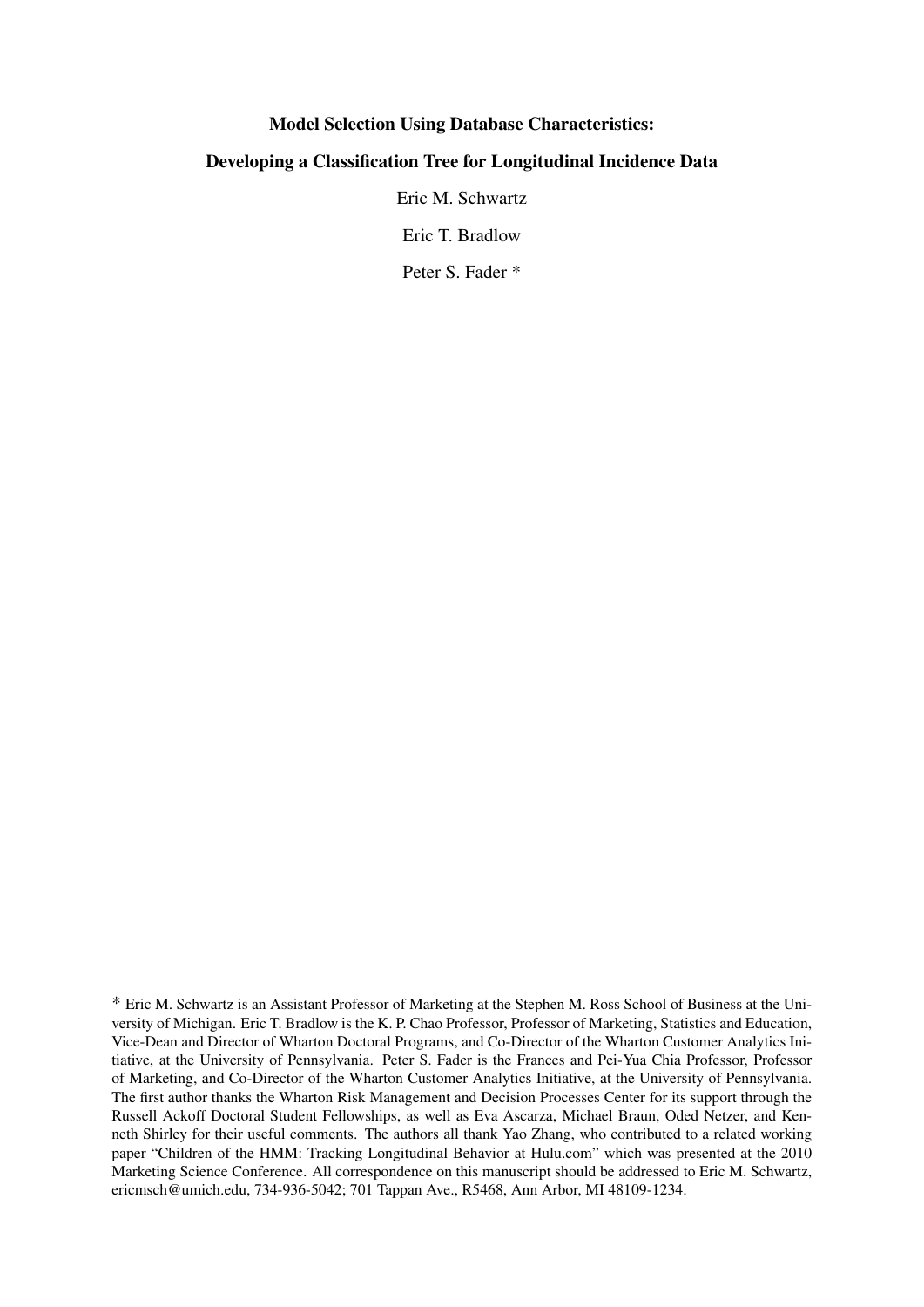# Model Selection Using Database Characteristics: Developing a Classification Tree for Longitudinal Incidence Data

### Abstract

When managers and researchers encounter a dataset, they typically ask two key questions: (1) which model (from a candidate set) should I use? and (2) if I use a particular model, when is it going to likely work well for my business goal? This research addresses those two questions, and provides a rule, i.e., a decision tree, for data analysts to portend the "winning model" *before* having to fit any of them for longitudinal incidence data. We characterize datasets based on managerially relevant (and easy-to-compute) summary statistics, and we use classification techniques from machine learning to provide a decision tree that recommends when to use which model. By doing the "legwork" of obtaining this decision tree for model selection, we provide a time-saving tool to analysts. We illustrate this method for a common marketing problem (i.e., forecasting repeat purchasing incidence for a cohort of new customers) and demonstrate the method's ability to discriminate among an integrated family of a hidden Markov model (HMM) and its constrained variants. We observe a strong ability for dataset characteristics to guide the choice of the most appropriate model, and we observe that some model features (e.g., the "back-and-forth" migration between latent states) are more important to accommodate than others (e.g., the inclusion of an "off" state with no activity). We also demonstrate the method's broad potential by providing a general "recipe" for researchers to replicate this kind of model classification task in other managerial contexts (outside of repeat purchasing incidence data and the HMM framework).

Keywords: model selection, machine learning, data science, business intelligence, hidden Markov models, classification tree, random forest, posterior predictive model checking, hierarchical Bayesian methods, forecasting.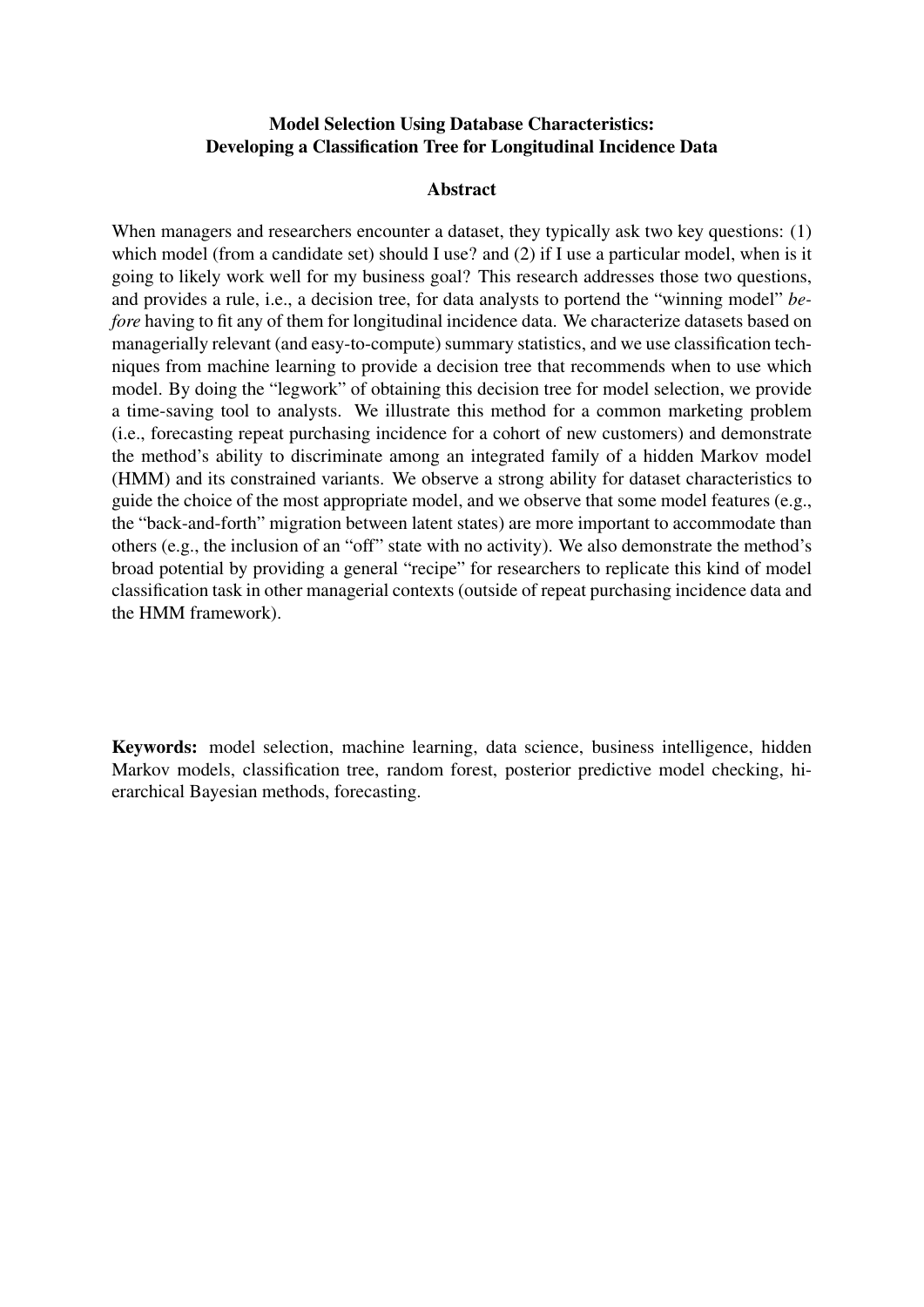# 1 Introduction

The explosion in technology-enabled data collection has changed the focus of marketing modelers away from aggregated data at the store- or market-level towards more granular, paneloriented, data structures and associated statistical methodologies. Companies have reduced their reliance on "rolled up" data provided by syndicated vendors (e.g., IRI, Nielsen) and now build more of their analytics around customer-level longitudinal patterns that they can obtain from their own internal operations. But while this increased reliance on "site-centric" data (Zheng et al. 2011) offers a number of meaningful benefits to the firm, it also comes with some potential costs to the researcher.

First, site-centric data provides a detailed description of each customer's stream of purchases (and other actions that the firm can measure directly), but it often lacks information about marketing variables, competitive tactics, and other potential "drivers" of the behavior(s) of interest (Donkers et al. 2007; Schweidel et al. 2008) that are typically provided by a thirdparty firm and often difficult to link to purchase data. So many firms are focusing their decisionmaking efforts around the flow of incidence activities, i.e., the timing and nature of each transaction, which is very rich, but also quite different than the inputs used in more traditional marketing-mix models (Hanssens et al. 2005).

Second, this detailed stream of incidence actions can be characterized by an ever-larger swath of mathematical models. That is, increased granularity comes with the potential for increased model complexity and hence a more difficult model selection problem than faced by previous generations of researchers, who often relied on relatively standard model specifications (Cooper and Nakanishi 1988; Wittink et al. 1988) that were sufficient for the relatively standard data structures that were made available by a small set of third-party data providers.

With this "data evolution" in mind, consider a business intelligence manager for an ecommerce firm who is examining panel data from three recent product launches (Figure 1). Her goal is to project repeat purchase patterns for each dataset, as her company's production, marketing, and customer relationship management (CRM) activities depend on an accurate forecast. How should she choose which statistical model is most appropriate for each product's dataset? She could run a number of different panel-oriented incidence models and choose the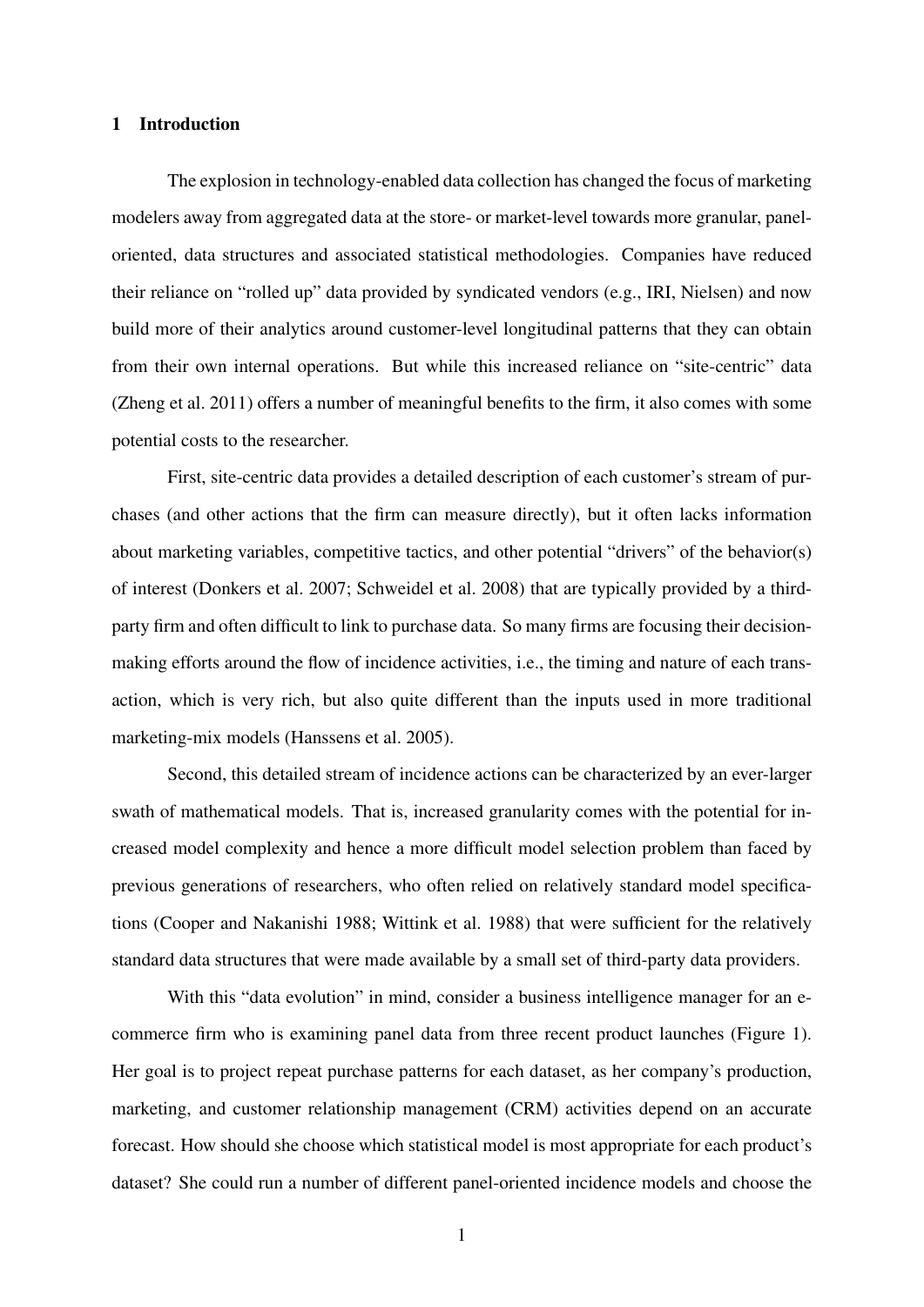one that fits each dataset best; but, a series of separate "model bake-offs" would be a highly inefficient process and would offer no assurances that the chosen model(s) will be best-suited for forecasting purposes of similar datasets. Instead, are there clues in each dataset that might help her make the right choices without having to run an array of models over and over again for each new dataset? Can we look at many datasets and model performance to extract general rules about when to use which model? That is the goal of this paper: we want to help managers choose among competing longitudinal incidence models, based only on observed dataset-level summary statistics, i.e., *database characteristics*, before they need to run any models.

# [INSERT FIGURE 1 ABOUT HERE]

We will create a "decision tree" that can guide the manager towards the most appropriate model specification for a given dataset, based only on observable (and easy to compute) summary statistics on that dataset. In other words, we will do the "upfront work" so that the decision tree is a time-saving tool for other analysts. We recognize that each dataset consists of a mix of heterogeneous customers who may go through different kinds of dynamic purchasing patterns over time, and we want to identify the most suitable model specification to capture these within- and across-customer sources of variation. However, we do not use the database characteristics directly in our models to predict future purchasing (i.e. we don't treat them as X variables in a statistical model), but instead we use them to help identify the best model (chosen from a class of different latent-state model specifications), which can be used for forecasting and other diagnostic purposes.

For instance, referring back to Figure 1, Dataset A's steadily declining sales may indicate that latent customer attrition is prevalent but occurs at different rates for different customers, so a "buy till you die" model such as the Pareto/NBD (Schmittlein et al. 1987) or the BG/BB (beta-geometric beta-binomial; Fader et al. 2010) might be appropriate. In contrast, the sales for Dataset B seem to show a substantial rise towards the end of the observation period, so a hidden Markov model (HMM), in which customers move back and forth between different states of purchasing propensities (Liechty et al. 2003; Netzer et al. 2008), might be the best model to employ for forecasting purposes. Finally, the sales curve for Dataset C is harder to classify as a "buy till you die" or an HMM-type pattern - it seems to reflect elements of both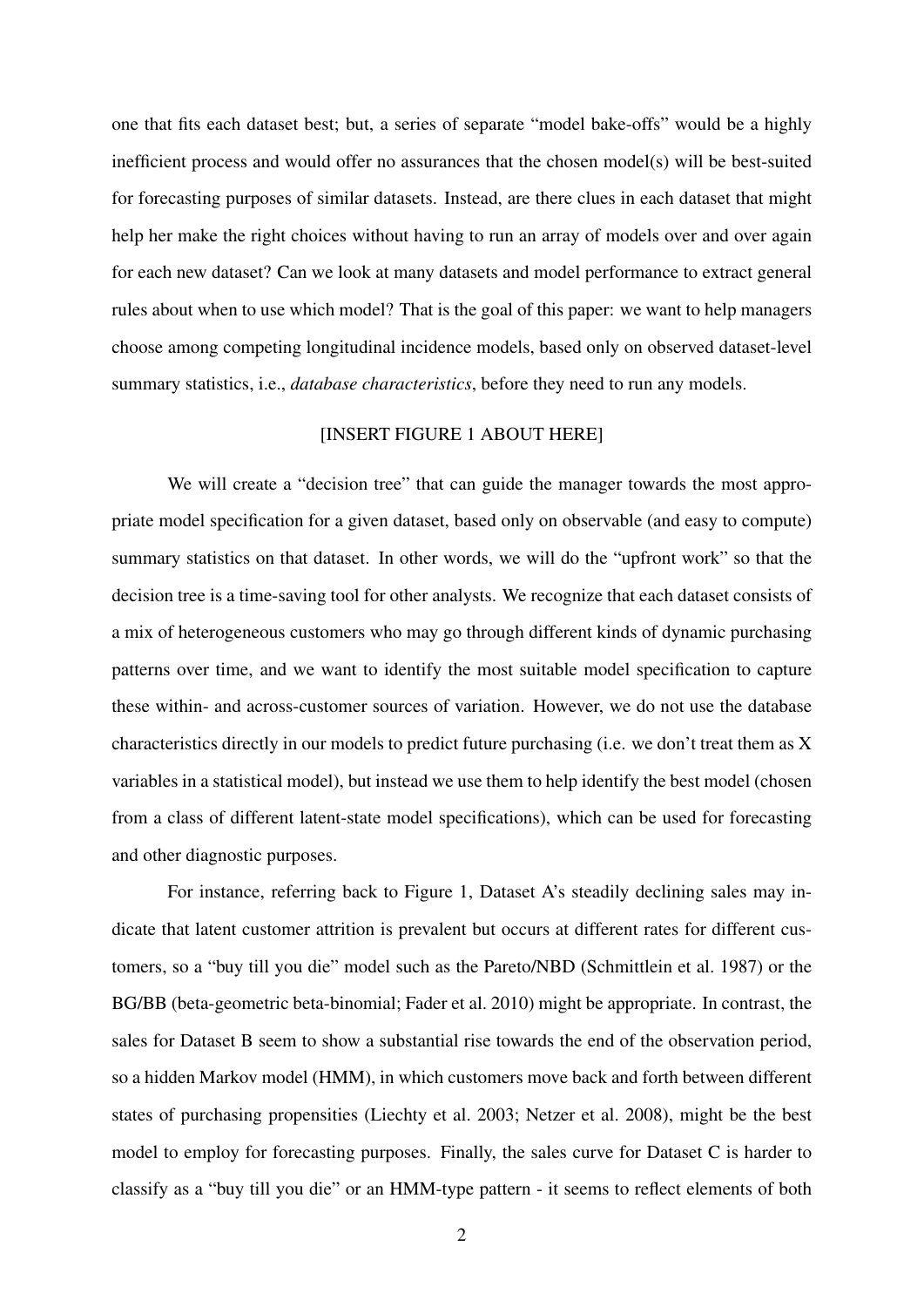specifications. Perhaps we need a hybrid version of these two models to capture and project it.

While there are innumerable models that could be viable candidates for this kind of longitudinal incidence data, we choose a particular set that are tightly connected to each other but still very flexible. The models we consider are the HMM and three different constrained variants of it (including the BG/BB). Since they are part of an integrated family, they offer an opportunity to detect when each underlying model component (in this case the presence of an absorbing state and/or the need for a "no-purchase" state) is worth including or "turning off." This provides added insight to the analyst about the nature of their customer dynamics, above and beyond simplified model implementation and improved model performance.

For this context (i.e., repeat-transaction incidence data; HMM and its constrained variants), we do all of the "leg work" for the analyst. We run an array of constrained and unconstrained HMM models on dozens of synthetic datasets, generated to broadly represent the kinds of patterns that are likely to occur in real-world settings. While this is computationally expensive initially (a high "upfront cost" for us as the researcher), it yields significant savings for the downstream user - the manager simply follows our advice and selects the most appropriate model given the nature of her dataset, and runs it, "the winner" and not the entire class of models.

The focal managerial criterion we use to select among models is the forecast error for each cohort's purchases; so the winning model has the minimum mean absolute error in a holdout period. We use well-established machine-learning methods known as *classification and regression trees* (CART) and *random forests*, to derive general rules to suggest which model to use under different circumstances, based entirely on observed (and managerially meaningful) patterns in the customer-base data. The database characteristics that turn out to be most important (in our setting) include the nature of the decline in cohort-level sales over time as well as purchase concentration (e.g., the "80:20 rule") across customers.

Since the development of the decision tree is our key contribution, the structure of the paper centers around it. There are three "ingredients" for the classification approach, and we devote a section of the paper to each one: the candidate models in Section 2, the database characteristics in Section 3, and the performance criterion to determine the "winning" model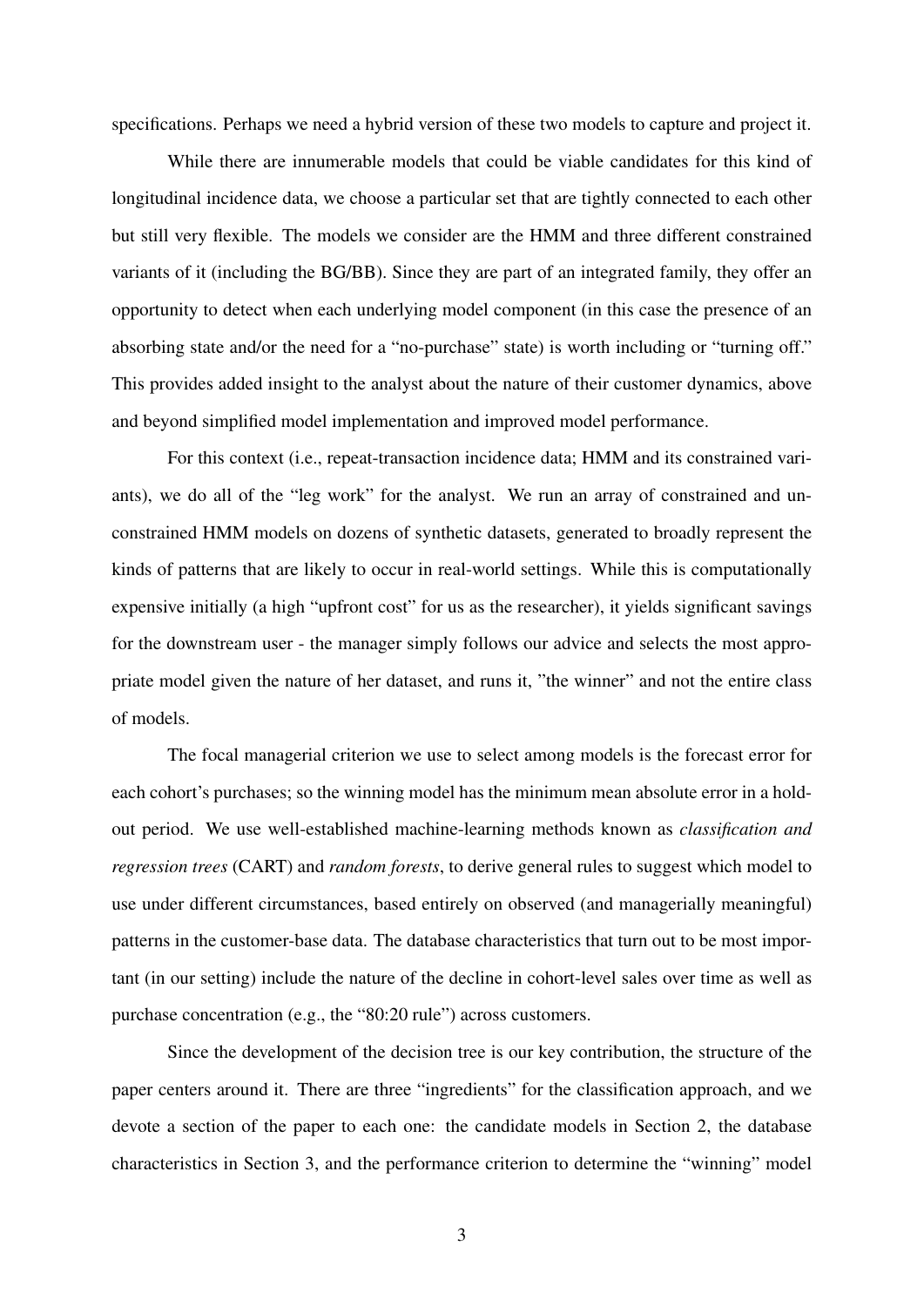for each dataset in Section 4. Putting these three ingredients together, we create the decision tree in Section 5 and focus on its interpretation, validation, and managerial implications.

Although we perform our analysis for a specific data/modeling context (albeit an important one in today's marketing environment), the same basic "recipe" developed here can be applied to many other settings. Thus, we formalize our approach as a more general methodology in the Appendix, using the same ingredients outlined above: a set of models, database characteristics, and a selection criterion (i.e., performance or error measure with loss function). We now begin the process of laying out these elements to build our decision tree.

# 2 Which models to consider? The HMM and its constrained variants

The decision tree recommends which model to use for a given dataset, but we have to provide a consideration set of models: the HMM and its constrained variants. Why do we consider this class? First, they are appropriate for this popular context of understanding and projecting repeat-purchase patterns of a cohort of customers using longitudinal incidence data (Liechty et al. 2003; Montgomery et al. 2004; Montoya et al. 2010; Netzer et al. 2008; Schweidel et al. 2011). Second, these models cover a wide range of underlying "stories" of customer behavior leading to different observable data patterns. This helps us achieve the goal of the paper: establish the link between dataset-level summaries and model performance.

Third, these models form an integrated family; that is, each model is a constrained or unconstrained version of another in the set. Some of these are established yet seemingly unrelated models, such as "buy till you die" and latent-class models, among others. But they are all special cases of the HMM. These connections have only been partially explored and in an ad-hoc manner in the previous literature, as we discuss below (Netzer et al. 2008; Schweidel et al. 2011). However, the extra insight that we provide is that the four variants of the HMM that we consider are described by two model components each with two levels (as seen in the  $2 \times 2$  discussed in Figure 2). So the decision tree not only recommends a specific model, it also emphasizes the presence/absence of more general model components, thereby adding more insight and comparability across datasets.

The unconstrained HMM used here has two states, and the within-state purchase likeli-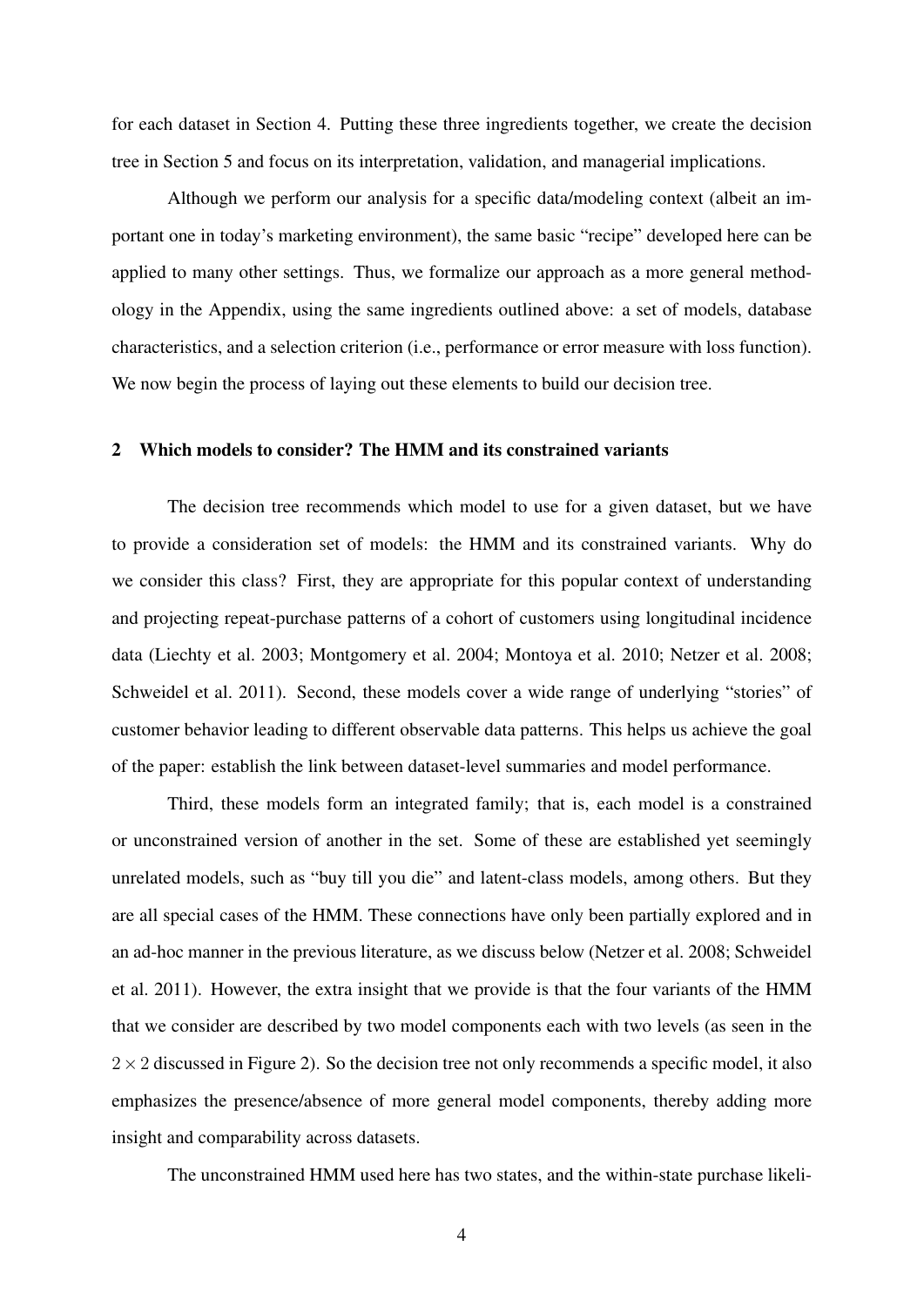hoods are repeated Bernoulli trials by individuals who can begin the calibration period in State 1 or State 2. We allow for unobserved continuous heterogeneity for both the within-state purchase propensities as well as the between-state transition probabilities. Formally, we let  $y_{it} = 1$ for day t if the customer i purchased and  $y_{it} = 0$  otherwise.<sup>1</sup> Then,

$$
y_{it} \sim \left\{ \begin{array}{l} \text{Bernoulli}(p_{1i}) \text{ if in State } 1 \text{, } Z_{it} = 1 \\ \text{Bernoulli}(p_{2i}) \text{ if in State } 2 \text{, } Z_{it} = 2 \text{,} \end{array} \right. \tag{1}
$$

where the latent-state variable,  $Z_{it}$ , indicates which state a customer occupies on each day. The individual-level parameters of the HMM are the within-state propensities,  $p_i$ , and the transition probability matrix,  $\Theta_i$ . That is,

$$
\mathbf{p}_{i} = (p_{1i}, p_{2i}) \text{ and } \mathbf{\Theta}_{i} = \begin{pmatrix} 1 - \theta_{12i} & \theta_{12i} \\ \theta_{21i} & 1 - \theta_{21i} \end{pmatrix}.
$$
 (2)

We let the initial state membership be a population-level parameter, and any individual can start in State 1 with probability  $\pi_1$  or State 2 with probability  $1-\pi_1$ . We assume independent beta distributions to allow for heterogeneity across individuals for the components of  $p_i$  and  $\Theta_i$ <sup>2</sup> Specifically, the prior distributions used are

$$
p_{1i} \sim \text{beta}(\mu_{p_1}, \phi_{p_1}), \qquad p_{2i} \sim \text{beta}(\mu_{p_2}, \phi_{p_2}),
$$
  
\n
$$
\theta_{12i} \sim \text{beta}(\mu_{\theta_{12}}, \phi_{\theta_{12}}), \qquad \theta_{21i} \sim \text{beta}(\mu_{\theta_{21}}, \phi_{\theta_{21}}), \qquad (3)
$$

where  $\mu = a/(a + b)$  is the mean and  $\phi = 1/(a + b + 1)$  is the polarization index of the beta distribution with shape parameters  $a$  and  $b$  (Sabavala and Morrison 1977). In general, for  $S \ge 2$  states, each row r of the transition probability matrix is a vector  $(\theta_{r1i}, \dots, \theta_{rSi}) \sim$ Dirichlet $(\alpha_{r1}, \ldots, \alpha_{rS})$ <sup>3</sup>. We distinguish between states by referring to State 1 as having a

 $\frac{1}{1}$ Without loss of generality, we use "day" to refer to the unit of discrete time, and "purchase" as the observed behavior of interest. It could be instead, for example, viewing online videos or not in a given week, donating or not in a given quarter, etc.

 $2$ The initial state-membership probability is assumed to be a population-level parameter due to the definition of a cohort of customers acquired at the same time. Additionally, the results are robust to using a logit-normal for heterogeneity on all individual parameters, and for allowing correlations among them.

<sup>&</sup>lt;sup>3</sup>We use highly uninformative hyperpriors on the population-level parameters of the beta (or Dirichlet) distri-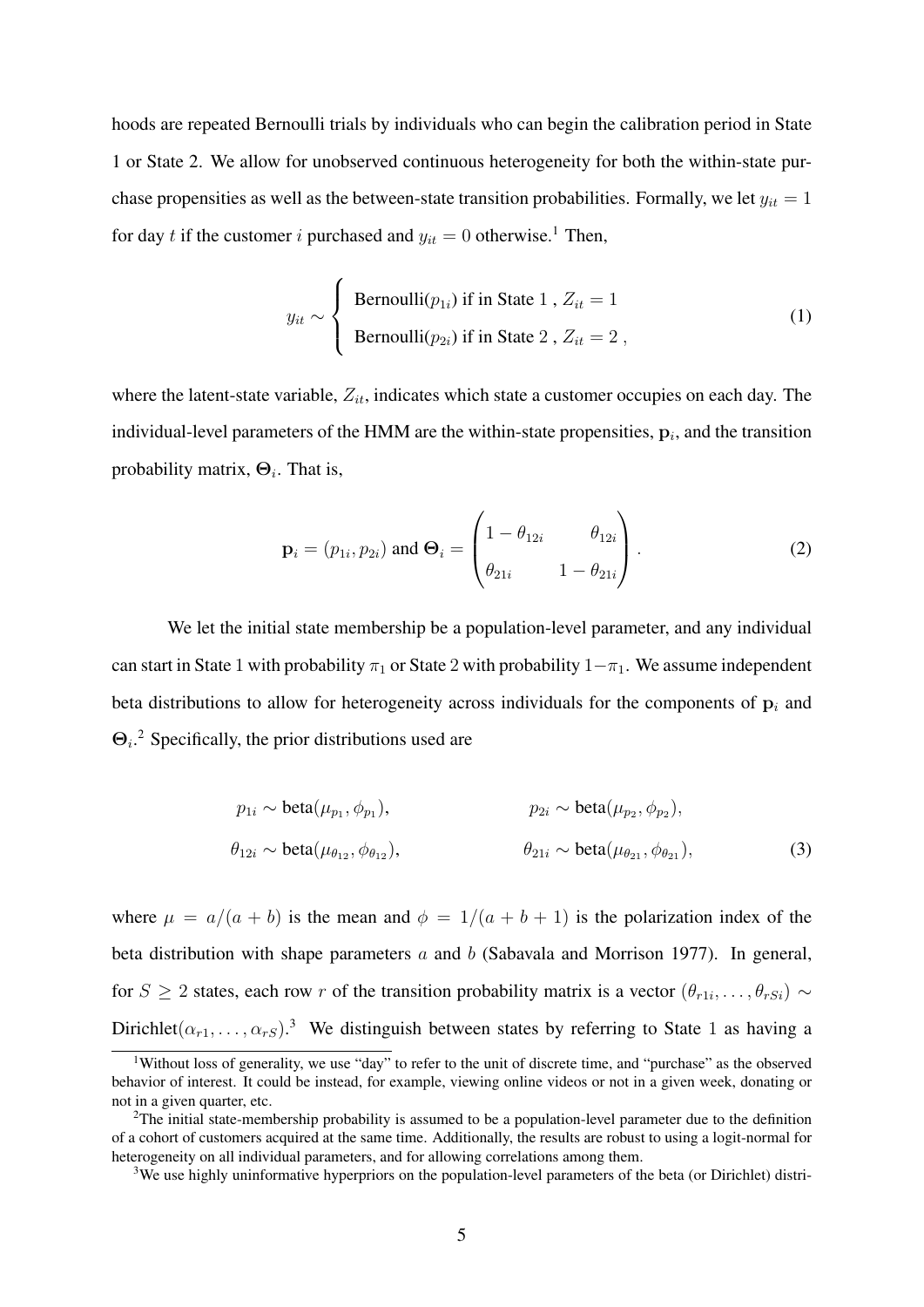within-state propensity at least as large as that of State 2, i.e., for each individual (i.e.,  $p_{1i} \geq p_{2i}$ for all  $i$ ). This prevents the label-switching problem known to exist with latent-state models (Stephens 2000).

We highlight the off-diagonal entries of the transition probability matrix, since  $\theta_{12i}$  denotes the probability an individual moves "forward" (State 1 to 2) and  $\theta_{21i}$  represents the probability an individual moves "backward" (State 2 to 1). So not allowing backwards transitions is equivalent to making State 2 absorbing.

# [INSERT FIGURE 2 ABOUT HERE]

Given this formulation of the unconstrained HMM, the three nested models emerge as we constrain either or both model components. To start, when we apply both constraints to all individuals, so there is an "off" state ( $p_{2i} = 0$ ) and "backwards" transitions are prohibited  $(\theta_{21i} = 0)$ , the "buy till you die" BG/BB model emerges. <sup>4</sup>

Then, as we think about how the BG/BB model and HMM differ along these two dimensions, we can consider each of those dimensions separately (i.e., either  $p_{2i} = 0$  or  $\theta_{21i} = 0$ ). These constraints determine the two dimensions of Figure 2. When applying each of the two constraints separately, different models emerge (the off-diagonal cells of Figure 2), and each tells a distinct story of customer behavior.

When only  $p_{2i} = 0$ , the *On And Off* model (OF) emerges. Consumers can make backand-forth transitions between an "on" state of activity and an "off" state of inactivity. Like the HMM, customers can make backwards transitions, but like the BG/BB, when in the "off" state, customers have no chance of activity. This kind of model has been explored in papers on Markov-modulated Poisson processes (Ma and Buschken 2011).

Alternatively, when only  $\theta_{21i} = 0$ , we get the *Hot Then Cold* model (HC). At any time customers can be either in a "hot" state (higher propensity to purchase) or a "cold" state (purchasing is less likely but still possible). Like the BG/BB, once the customer reaches the "cold" state she remains there (no backwards transitions), and like the HMM, in the "cold"

butions. For more details about the distributions used in the sampling procedure, see the Appendix.

<sup>4</sup>Unlike the BG/BB as in Fader et al. (2010), which assumes that all individuals start in the "alive" state, in our BG/BB specification we allow individuals to start in either state, according to initial state probability vector,  $\pi$ . The model utilized here is more general.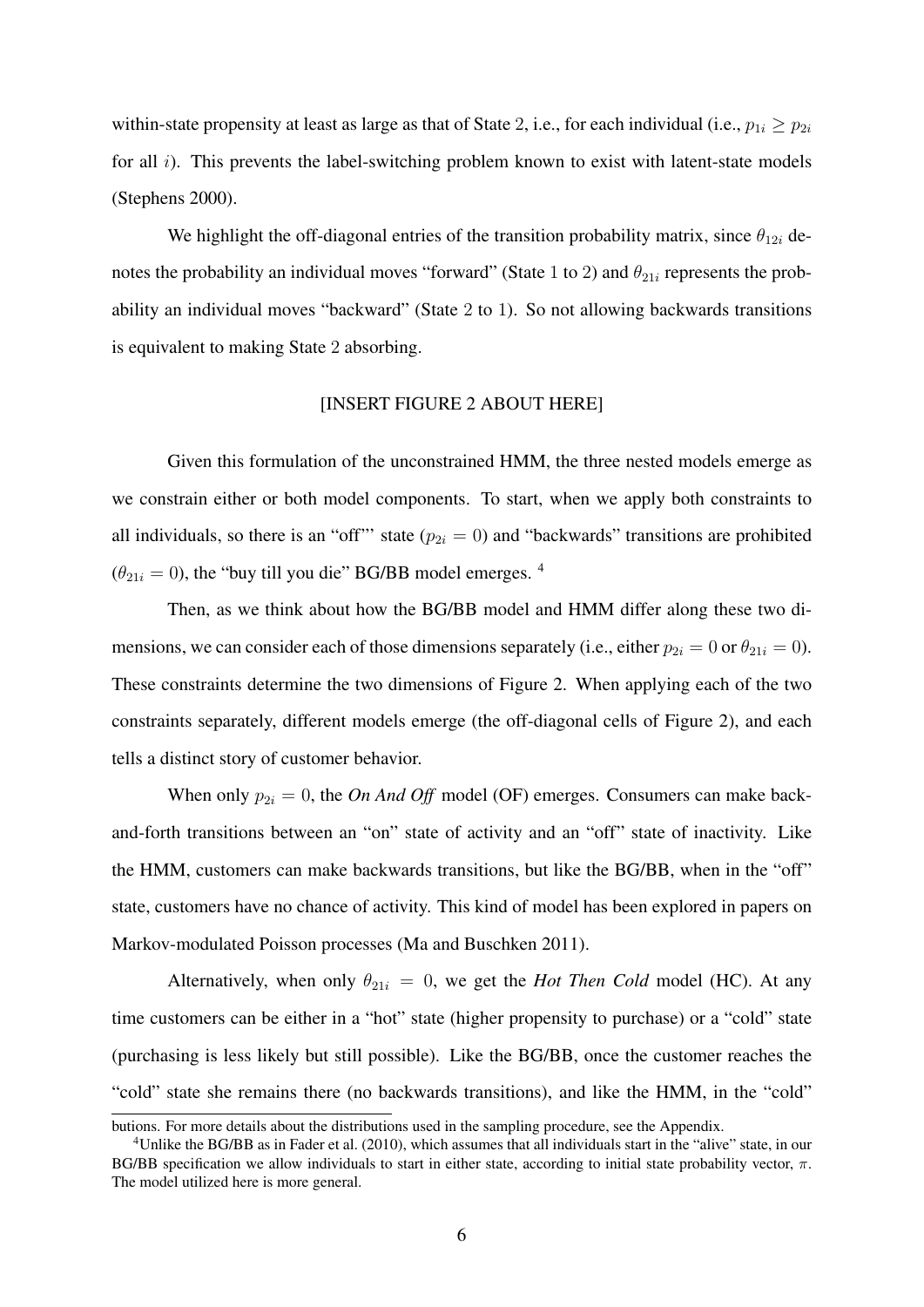state purchasing is possible. The hot-then-cold ordering is informed by the prevalence of customer attrition, or at least, slowing down of transactions (in aggregate) that is common in most cohort-level datasets.<sup>5</sup> Such behavior appears in queuing theory models, such as phase-type distributions (Bladt and Neuts 2003; O'Cinneide 1990), and in marketing models (Fader et al. 2004; Schweidel and Fader 2009).

Past literature has noted how the latent-class model (Kamakura and Russell 1989) is a special case of an HMM ( $\theta_{12i} = \theta_{21i} = 0$ ), and other work often utilizes a nested model with a "death" state (Netzer et al. 2008; Schweidel et al. 2011). However, the other links among the HMM and its constrained models (e.g., BG/BB, HC, and OF) that we consider have not been documented in full detail as an integrated framework with the  $2 \times 2$  structure as described here.

Viewing the HMM and its constrained variants as an integrated family provides an opportunity to detect when (i.e., for which types of datasets) each model component is worth including. One may initially (but erroneously) think that the nested structure would guarantee that the more flexible HMM would perform at least as well as any of its constrained versions (with one or both model components shut off) on all model-performance criteria. But this is not guaranteed in practice. We illustrate that when forecasting repeat transactions out-of-sample, the more general model does not always beat its nested versions, and hence there is value in the decision tree provided in this paper.

The decision tree answers our key question is: for what kinds of database characteristics does each model perform best? To perform this classification, we need a range of different datasets generated from the  $2 \times 2$  framework. We generate 64 synthetic datasets, each with  $T = 30$  weeks of data in calibration (and 30 for holdout) and  $N = 500$  customers, with considerable variation by simulating them from unconstrained and constrained versions of the HMM (i.e., to capture each of the sub-models as well as the full unconstrained HMM) with a

<sup>5</sup>For this reason, we do not consider a separate "Cold Then Hot" model, although the general HMM and OF specifications allow individual-level purchasing to "speed up" over time.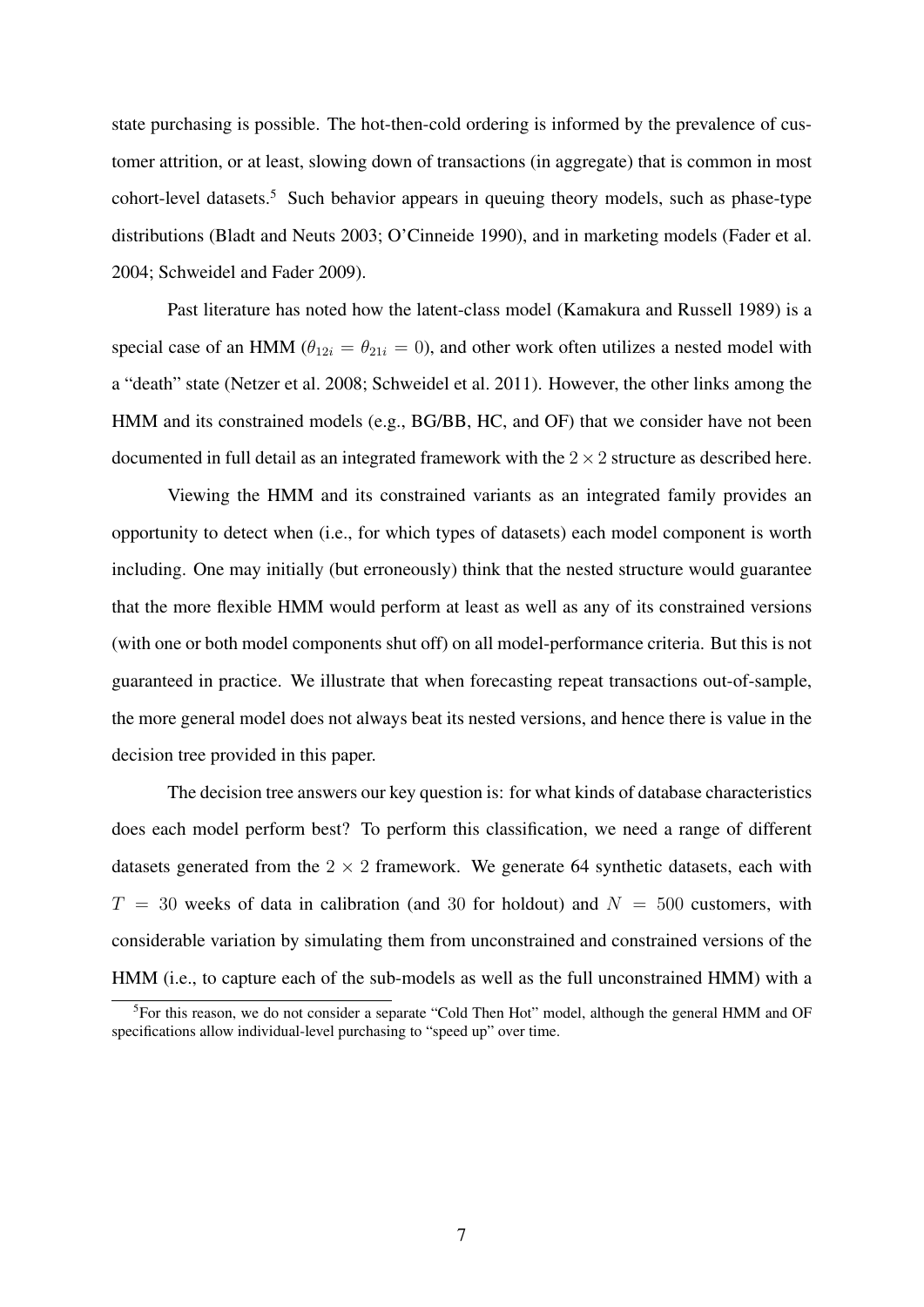generous range of population-level parameters:

$$
\mu_{p1} \in [0.05, 0.50]
$$
\n
$$
\mu_{p2} \in [0.00, 0.10]
$$
\n
$$
\mu_{\theta12} \in [0.10, 0.35]
$$
\n
$$
\phi_{p1}, \phi_{p2}, \phi_{\theta1}, \phi_{\theta2} \in [0.10, 0.45]
$$
\n
$$
\pi_1 \in \{0.50, 1.00\}.
$$
\n(4)

We discuss these synthetic datasets and the variability across them in the next section. However, after creating these datasets, we put aside the data-generating process and describe them entirely by easy-to-compute and managerially relevant database characteristics, which we now cover in detail.

# 3 Selecting database characteristics

The decision tree is a tool that predicts which specification is likely to be the "winning" model by only looking at summary statistics of a particular database. So, just as we need a set of reasonable models to choose from, we also need a set of database characteristics to drive the choice process. But which database characteristics should we consider? We illustrate our process of identifying relevant database characteristics by returning to one of the opening examples, repeat purchasing for Dataset A. Before running any models, analysts frequently examine two typical displays of a cohort's purchasing behavior: a cross-sectional histogram of customer-level transactions and a longitudinal tracking plot of cohort-level purchases over time. These two graphs appear in Figure 3.

# [INSERT FIGURE 3 ABOUT HERE]

What are the key features of each graph? We want to choose summaries that are both managerially relevant and easy to compute directly from these aggregate plots. We identify four summaries that offer a fairly complete characterization of each plot. For the histogram, we propose summaries to capture the nature of the "head" and the "tail" of the distribution, as well as its central tendency. For the tracking plot, we focus on the early and late trends in purchasing as the cohort ages and the trend's overall "bowed" shape, as well as the overall variability over time.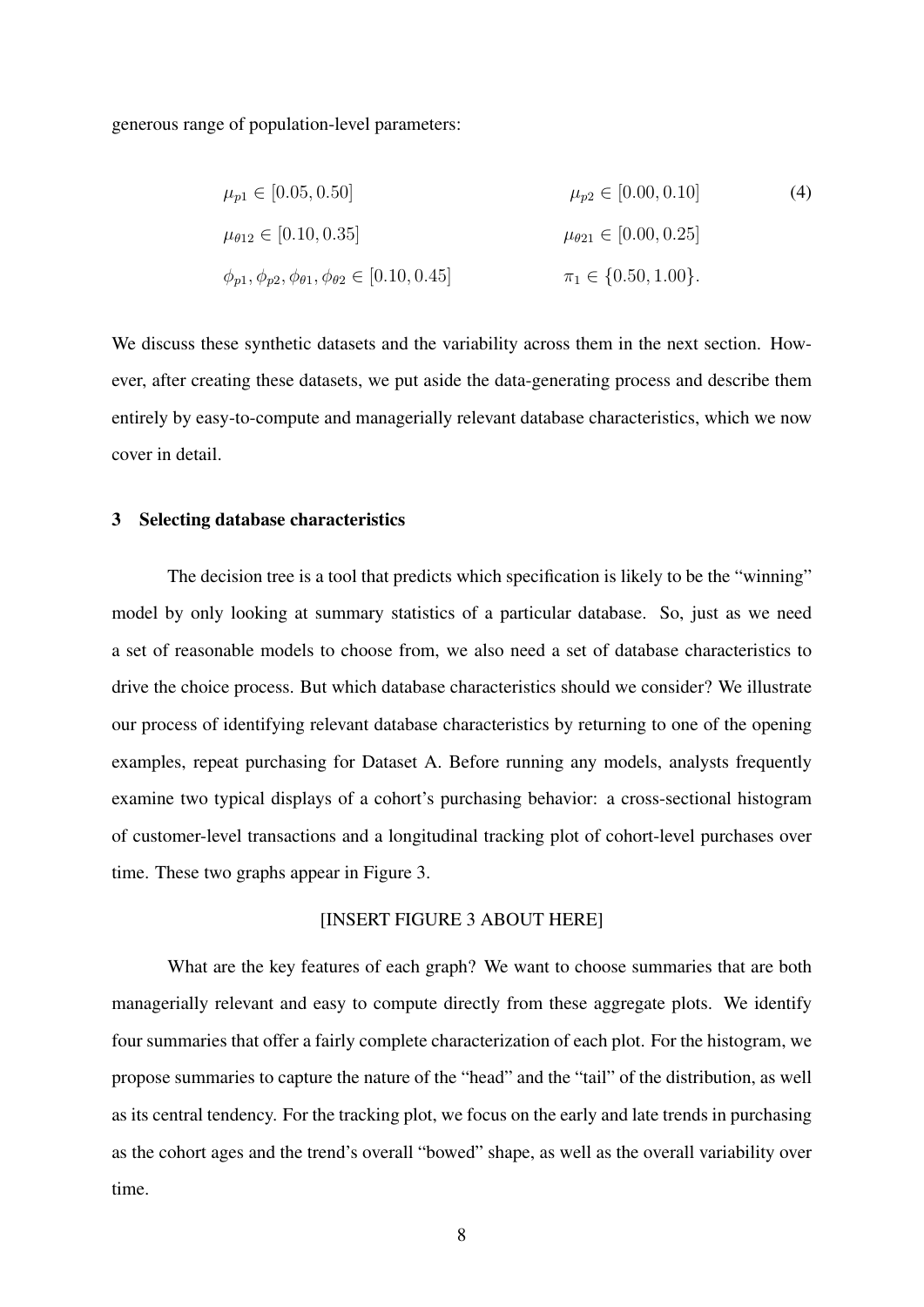More specifically, Table 1 contains a listing of these measures, which we will use in our subsequent empirical analysis. While there is not an exact science to selecting these measures, we choose them here to represent central tendency (e.g., average frequency), higher moments (e.g., top percentile, purchase concentration 80:20-type rule), and trend behavior (e.g., steepness, shape, trend variability). We do not claim this list to be comprehensive, but these values vary widely and in systematic ways across the datasets generated by the HMM and its constrained versions.

The variation in these measures across databases is essential: it allows us to explicitly show the range of empirical patterns we consider here, and is required to obtain a meaningful classification tree linking these summaries to the model selection process. We illustrate some of this variation in values of these summary statistics for Datasets A, B, and C (Table 2).

# [INSERT TABLE 2 ABOUT HERE]

It is interesting to see how the datasets are indistinguishable on some dimensions (e.g., frequency), quite distinct from each another on others (e.g., penetration), and occasionally exhibit pairwise similarities (e.g., late trend for Datasets B and C).

In most empirical settings, we think about the amount of information as being related to the number of observations within a dataset. But in this setting each dataset is reduced to a single observation described along multiple dimensions, i.e., the database characteristics described above. Thus, we construct a "dataset of datasets," a collection of 64 simulated datasets reflecting variation along the summary statistics and representing real-world datasets (Fader et al. 2010; Netzer et al. 2008; Schweidel et al. 2011). Specifically, we generate datasets from all possible combinations of the parameter values noted in Section 2 which allows us to reflect both the structural variation as well as the "natural randomness" that arises from simulating the purchases. Once the datasets are created, the true values of the population-level parameters are no longer taken into consideration.

Figure 4 shows the large variability along the values of the database characteristics across the simulated datasets. For instance, nearly half of the datasets have penetration rates between 40% and 70%. About 40% of them have a very steep declining trend (steeper than a drop in transactions equivalent to 15% of the cohort size), while others show some growth in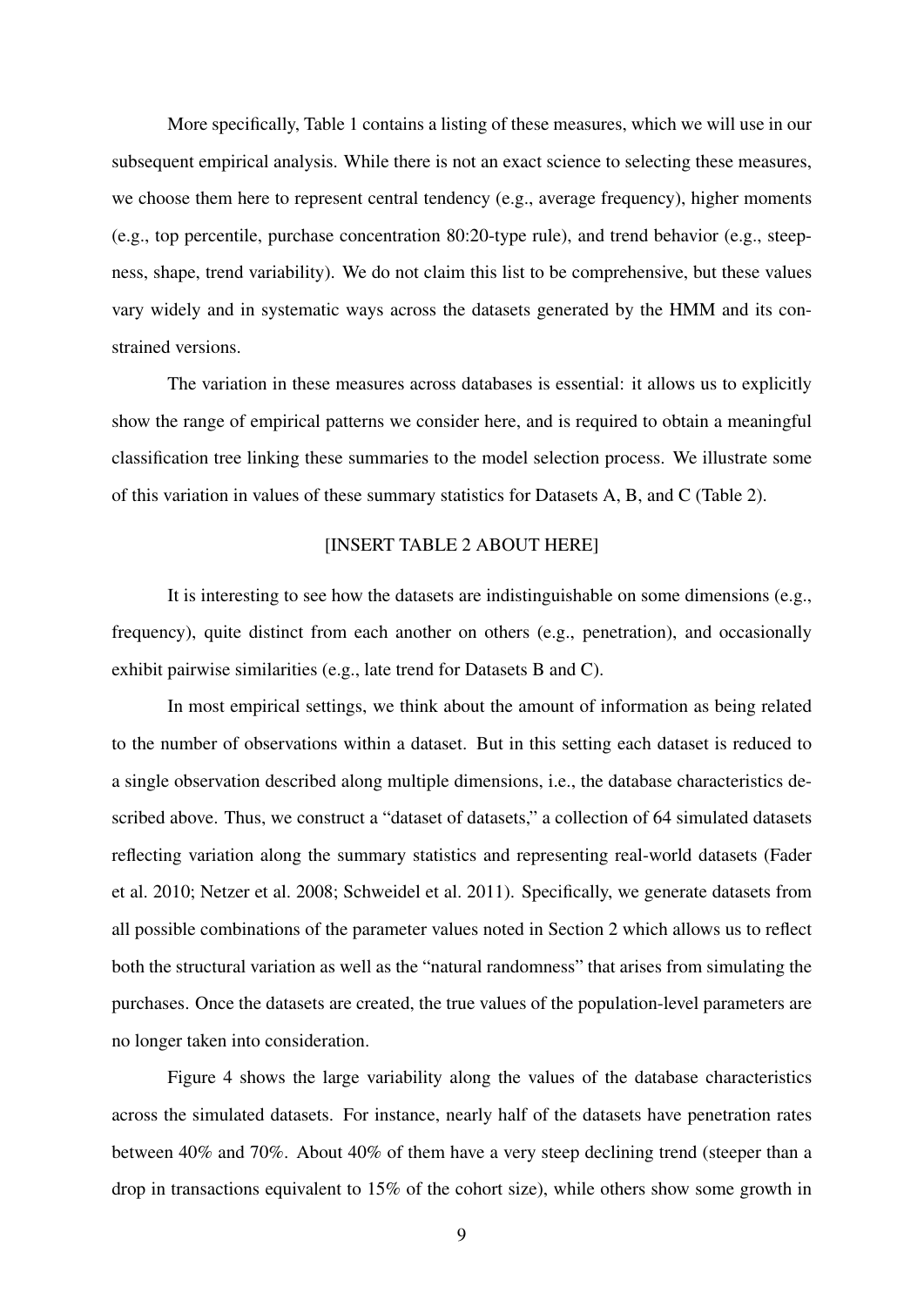purchases for the cohort over time. Thus, we believe that, by selecting and creating datasets in this way, we will have avoided biasing our classification results to favor any particular model specification.

#### [INSERT FIGURE 4 ABOUT HERE]

To ensure that our chosen characteristics are explaining most of the meaningful variation across the collection datasets, we ran a principal components analysis and an exploratory factor analysis on an even larger set of summary statistics beyond the ones described earlier. We do not present the detailed results but note a few highlights. The principal components analysis indicates that 99% of the measured variation across the 64 datasets can be captured by six independent components. The loadings of the principal components analysis and the loadings of the exploratory factor analysis (with 5, 6, and 7 factors) all point to a very similar set of summary statistics, such as central tendency, concentration, and variation over time.

We also recognize that a number of these database characteristics are naturally correlated with each other. Some measures are quite independent (e.g., late trend and penetration,  $r = 0.01$ ), but other pairs have correlations that are large and significant (e.g., average frequency and penetration,  $r = 0.86$ ). While this kind of multicollinearity could be a serious problem in a typical regression-like model, it does not affect the classification tree and random forest approach since they are non-parametric methods designed specifically for (sequential) variable selection (Breiman et al. 1984; Breiman 2001a).

### 4 Assessing model performance

The final ingredient that goes into the classification tree is a rule for declaring a winning model for a given dataset. Here, we select a "winner" based on each model's ability to predict an important managerial quantity that is widely used for purchasing data due to its link to customer lifetime value and other profit measures: aggregate incremental sales over a holdout period. Specifically, we select an error measure that summarizes the time series of discrepancies between the model and the observed sales for each "MCMC world." We will look at the variability of the errors across "worlds" and also average the errors across the "worlds" to obtain a measure of the model's error for that dataset that integrates over the posterior uncertainty.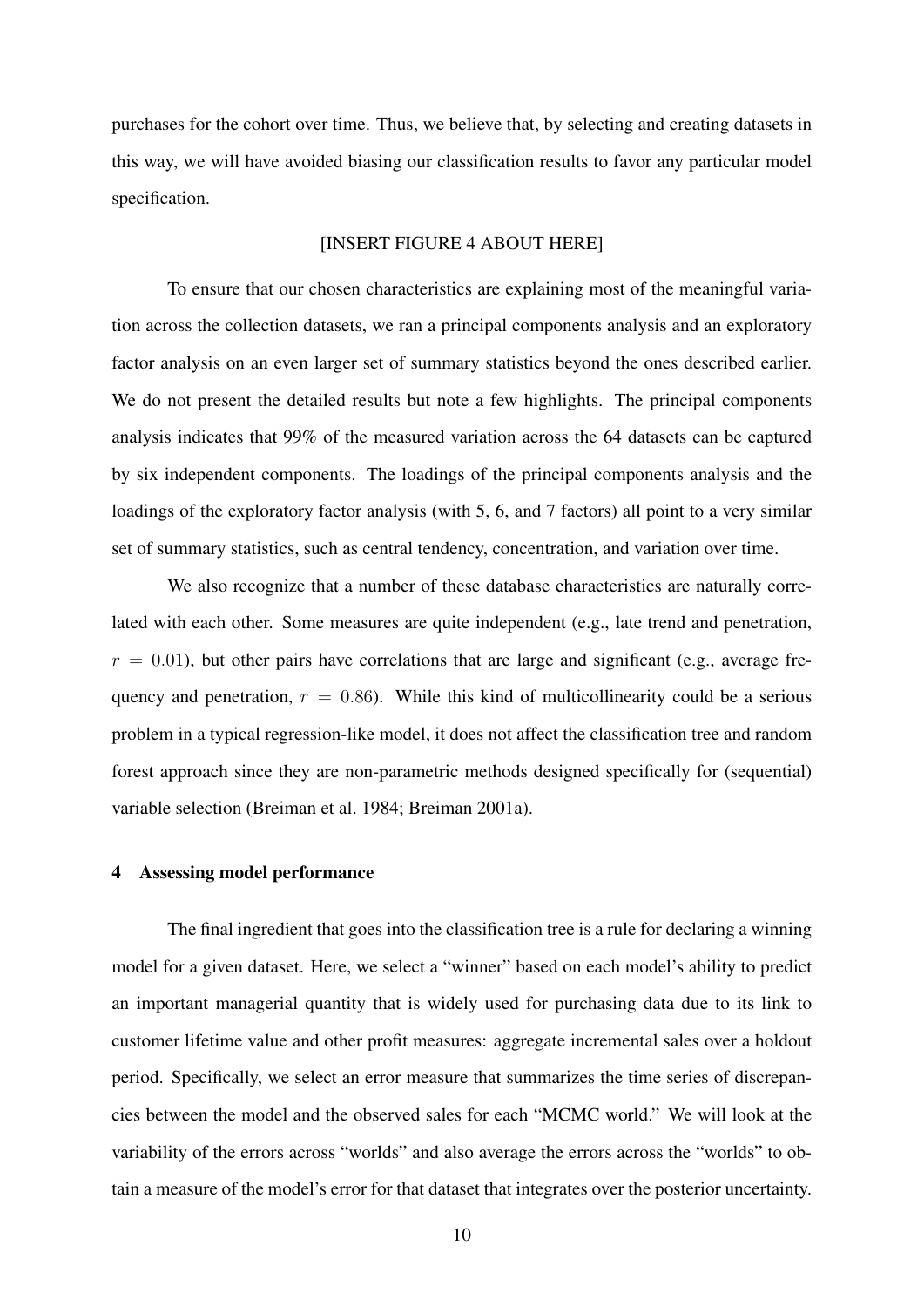The error measure we use, mean absolute error (MAE), assumes a linear loss function and is frequently used for time-series data. In the more general formulation of this procedure (see Appendix), one can select any managerial quantity (replacing out-of-sample aggregate sales over time) and error measure with a different loss function (to replace MAE). While we present results using MAE for our context, our classification tree results are robust to alternative common summary error measures (e.g., mean absolute percent error, MAPE; root mean squared error, RMSE).<sup>6</sup>

Formally, we quantify performance as the degree to which the model-based posterior predictive distribution of out-of-sample aggregate sales is outlying with respect to the quantity's observed value. We assume the posterior distribution has been obtained using standard MCMC procedures (detailed in the Appendix), yielding posterior draws  $q = 1, \ldots, G$ . For dataset k,  $y_{kt}^{\text{obs}}$  is number of the observed incremental transactions at time period t and  $y_{kmt}^{*(g)}$  is one replicate from model  $m$ 's corresponding posterior predictive distribution for that quantity (i.e., incremental transactions). Then for each posterior replicate  $q$ , we compute the mean absolute error,

$$
d_{km}^{(g)} = \frac{1}{T} \sum_{t=1}^{T} \left| y_{kmt}^{*(g)} - y_{kt}^{\text{obs}} \right|.
$$
 (5)

We will use the values of  $d_{km}^{(g)}$  in two ways. On the one hand, we will examine the average posterior MAE for all four models on each dataset to determine a single winner per dataset. On the other hand, in order to provide a more nuanced set of findings, we characterize the full posterior uncertainty of the MAE by computing the probability that each model has lowest value (i.e., proportion of times each model is the winner across the G posterior replicates) as we would not want to overly penalize a model which is a "close second," for instance. We also use the latter directly in our classification tree.

<sup>&</sup>lt;sup>6</sup>We note that our choice of error measure for model selection is in contrast to commonly used likelihoodbased summary criteria, such as BIC and DIC (Montgomery et al. 2004; Montoya et al. 2010; Netzer et al. 2008; Schweidel et al. 2011). We use an empirical quantity for model selection since many scholars caution against using purely likelihood-based measures (Gelman and Rubin 1995), especially for latent-state models, such as the HMM and its variants, because one must face issues with unstable estimators, computation of the posterior distribution, and correction factors of the log-marginal likelihood (Chib 1995; Lenk 2009; Newton and Raftery 1994; Spiegelhalter et al. 2002).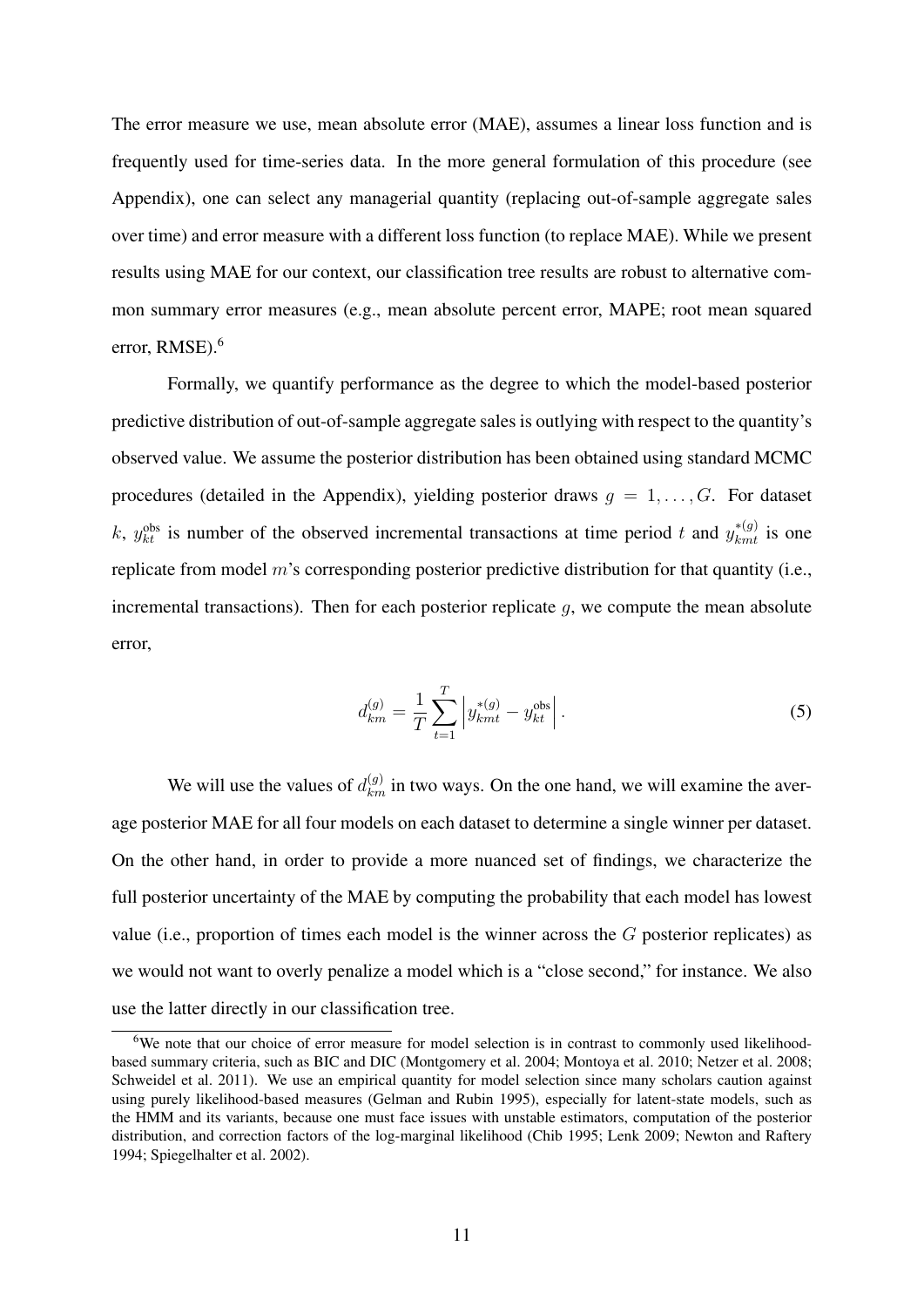Now, armed with a set of models (the HMM and its constrained variants), the in-sample database characteristics for each dataset (Table 1), and an error measure (out-of-sample MAE), we have all of the ingredients for the decision tree, which is described next.

# 5 When to use which model? A classification tree

We classify datasets to reveal how we can select the model with the best out-of-sample error by only using in-sample database characteristics. This enables us to answer the paper's central question: given a dataset's summary statistics, which model best fits the data?

The winning model,  $m_k^{\text{Winner}(g)}$  $\binom{W\text{inner}(g)}{k}$ , for dataset k and posterior world g is determined by the identifying the model with the minimum error  $d_{km}^{(g)}$  among all M models,

$$
m_k^{\text{Winner}(g)} = \operatorname{argmin}_{m=1,\dots,M} \left\{ d_{km}^{(g)}, \dots, d_{kM}^{(g)} \right\},\tag{6}
$$

We use a classification tree to relate the identity of the winning model,  $m_k^{\text{Winner}(g)}$  $\frac{\text{winner}(g)}{k}$ , to the vector of database characteristics,  $\tau(Y_k^{\text{obs}})$ . Given the performance of all M models across all K datasets and G posterior replicates, we explain variations in the model performance (i.e., which model wins) as a function of the observed summaries of that dataset. Formally, we capture this relationship as follows,

$$
\hat{m}_k^{\text{Winner}(g)} = \text{Tree}\left[\tau(\mathbf{Y}_k^{\text{obs}})\right],\tag{7}
$$

where the function "Tree" denotes the classification tree predicting the winning model  $\hat{m}_k^{\text{Winner}(g)}$ k for each of the datasets  $k = 1, ..., K$  and posterior world  $q = 1, ..., G$ .

The classification tree provides cutoff values of the dataset-level summary statistics to place entire datasets into "buckets." This classifies datasets in an easy-to-interpret manner. Each bucket of datasets has a similar profile of dataset-level summary statistics and similar patterns of model performance. Therefore, when a new dataset is encountered, it can be classified using this decision rule to identify which of the models will likely be most suited for it. This allows us to uncover relationships between observed patterns in the data and model fit that are easy to interpret while avoiding the need to make any additional assumptions about functional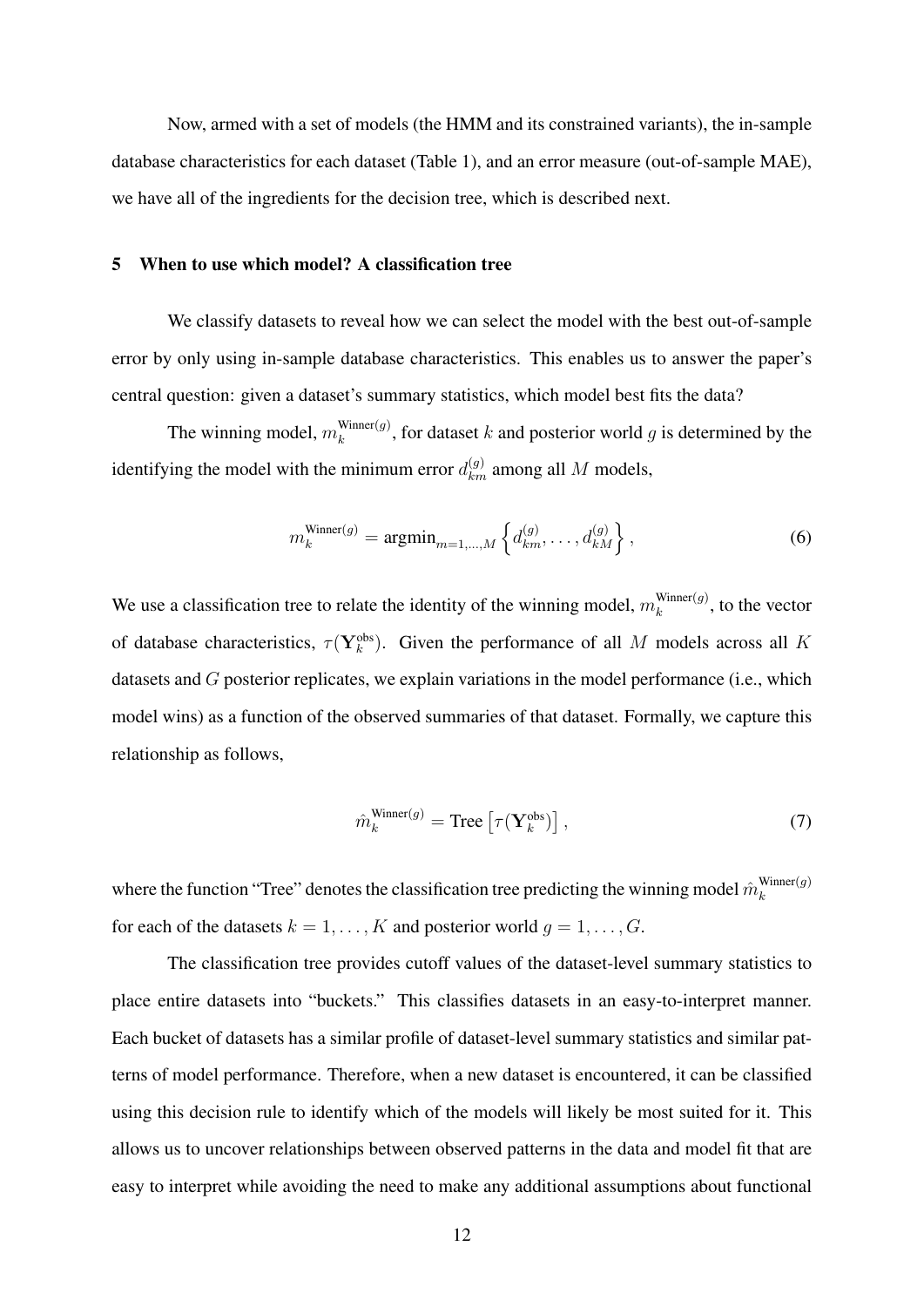form or error distributions common to ordinary regression models.

Additionally, our classification tree approach goes one step further because it also reflects the natural parameter and model uncertainty. We reflect that uncertainty since our Bayesian modeling approach provides the full posterior distribution of performance for each dataset-model pair. As a result, each case to be classified is unique to a particular posterior draw from a model run on a dataset. This means that the data to be used to construct the classification tree contains  $G = 100$  model-based replicates of the  $K = 64$  observed datasets. By using G replicates of each set of observed dataset summaries (independent variables), we allow for G different values of errors from each model-dataset pair, and hence each dataset has a distribution of different winning models (dependent variables), and therefore receives an appropriate number of "votes."

# 5.1 Classification tree

The classification tree in Figure 5 can be easily read by starting at the top and following a series of "if/then" decisions down to a terminal node at the bottom of each branch. These terminal nodes represent a group of datasets with the same observed summary statistic branch values (predictor variables). Each node has a recommended winning model but also displays the within-node winning percentages for each model (based on the number of posterior worlds in which each model had the lowest forecast error). Note that the "N" values in the tree sum up to 6,400 cases, reflecting the use of 100 posterior replicates for each of the 64 simulated datasets.

# [INSERT FIGURE 5 ABOUT HERE]

Four database characteristics were selected by the classification tree's sequential variable selection algorithm as being diagnostic: early trend, late trend, concentration, and trend Gini (trend shape).

The early and late trend statistics reflect the change in transactions over each half of the calibration period (15 days in each half) expressed as a percentage of the total customer base (500 customers). The classification tree partitions early trend into three levels: *very steep* (steeper than a drop in daily transactions equivalent to 11% of the customer base), *moderately*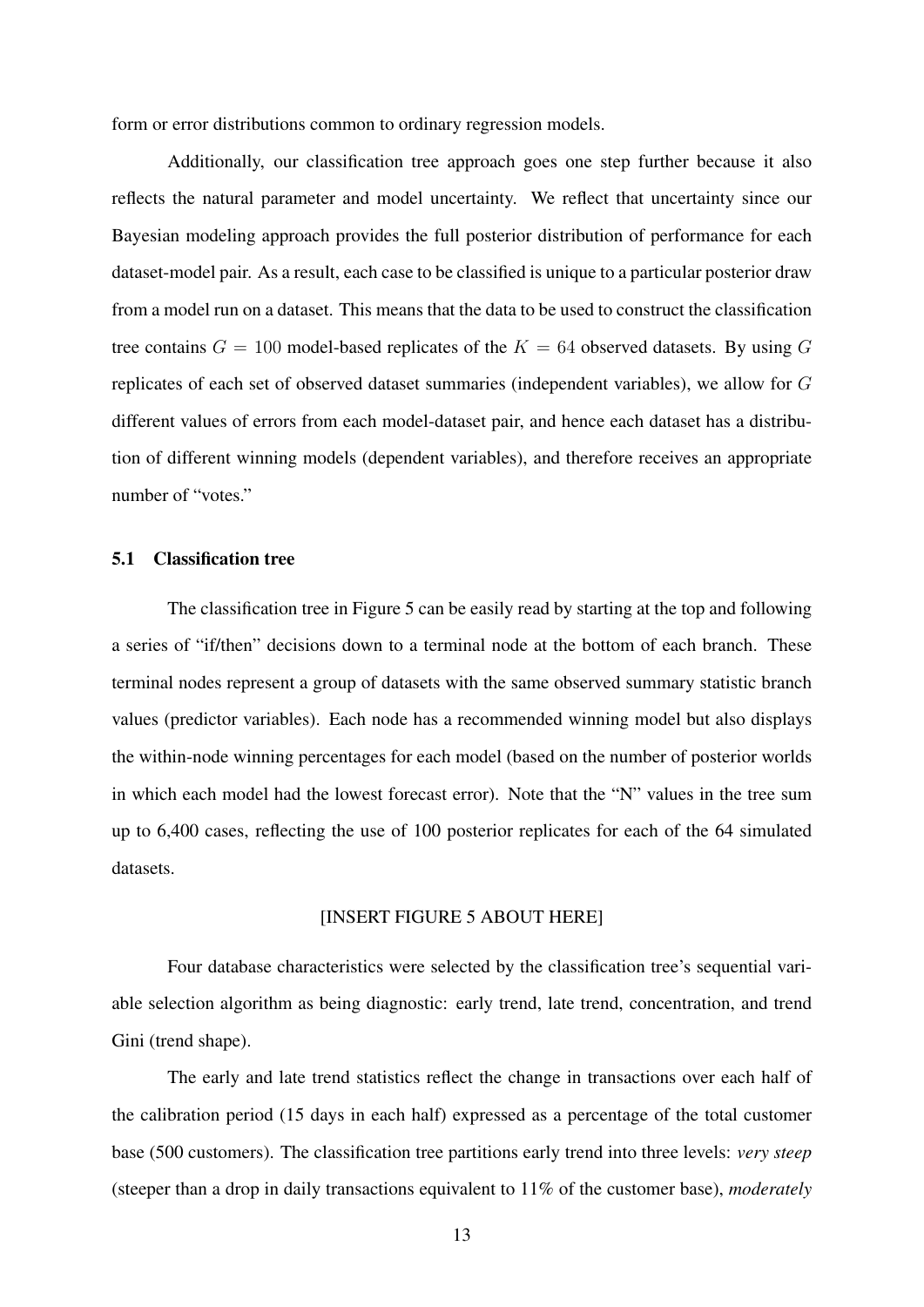*steep* (a drop between 1% and 11%), and *relatively flat or positive* (a slope that is more positive than -1%). Late trend is partitioned into two levels, which we label *moderately steep* (a drop steeper than 3% of the total customer base) and *relatively flat or positive* (a slope that is more positive than -3%). Next, the split for concentration has a remarkable resemblance to the 80/20 rule. A dataset is either *highly concentrated* (more than 82% of purchases are made by the top 20% of customers) or *not highly concentrated*.

The trend Gini summary statistic reflects the shape of the curve. How much does the actual curve deviate from a line connecting the first and last days of the calibration period (i.e., how much area is there between curve and the trend line)? In other words, this measures the degree to which the curve is "bowed." The variable is split into a less bowed shape (close to linear with value less than 5%) and a more bowed shape (value greater than 5%). Negative values indicate that there is more area between the curve and the trend line that sits above the trend line than below the trend line.

We illustrate the use of the tree by returning to our three introductory datasets. Recall their database characteristics were shown in Table 2. We can trace how the tree classifies these datasets to illustrate exactly how a manager can use our decision tree. For instance, Dataset A exhibits a sales pattern that is downward sloping early on (steeper than -1%), not strongly downward sloping later on (equal to -3%), and over 82% of the purchases are made by the top 20% of customers. Thus, the classification tree recommends that it would be best modeled using the BG/BB, since that model provides the best out-of-sample forecast for 40% of the posterior replicates associated with the 15 different datasets that have similar values of database characteristics. (And indeed, the BG/BB does provide the best forecast for Dataset A, as we show below in Tables 3, 4, and 5.)

It is interesting to note the internal consistency of the tree. In particular, the precise value of the late trend for Dataset A is exactly the classification tree's cutoff value (-3%). So even if the dataset's late trend were just slightly less than that cutoff, the dataset would still fall into a node dominated by the BG/BB model (i.e., in the leftmost terminal node of the tree, the BG/BB is the best-performing model in 46% of posterior replicates).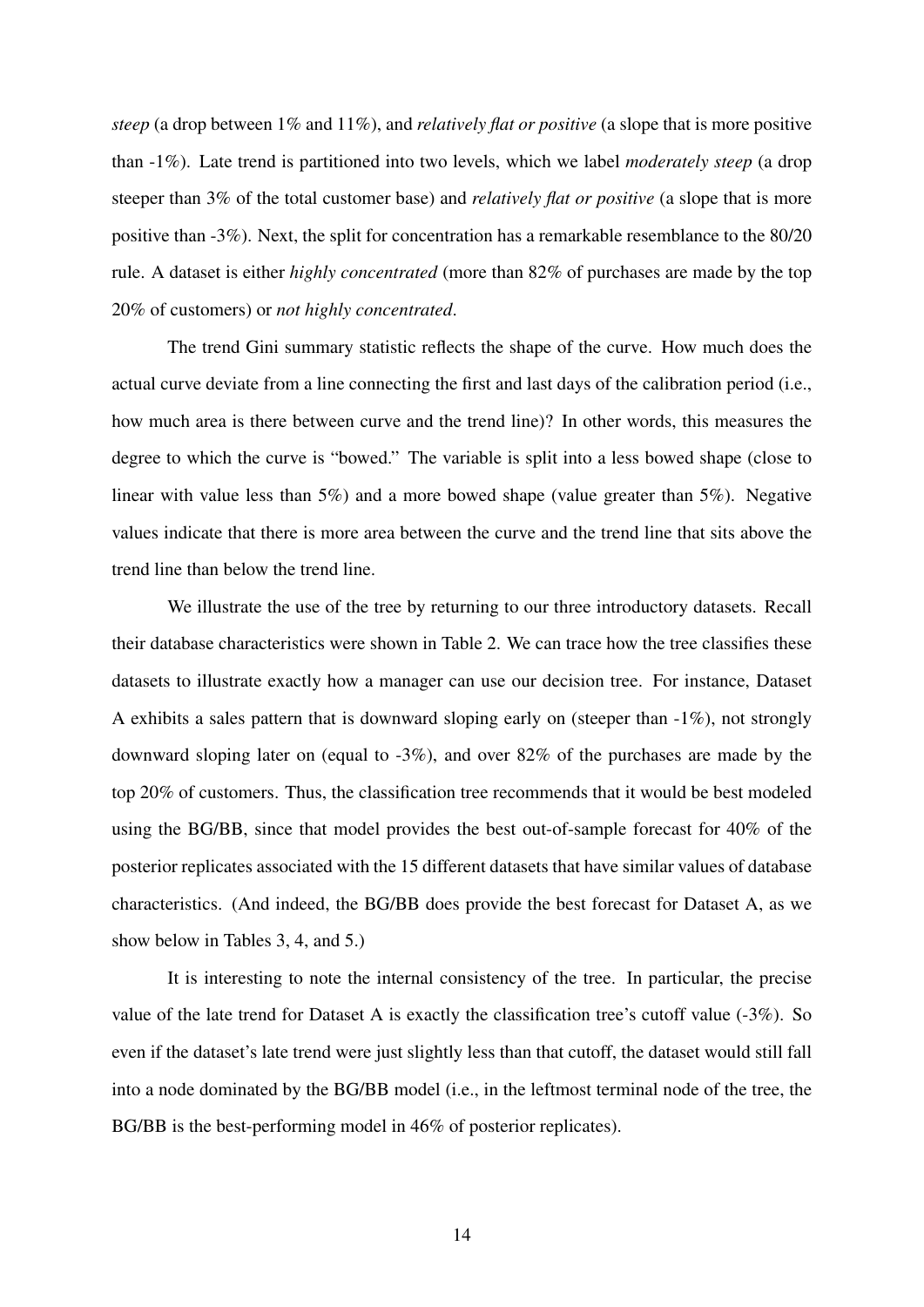For datasets with a declining early trend and a flat or increasing late trend, but without a high purchase concentration (fewer than 82% of the purchases made by the top 20% of customers), a different pattern emerges. Datasets B and C are two such examples, so they fall into two terminal nodes in this part of the tree. Datasets represented in this part of the tree show a strong need to allow for back-and-forth transition (HMM and OF). But within the back-and-forth pair, there is less certainty about which one wins.

Further splitting the datasets by trend Gini (trend shape) over the calibration period and by early trend one more time allows the analyst to better discriminate when each model is likely to perform better. For datasets with a more bowed shape (trend Gini greater than or equal to 5%) and a very steep early trend (steeper than 9%), such as Dataset B, the HMM wins with 45% of votes versus the OF with 32%. However, for others with a moderately steep early trend (between a 1% and 9% drop) and a more bowed shape, such as Dataset C, the OF wins with 55% of votes versus the HMM with 32%. Datasets B and C are therefore best classified by the HMM and OF, respectively.

The split on trend shape (trend Gini) and an additional split on early trend should be intuitive as the HMM is a more general model than the OF. As a result, the HMM can generate a wider range of patterns across datasets than the OF, due to the extra model flexibility (e.g., State 2 purchase probability is not necessarily zero). To understand this, keep in mind the patterns common to the datasets in this part of tree: not highly concentrated purchasing and flat or increasing late trend. On one hand, for less bowed-shaped curves, the OF has difficulty capturing a nearly linear pattern since the "off" state induces a moderate steep early drop. On the other hand, for markedly bow-shaped curves, the OF also has difficulty capturing both the very steep early declining trends and flat or increasing later trend. Capturing such an interaction among database characteristics is an advantage that CART methods has over traditional linear regression approaches.

# 5.2 Uncertainty in model performance

As we take a deeper dive into particular branches of the decision tree, we examine the uncertainty in model performance. That is, while the model with the lowest error is declared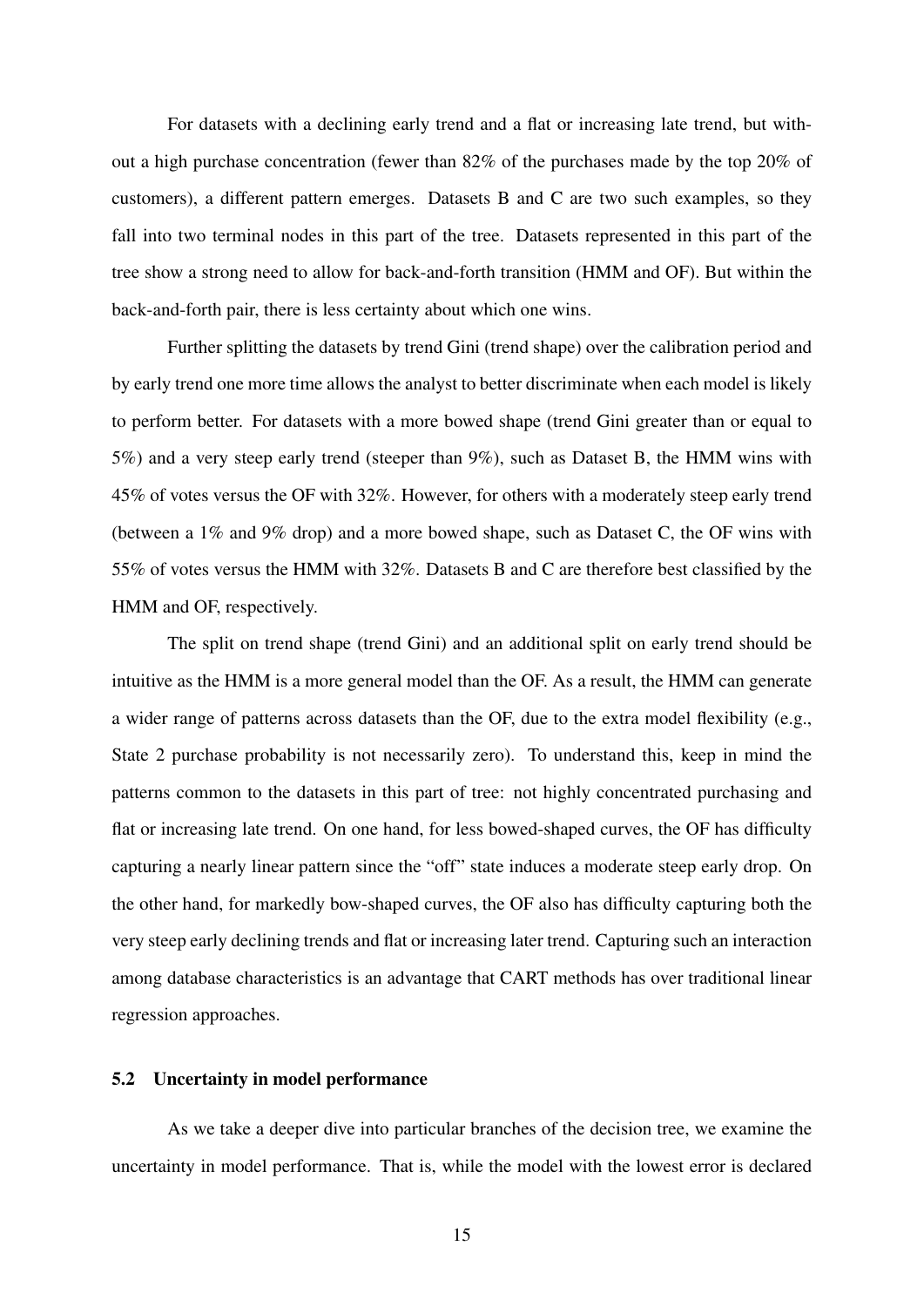the "winner," we describe how we one can utilize "votes" for each winning model by utilizing the full posterior from the Bayesian model output.

As an illustration, we return to Datasets A, B, and C to look at the comparative performance of the HMM and its variants from the  $2 \times 2$  framework. The average performance seen in the plots of Figure 6 are quantified in Table 3.

# [INSERT FIGURE 6 ABOUT HERE]

# [INSERT TABLE 3 ABOUT HERE]

We summarize each model's performance for a dataset using MAE, averaged over the posterior uncertainty. For example, for Dataset A the BG/BB has the best average out-ofsample prediction (MAE =  $4.37$ , mean across replicates) closely followed by the HC (4.91). For Dataset B, the HMM (8.35) clearly out-performs the other three models, and Dataset C is best modeled by OF (7.09).

While those are posterior means of model performance, we also convey the degree of uncertainty in these assessments, using replicated datasets associated with the full posterior predictive distribution. To illustrate this uncertainty, we plot the predicted incremental sales for each posterior replicate for Dataset A and the observed daily incremental sales (Figure 7). By visual inspection of these tracking plots alone, it is difficult to detect whether the BG/BB truly predicts better than the other three models.

# [INSERT FIGURE 7 ABOUT HERE]

While we would like to declare a single winning model for each dataset, the high level of uncertainty around the model predictions seems to raise a warning flag about making any strong statements about differences among the models. Therefore, we want to quantify the "shades of gray" in model performance by recognizing that when declaring a winning model the "vote" need not be unanimous.

Thus, instead of only examining posterior mean of MAE, we characterize its full distribution. For the highlighted Datasets A, B, and C, we show the distribution of each model's MAE across all replicates (Figure 8). Table 4 displays the corresponding distribution summaries (e.g., median and interquartile ranges of MAE across replicates).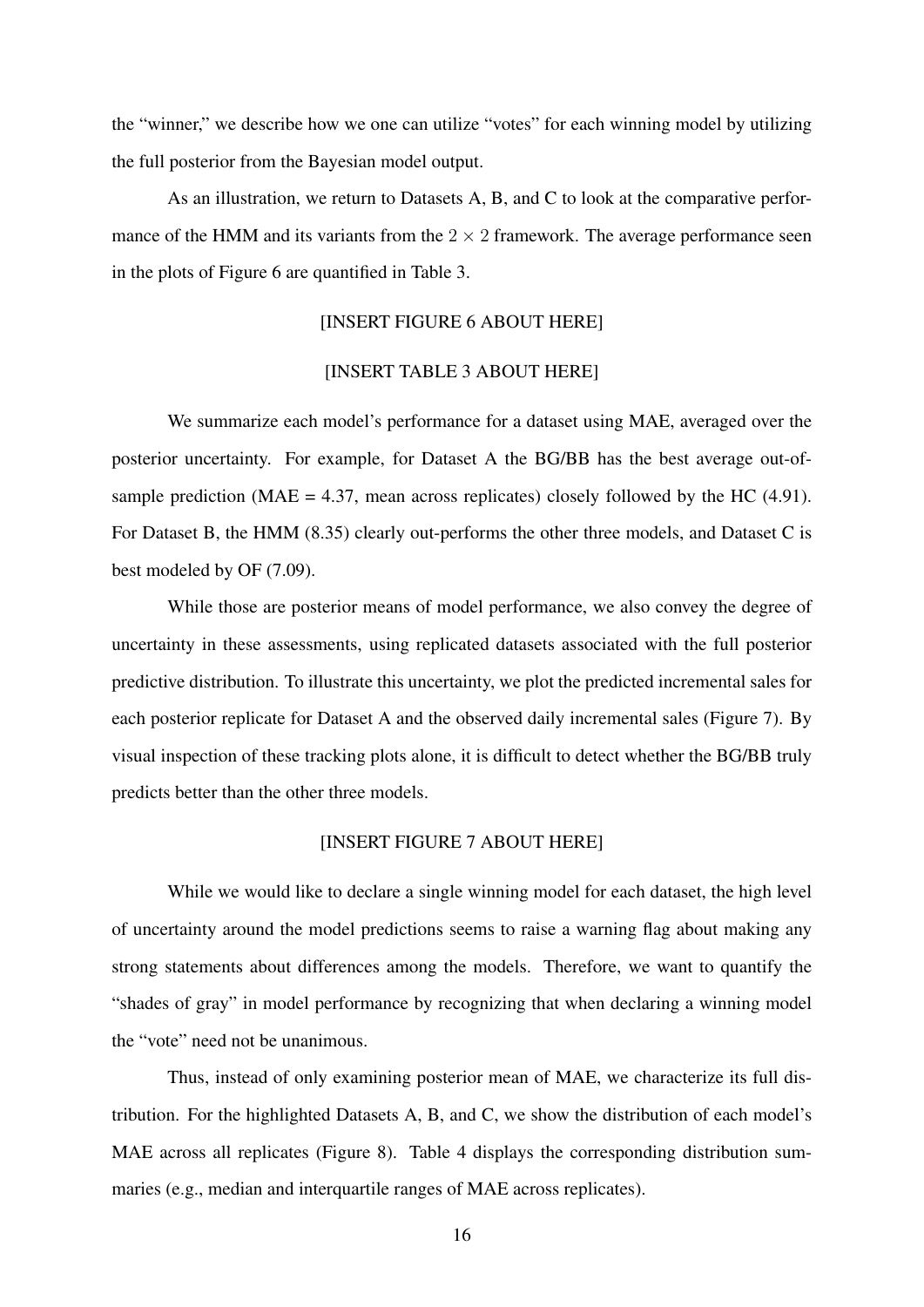#### [INSERT FIGURE 8 ABOUT HERE]

# [INSERT TABLE 4 ABOUT HERE]

Not surprisingly, the densities of the performance measure of the four models are somewhat overlapping. For example, in Dataset A, while most of the mass of the BG/BB density is lower (better) than that of the HMM and HC densities, there is some probability that the HMM or HC has a lower MAE than the BG/BB. This suggests there is not a unanimous winner. By contrast, in Dataset C, for instance, there is much less overlap, suggesting that the OF has an even higher chance of a lower MAE than the others.

But what is the probability that each model is the winning model for a dataset? We take advantage of the Bayesian output to make this probability statement. Table 5 shows each model's winning percentage for Datasets A, B, and C. That winning percentage, or percent of votes, is the proportion of posterior worlds in which each model has the lowest error. For instance, the OF is quite clearly the winner for Dataset C, since it wins 81% of the time. For Dataset A, while the BG/BB is the winner, the distributions of the error for three of the four models overlap. So it is not surprising that they "split the votes," and the BG/BB wins 45% of the time compared to 27%, 6% and 22% for the HC, OF, and HMM, respectively.

### [INSERT TABLE 5 ABOUT HERE]

## 5.3 Assessing the predictive value of the decision tree: in-sample

How accurate are the resulting recommendations from the tree? We answer this question to assess the tree's predictive value. First, we focus on the simple measure of the hit rate of the classification tree. The hit rate is the number of times the tree recommends a model that is in fact the best model to use on that dataset. Averaged across all models and iterations, the hit rate is 46%. We put this hit rate in context by noting that from a purely operational standpoint, the tree allows the analyst to run one model instead of four. In other words, by reducing the work of an analyst by 75%, the tree makes a recommendation of which model to use that is about twice as good as guessing (25% hit rate) randomly among the four models. This hit rate also fares well when compared to tougher comparative yardsticks, such as the proportional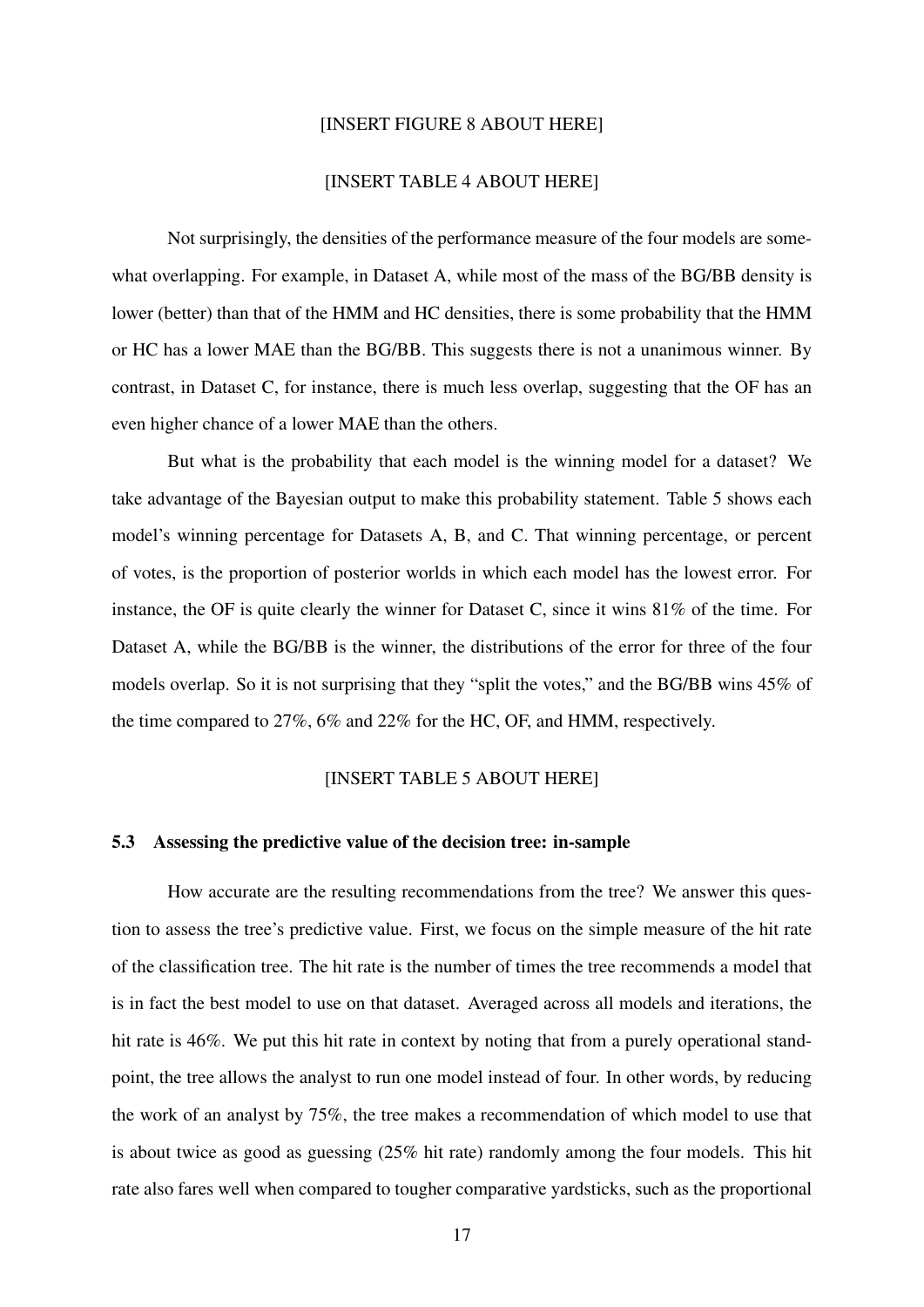chance criterion and maximum chance criterion (Morrison 1969), which yield benchmark hit rates of 28% and 35%, respectively. The latter metric is often hard to beat in a discriminant analysis setting. It assesses how much better our classifications are, compared to using the most common actual winner (in this case the HMM) every time. So the decision tree clearly offers some improvements over that simple (but often effective) approach.

However, this measure is purely an "in-sample" one: it uses the same 64 datasets for calibration and classification purposes, so it may be subject to overfitting. We describe a procedure next, random forests, that will allow us to reflect the uncertain nature of the tree itself and its application to holdout data.

# 5.4 Assessing the predictive value of the tree using random forests: out-of-sample

To answer the question about the value of the tree, using another "lens," we turn to another machine-learning method closely related to CART known as *random forests* (Breiman 2001a; Liaw and Wiener 2002). While the single classification tree we have described above takes into account the parameter and model uncertainty, it does not take into account uncertainty in the structure of the classification tree itself. The random forest captures extra variation around the classification. This requires many classification trees, so the random forest algorithm "grows" many trees (hence the "forest").

What is special about the random forest is that it has a built-in monitoring system to make sure it produces predictions that are likely to be validated on a holdout set and that are utilizing important predictor variables, both to prevent overfitting (Breiman 2001a; Liaw and Wiener 2002).

Fortunately, the random forest algorithm has a built in cross-validation procedure calculating an *n*-fold cross validation, where the holdout sample size, *n*, is typically about  $1/3$ of the cases (Breiman 2001a). The holdout misclassification rate, in the language of machine learning, is called the "out-of-bag" error rate, or the "generalized error rate," since it is intuitively similar to cross-validation error, which indicates the ability of the predictive model to generalize to cases outside of the given dataset.

The random forest out-of-sample error rates broken down by each model are in Table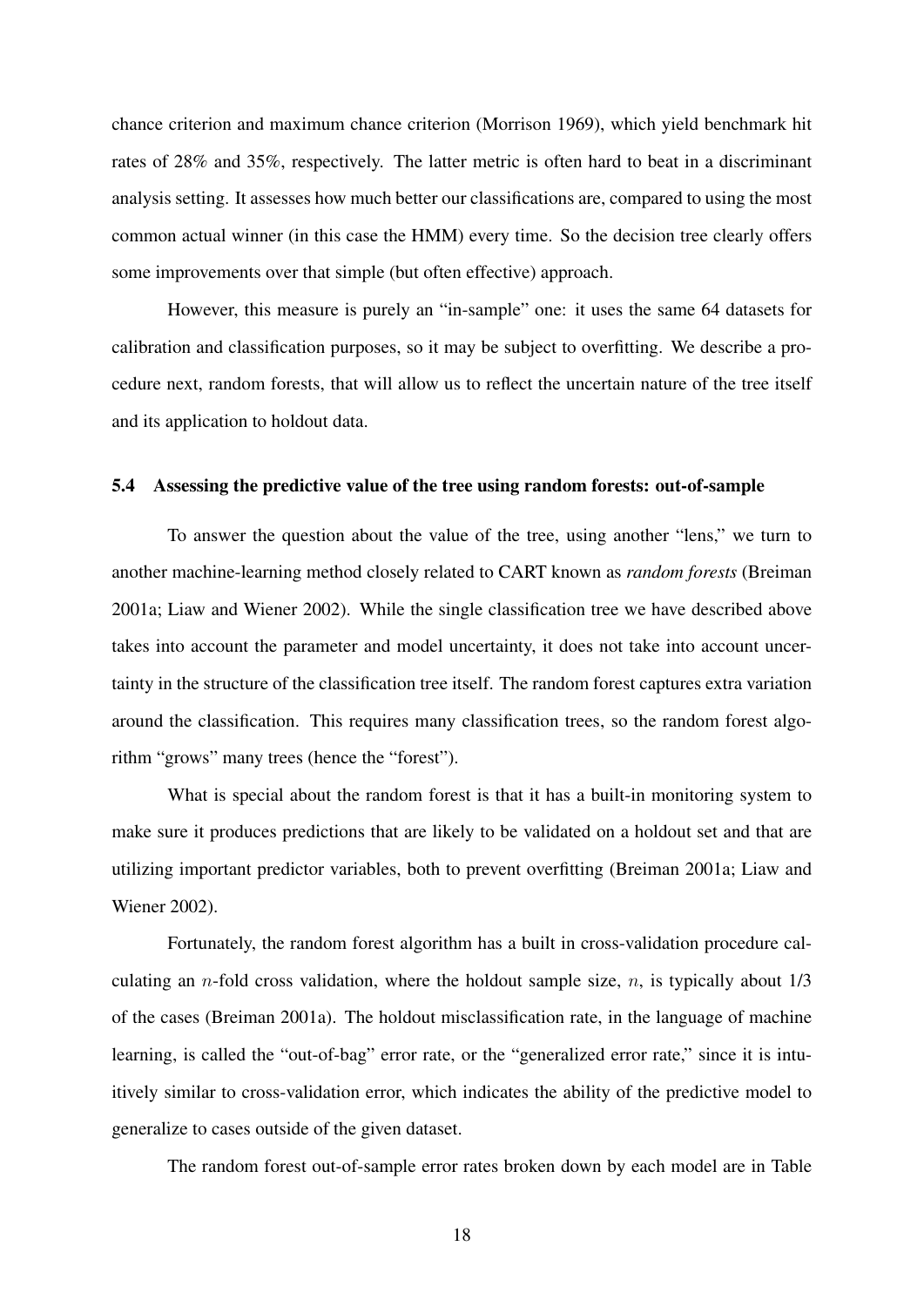6, and the hit rate across all four models is 48%. This closely matches the in-sample hit rate using one classification tree. It is encouraging to see that, even when a dataset is not used for calibration, it can be classified correctly with a high level of accuracy.

# [INSERT TABLE 6 ABOUT HERE]

Looking more carefully at the classification tree and random forest results, several distinctive patterns arise. First, it is clear that the BG/BB and HMM models have substantially higher hit rates than the other two models. It seems that each of these polar opposite models (at least in terms of parameters and complexity) can serve as effective "representatives" to characterize the entire family of HMM models covered here.

This result raises the question about which of the two constraints/dimensions associated with our  $2 \times 2$  framework is more important to capture - the presence of an "off" state or the existence of an absorbing state? A closer inspection of Table 6 clearly reveals the answer: classifying whether or not the data requires an absorbing-state model or a back-and-forth model is much more informative than the presence of an "off state." There is a high degree of confusion between the BG/BB and HC models, and likewise for HMM and OF, but relatively little confusion between BG/BB and OF, or HMM and HC. In Table 7 we aggregate the classifications across this single dimension, and see incredibly high hit rates (62% and 89%) when we ignore the presence/absence of the "off state."

### [INSERT TABLE 7 ABOUT HERE]

While we have explored the predictive value of the decision tree, it is natural to ask what is driving its good predictive ability. In order to better understand the drivers of our strong classification capabilities, we now analyze the database characteristics' diagnostic value.

# 5.5 Which database characteristics are most diagnostic?

The output of the random forests uncovers which variables are most important in explaining classification success. This not only validates the decision tree obtained via CART, but it also quantifies variable importance. Variable importance in random forests is a measure of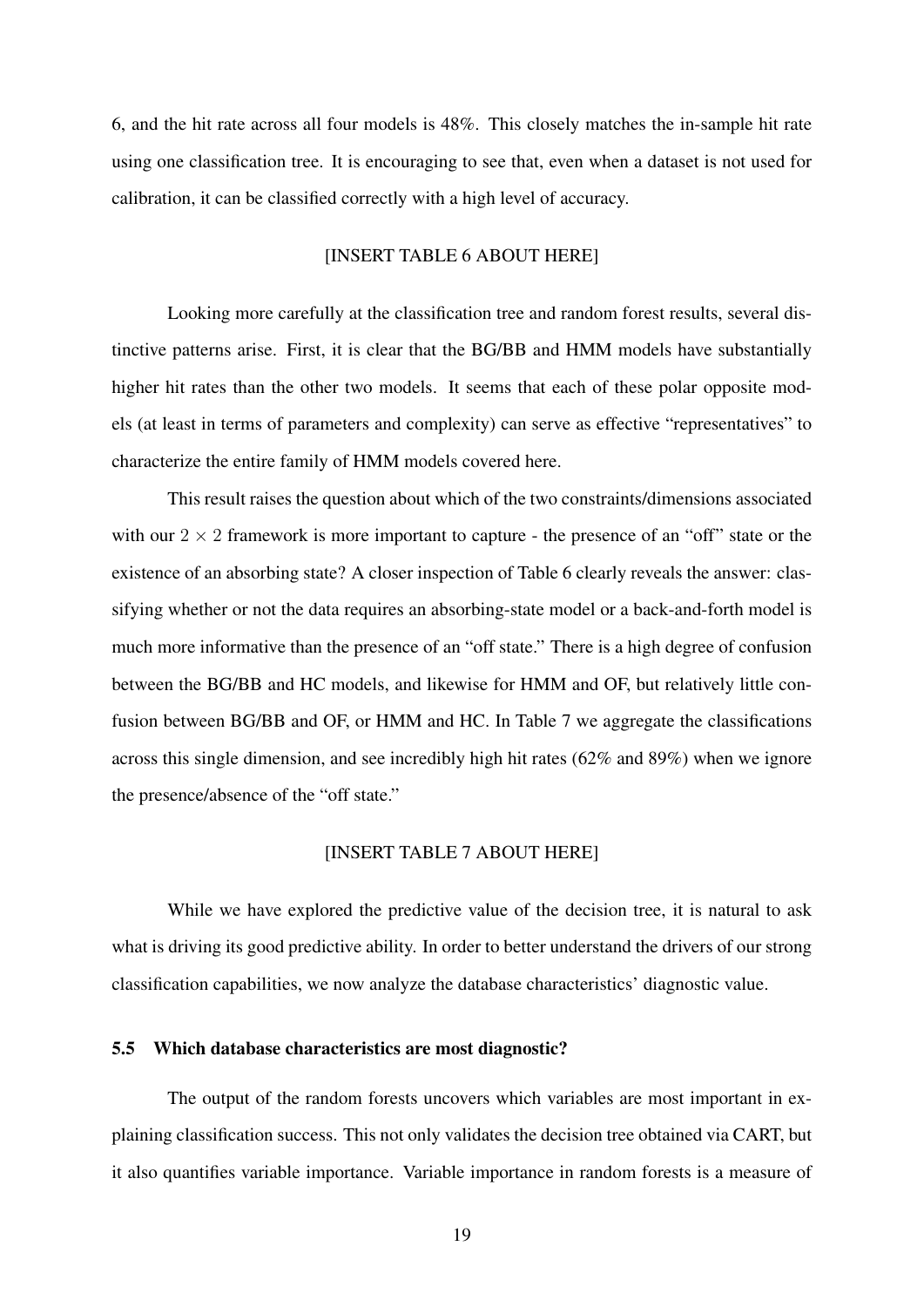the average improvement in prediction accuracy of a tree when this variable is included (and its values are intact) compared to when this variable's values are meaningless (arbitrarily permuted across observations).

Figure 9 displays each database characteristic's variable importance. This analysis confirms what we see in the classification tree: early trend, late trend, trend Gini (trend shape), and concentration are the four most important variables, and they are clearly separated out from the others. Among the four, however, late trend is the most important. This makes intuitive sense as the models differ in their abilities to generate decreasing or increasing patterns in aggregate sales over time. For instance, for a dataset with a strongly increasing late trend, the BG/BB and HC (due to their absorbing state) would not be able to capture it at all. This provides more evidence that, even before running any models, an analyst could use these easy-to-compute database characteristics to refine the decision about which model is likely to perform best.

# [INSERT FIGURE 9 ABOUT HERE ]

### 5.6 How much value does the classification tree add?

What does the analyst gain by using our decision tree? From the above discussion, we find the decision tree nearly doubles the hit rate compared to uninformed guessing about which of the four models to run. And much of the remaining error rate is associated with the relatively unimportant distinction between the presence/absence of an "off" state.

But while this information helps ease the task of choosing the right model, it also tells us how well an analyst would do using the decision tree compared to running all four models for every dataset. So it is reasonable to ask: how much error would the analyst suffer by using only one model for all datasets? After all, this is the starting point for many analysts. Suppose the analyst only used the BG/BB for all datasets she encountered. How poorly would she have performed? We can compare the error incurred to the average performance if she always used the truly winning model for each dataset. Table 8 summarizes this analysis.

Running the BG/BB on all datasets yields an error 52% worse than using the true winning model (average MAE =  $9.52$  vs. 6.28). An analyst would do better by running only the HMM, which yields an error  $21\%$  worse than the using winning model (average MAE = 7.63).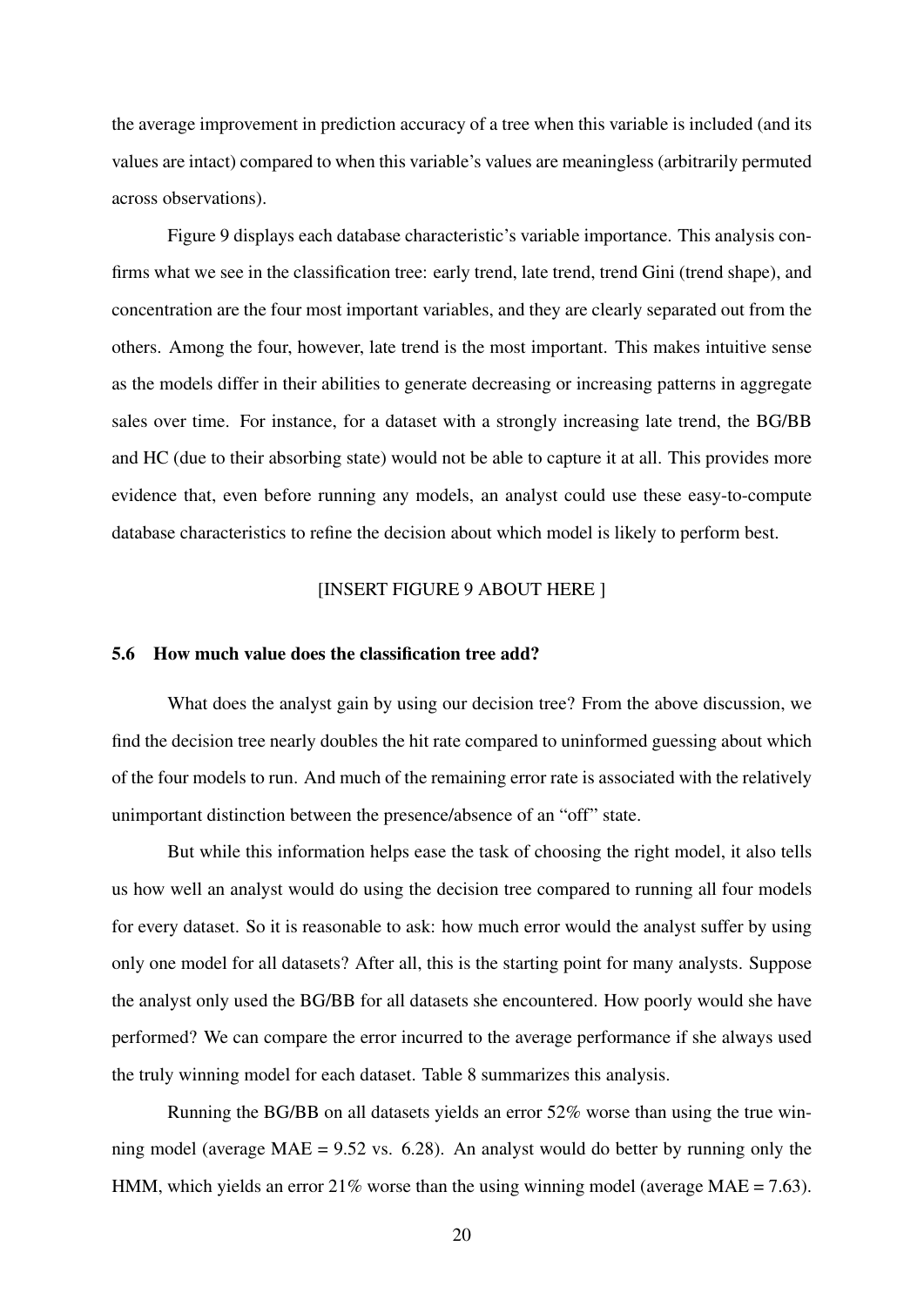By contrast, using the model recommended by decision tree for each dataset is the best option as it greatly reduces error to only 12% worse than the winning model (average MAE = 7.05). That is, in terms of relative error to the best model, only using the HMM is 75% worse than using the decision tree. So using the decision tree is a win-win, it requires 75% less effort and helps the analyst to avoid a 75% increase in relative error.

### [INSERT TABLE 8 ABOUT HERE]

The value of the decision tree is even greater if we look beyond average performance and consider the worst case scenario of model performance. When examining the variability in performance, the 95% level of error for using any single model can be quite high. However, the decision tree greatly controls that upper tail of error. In particular, the high end of possible error for the HMM is 35% worse than the winner's error, but the decision tree is only 12% (Table 8).

In short, our tree shows that an analyst should not use the same model for all occasions, and clearly quantifies the cost of doing so.

### 6 General discussion and future directions

When researchers and managers regularly encounter a particular kind of data structure and regularly choose among a standard set of models, they often develop good intuition about when to use which model. Our approach rigorously quantifies and validates this kind of intuition through a well-structured decision tree.

For the case of a database of repeat purchases over time for a cohort of customers, we make specific recommendations about when to use the HMM and its constrained variants, and which dataset-level summaries are important for that decision. We find that for datasets exhibiting an early decreasing trend in aggregate sales, the BG/BB provides the best forecast when the trend continues to decrease even later in the calibration period. But when it looks like the trend has leveled off, the BG/BB frequently underpredicts and more complexity is often warranted. An interesting exception to this rule, is the case of high purchase concentration suggests that the "buy till you die" framework is still likely to provide the best forecast. This may be reflective of the customers exhibiting high heterogeneity in purchase and churn rates rather than a more complex back-and-forth state-switching process over time.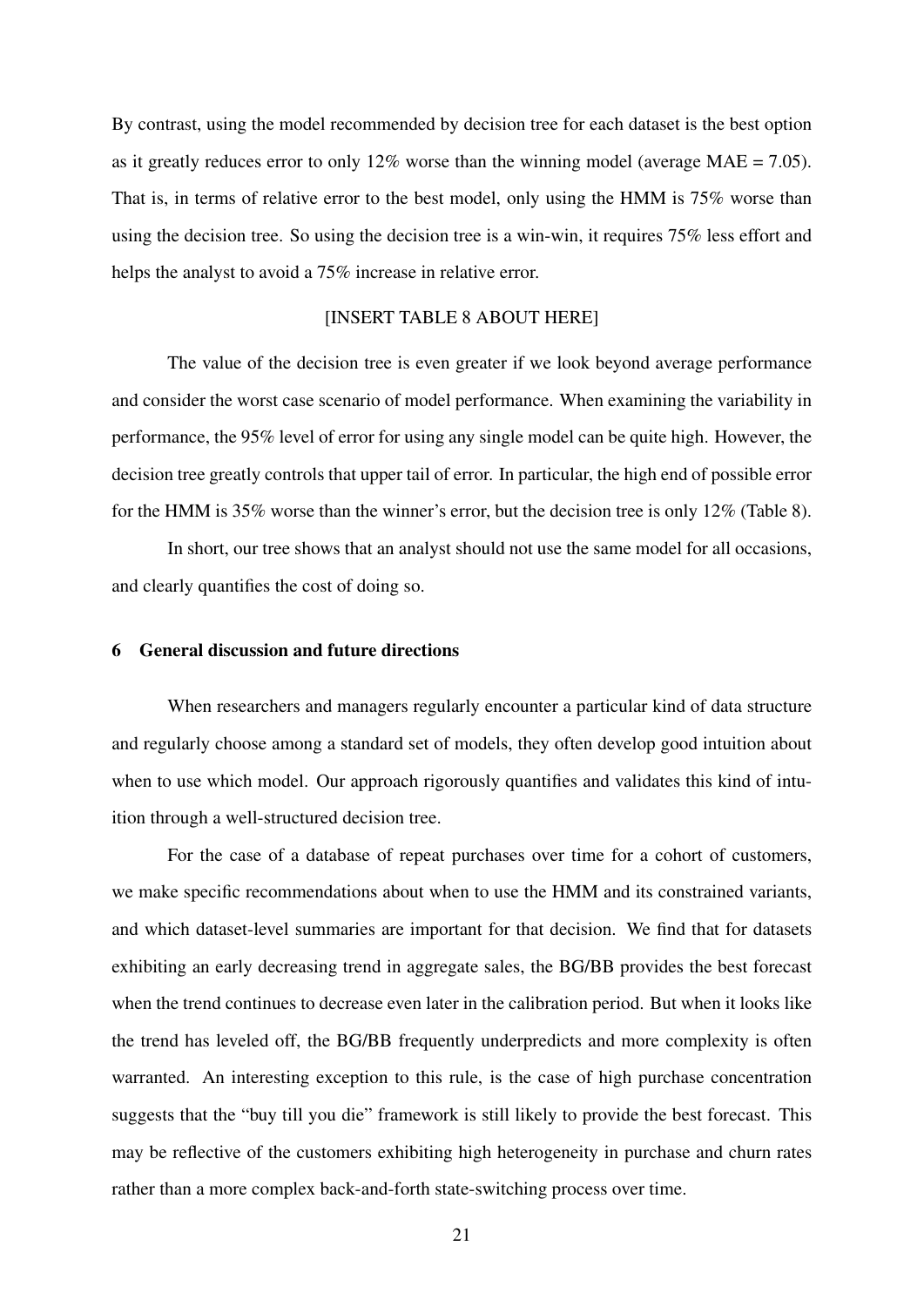In the case of the  $2 \times 2$  framework, the models are classified with strong evidence along one dimension (the presence of an absorbing state versus back-and-forth movement across states), but the data offers weaker evidence to help discriminate datasets and models along the other dimension (presence/absence of an "off state"). This may be surprising in light of many papers that add a "death" state to an HMM-like model. But it may be the case that such models work well mainly because of the constraint making that state absorbing and not necessarily because the behavior is "turned off" within it. This finding could have important implications for model builders and should be investigated more carefully in settings beyond this framework.

Beyond our HMM-based example, our proposed approach for empirical identification is more broadly relevant. We explicitly test the characteristics of datasets that distinguish one model from a related one. While this differs from a formal theoretical identification (e.g., using economic principles), it is aligned with the calls for such activities that have been arising more frequently in marketing (Hartmann et al. 2008).

The procedure that we propose is quite general: given the appropriate inputs (i.e., database characteristics), it can generate a decision tree prescribing which model should be used for any given dataset and any given outcome/goal of interest. Understanding the interplay between database characteristics and the relative performance of models (and model components) is a useful contribution beyond the illustrative (yet common) context presented here. While we illustrate it here with the HMM on forecasting incidence data (e.g., repeat purchasing of a cohort), it is agnostic to these choices. In general, the recipe for this method requires the following elements: (1) a consideration set of candidate models, (2) a set of predictor variables consisting of observed summary statistics from each dataset, and (3) the outcome variable, which is a choice of how to "pick the winner"; this requires a key managerial quantity and a loss function for computing the error measure.

Classification and regression trees and random forests, while popular in machine learning and statistics, are still relatively new to the field of marketing, so we hope our work will call more attention to this powerful and versatile tool. Furthermore, our application of it to the problem of model selection (as opposed to variable selection) is relatively uncommon even in the statistics literature, but it is clearly a natural and important issue in many marketing contexts.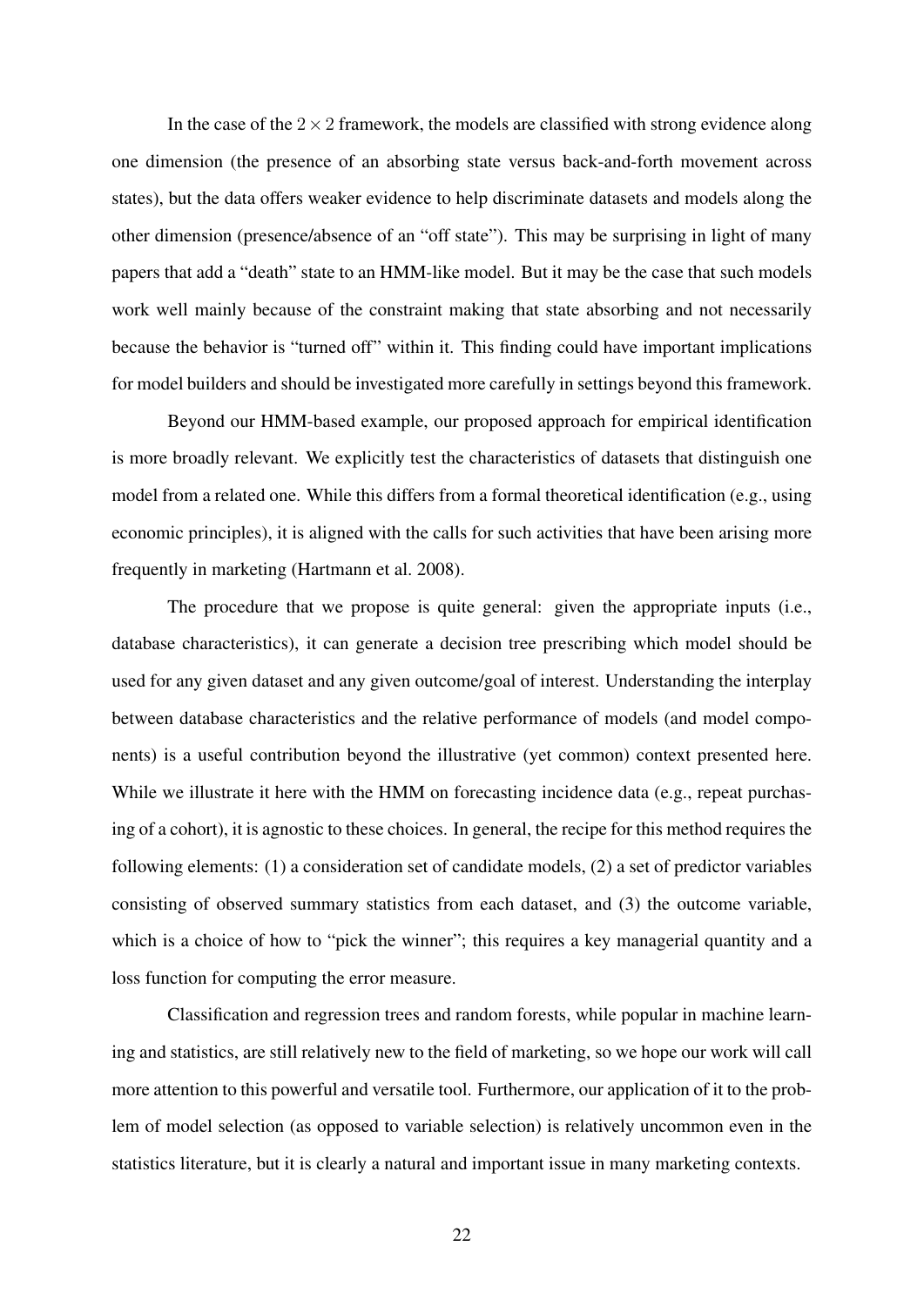Unlike traditional uses of classification methods, we add an extra twist by employing them in a fully Bayesian framework, allowing us to leverage the full posterior distribution. This differs from previous mixtures of Bayesian and classification methods, e.g. Bayesian CART (Chipman et al. 1998), since we construct a decision tree from information that already incorporates a joint posterior distribution. Our mix of Bayesian approaches with classification methods is a promising area of research for the interface of marketing, statistics, and machine learning. The combination of the two approaches represents an exciting blurring of methodological boundaries, and marketing problems like the one examined here have a great deal to offer in the debate between the "two cultures" of data modeling (statistics) and algorithmic modeling (machine learning) put forward by (Breiman 2001b).

As computational costs decrease and access to grid/cloud computing increases, the procedure we propose here will be even easier to do in a variety of contexts. Of course, one could argue that with greater computing power, there is less need to worry about selecting the single best model a priori – just run a bunch of models and pick the best one. But this logic is flawed for several reasons. First, our analysis focuses on performance in a holdout period, not in-sample fit. Second, and related, there is great danger in choosing models that are overly complex and excessively customized to every different dataset. And third, we believe strongly in exploring and learning from the underlying patterns that are driving the observed data patterns. This kind of "data science" will not only help analysts create and choose better models, but will help managers make better tactical decisions to order to create and extract more value from their customer relationships.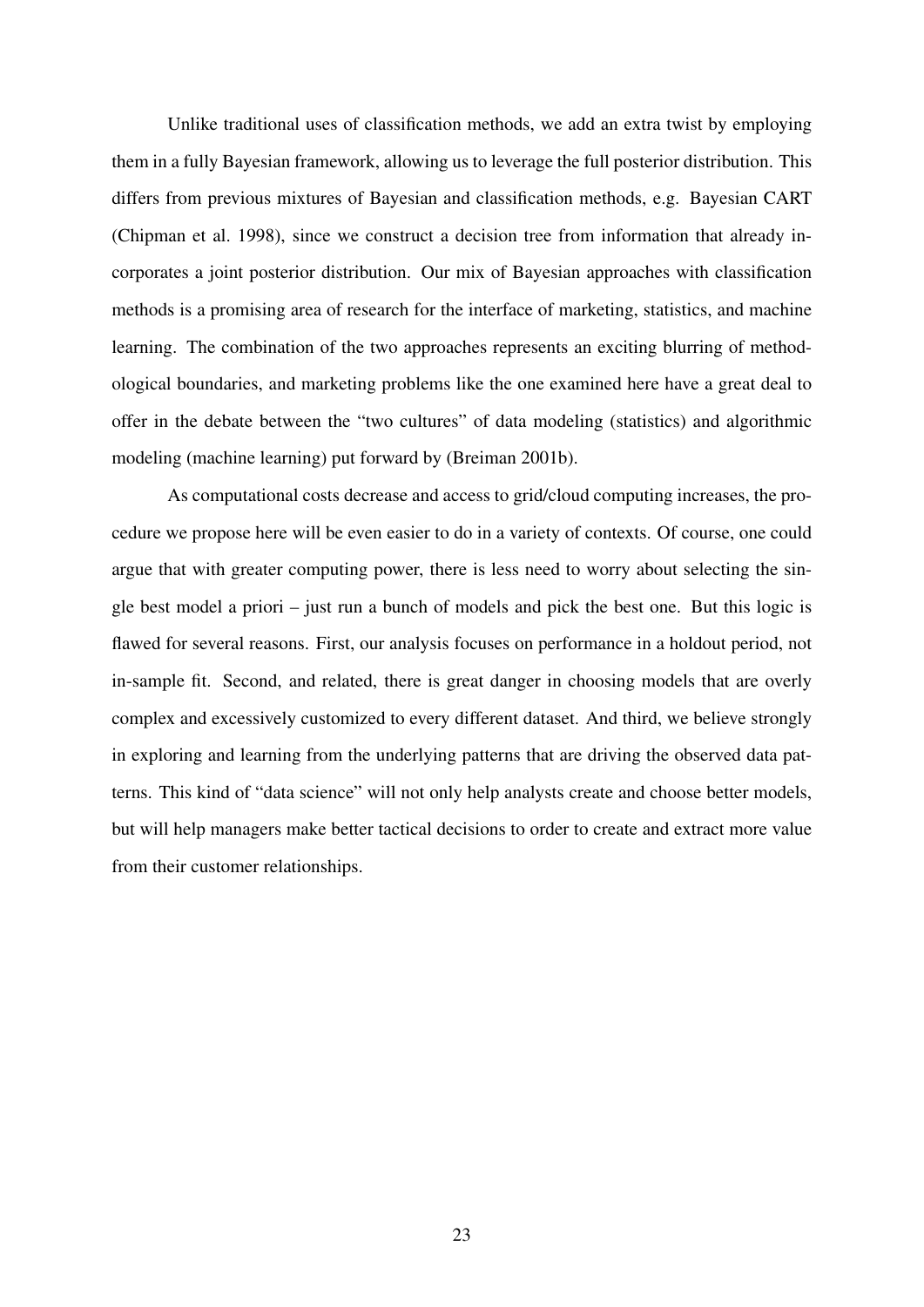# References

- Bladt, Mogens, M. F. Neuts. 2003. Matrix-Exponential Distributions: Calculus and Interpretations Via Flows. *Stochastic Models* 19(1) 113–124.
- Breiman, Leo. 2001a. Random Forests. *Machine Learning* 45 5–32.
- Breiman, Leo. 2001b. Statistical Modeling: The Two Cultures. *Statistical Science* 16(3) 199– 231.
- Breiman, Leo, Jerome H. Friedman, Richard A. Olshen, Charles J. Stone. 1984. *Classification and Regression Trees*. Chapman & Hall, New York, NY.
- Chib, Siddhartha. 1995. Marginal Likelihood from the Gibbs Output. *Journal of the American Statistical Association* 90(432) 1313–1321.
- Chipman, Hugh A., Edward I. George, Robert E. McCulloch. 1998. Bayesian CART Model Search. *Journal of the American Statistical Association* 93(443) 935–948.
- Cooper, Lee G., Masao Nakanishi. 1988. *Market-Share Analysis: Evaluating Competitive Marketing Effectiveness*. Kluwer Academic Publishers.
- Donkers, Bas, Peter C. Verhoef, Martijn de Jong. 2007. Modeling CLV: A Test of Competing Models in the Insurance Industry. *Quantitative Marketing and Economics* 5(2) 163–190.
- Everson, Philip J., Eric T. Bradlow. 2002. Bayesian Inference for the Beta-Binomial Distribution via Polynomial Expansions. *Journal of Computational and Graphical Statistics* .
- Fader, Peter S., Bruce G. S. Hardie, C. Y. Huang. 2004. A Dynamic Changepoint Model for New Product Sales Forecasting. *Marketing Science* 23(1) 59–65.
- Fader, Peter S., Bruce G. S. Hardie, Jen Shang. 2010. Customer-Base Analysis in a Discrete-Time Noncontractual Setting. *Marketing Science* 29(6) 1086–1108.
- Gelman, Andrew, John B. Carlin, Hal S. Stern, Donald B. Rubin. 2004. *Bayesian Data Analysis*. 2nd ed. Chapman & Hall, New York, NY.
- Gelman, Andrew, Donald B. Rubin. 1992. Inferences from Iterative Simulation Using Multiple Sequences. *Statistical Science* 7(4) 457–472.
- Gelman, Andrew, Donald B. Rubin. 1995. Avoiding Model Selection in Bayesian Social Research. *Sociological Methodology* 25 165–173.
- Geweke, John. 1992. Evaluating the Accuracy of Sampling-based Approaches to Calculating Posterior Moments. J. M. Bernado, J. O. Berger, A. P. Dawid, A. F. M. Smith, eds., *Bayesian Statistics 4*. Oxford University Press.
- Hanssens, Dominique M., , Peter S. H. Leeflang, Dick R. Wittink. 2005. Market Response Models and Marketing Practice. *Applied Stochastic Models in Business and Industry* 21(4/5) 423–434.
- Hartmann, Wes, Puneet Manchanda, Harikesh Nair, Matt Bothner, Peter Dodds, Dave Godes, Karthik Hosanagar, Catherine Tucker. 2008. Modeling Social Interactions: Identification, Empirical Methods and Policy Implications. *Marketing Letters* 19(4) 287–304.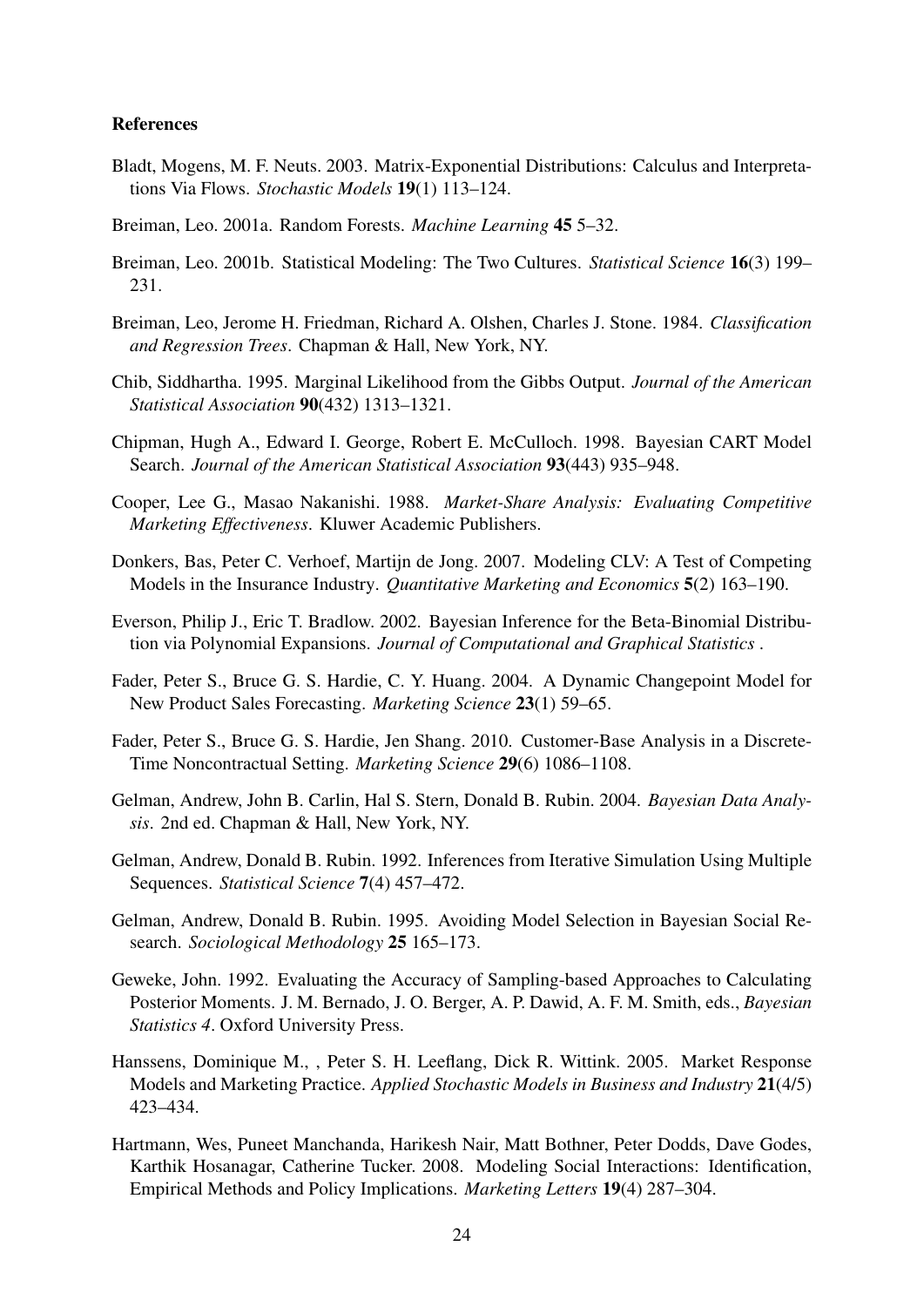- Kamakura, Wagner A., Gary J. Russell. 1989. A Probabilistic Choice Model for Market Segmentation and Elasticity Structuring. *Journal of Marketing Research* 26(4) 379–90.
- Lenk, Peter J. 2009. Simulation Pseudo-Bias Correction to the Harmonic Mean Estimator of Integrated Likelihoods. *Journal of Computational and Graphical Statistics* 18(4) 941–960.
- Liaw, Andy, Matthew Wiener. 2002. Classification and Regression by randomForest. *R News* 2(3) 18–22.
- Liechty, John C., Rik Pieters, Michel Wedel. 2003. Global and Local Covert Visual Attention: Evidence from a Bayesian Hidden Markov Model. *Psychometrika* 68(4) 519–541.
- Ma, Shaohui, Joachim Buschken. 2011. Counting Your Customers from an "Always a Share" Perspective. *Marketing Letters* 22(3) 243–257.
- Montgomery, Alan L., Shibo Li, Kannan Srinivasan, John C. Liechty. 2004. Modeling Online Browsing and Path Analysis Using Clickstream Data. *Marketing Science* 23(4) 579–595.
- Montoya, Ricardo, Oded Netzer, Kamel Jedidi. 2010. Dynamic Allocation of Pharmaceutical Detailing and Sampling. *Marketing Science* 29(5) 909–924.
- Morrison, Donald G. 1969. On the Interpretation of Discriminant Analysis. *Journal of Marketing Research* 6(2) 156–163.
- Netzer, Oded, James M. Lattin, V. Srinivasan. 2008. A Hidden Markov Model of Customer Relationship Dynamics. *Marketing Science* 27(2) 185–204.
- Newton, Michael A., Adrian E. Raftery. 1994. Approximate Bayesian Inference with the Weighted Likelihood Bootstrap. *Journal of the Royal Statistical Society. Series B (Methodological)* 56(1) 3–48.
- O'Cinneide, Colm A. 1990. Characterization of Phase-Type Distributions. *Communications in Statistics: Stochastic Models* 6(1) 1–57.
- Plummer, Martyn, Nicky Best, Kate Cowles, Karen Vines. 2006. CODA: Convergence Diagnosis and Output Analysis for MCMC . *R News* 6(1) 7–11.
- Raftery, Adrian E., S. M. Lewis. 1992. How Many Iterations in the Gibbs Sampler? J. M. Bernado, J. O. Berger, A. P. Dawid, A. F. M. Smith, eds., *Bayesian Statistics 4*. Oxford University Press.
- Sabavala, Darius J., Donald G. Morrison. 1977. A Model of TV Show Loyalty. *Journal of Advertising Research* 17(6) 35–43.
- Schmittlein, David C., Donald G.Morrison, Richard A. Colombo. 1987. Counting Your Customers: Who Are They and What Will They Do Next? *Management Science* 33(1) 1–24.
- Schweidel, David A., Eric T. Bradlow, Peter S. Fader. 2011. Portfolio Dynamics for Customers of a Multi-Service Provider. *Management Science* 57(3).
- Schweidel, David A., Peter S. Fader. 2009. Dynamic Changepoints Revisited: An Evolving Process Model of New Product Sales. *International Journal of Research in Marketing* 26(2) 119–124.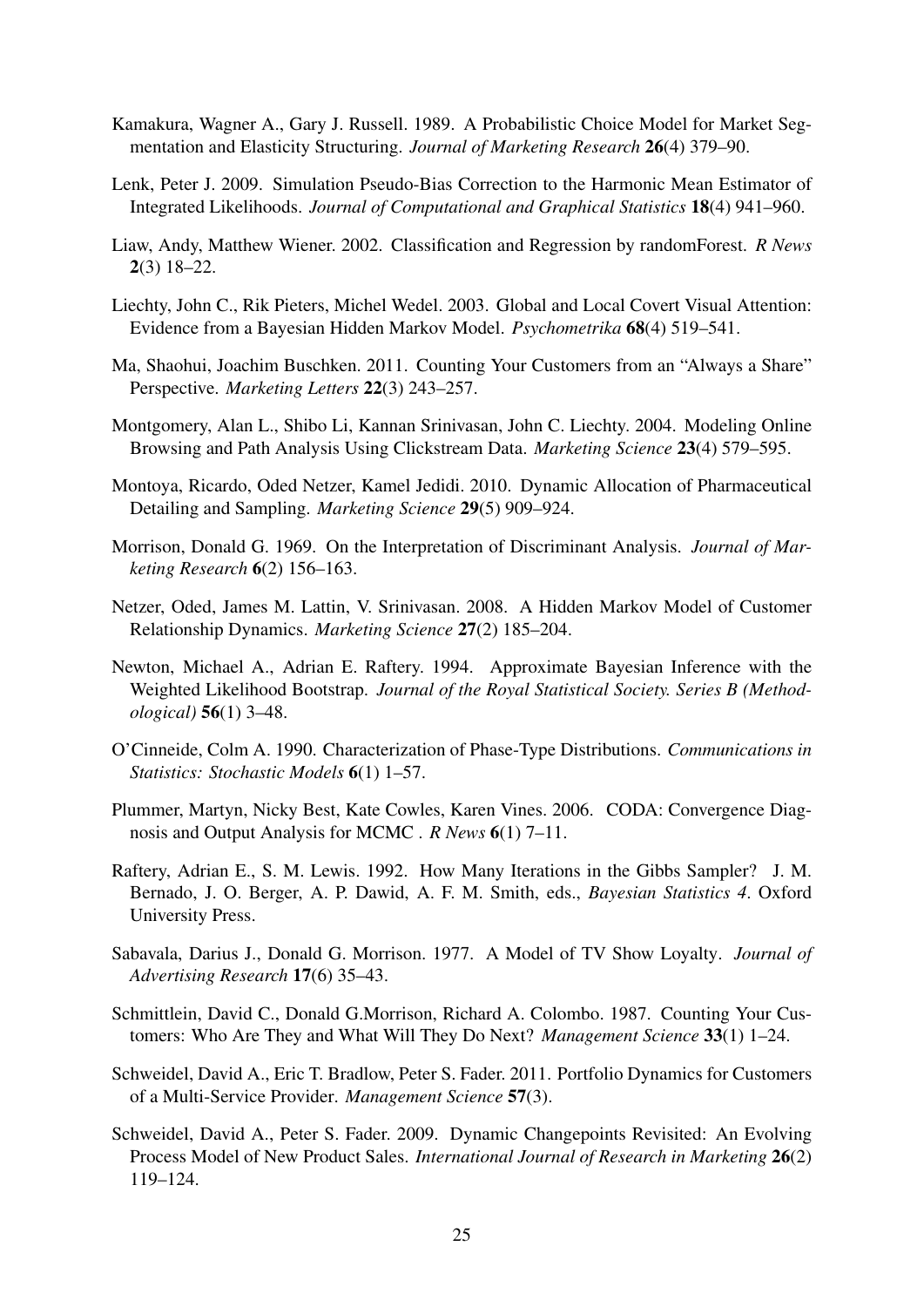- Schweidel, David A., Peter S. Fader, Eric T. Bradlow. 2008. Understanding Subscriber Retention Within and Across Cohorts Using Limited Information. *Journal of Marketing* 72(1) 82–94.
- Spiegelhalter, David J., Nicola G. Best, Bradley P. Carlin, Angelika Van Der Linde. 2002. Bayesian Measures of Model Complexity and Fit. *Journal of the Royal Statistical Society, Series B* 64(4) 583–639.
- Stephens, Matthew. 2000. Dealing with Label-Switching in Mixture Models. *Journal of the Royal Statistical Society Series B* 62 795–809.
- Tanner, Martin A., Wing H. Wong. 1987. The Calculation of Posterior Distributions by Data Augmentation. *Journal of the American Statistical Association* 82(398).
- Wittink, Rick R., M. J. Addona, W. J. Hawkes, J.C. Porter. 1988. SCAN\*PRO: The Estimation, Validation and Use of Promotional Effects Based on Scanner Data. *Internal Paper* Cornell University.
- Zheng, Zhiqiang (Eric), Peter Fader, Balaji Padmanabhan. 2011. From Business Intelligence to Competitive Intelligence: Inferring Competitive Measures Using Augmented Site-Centric Data. *Information Systems Research* 23(3) 698–720.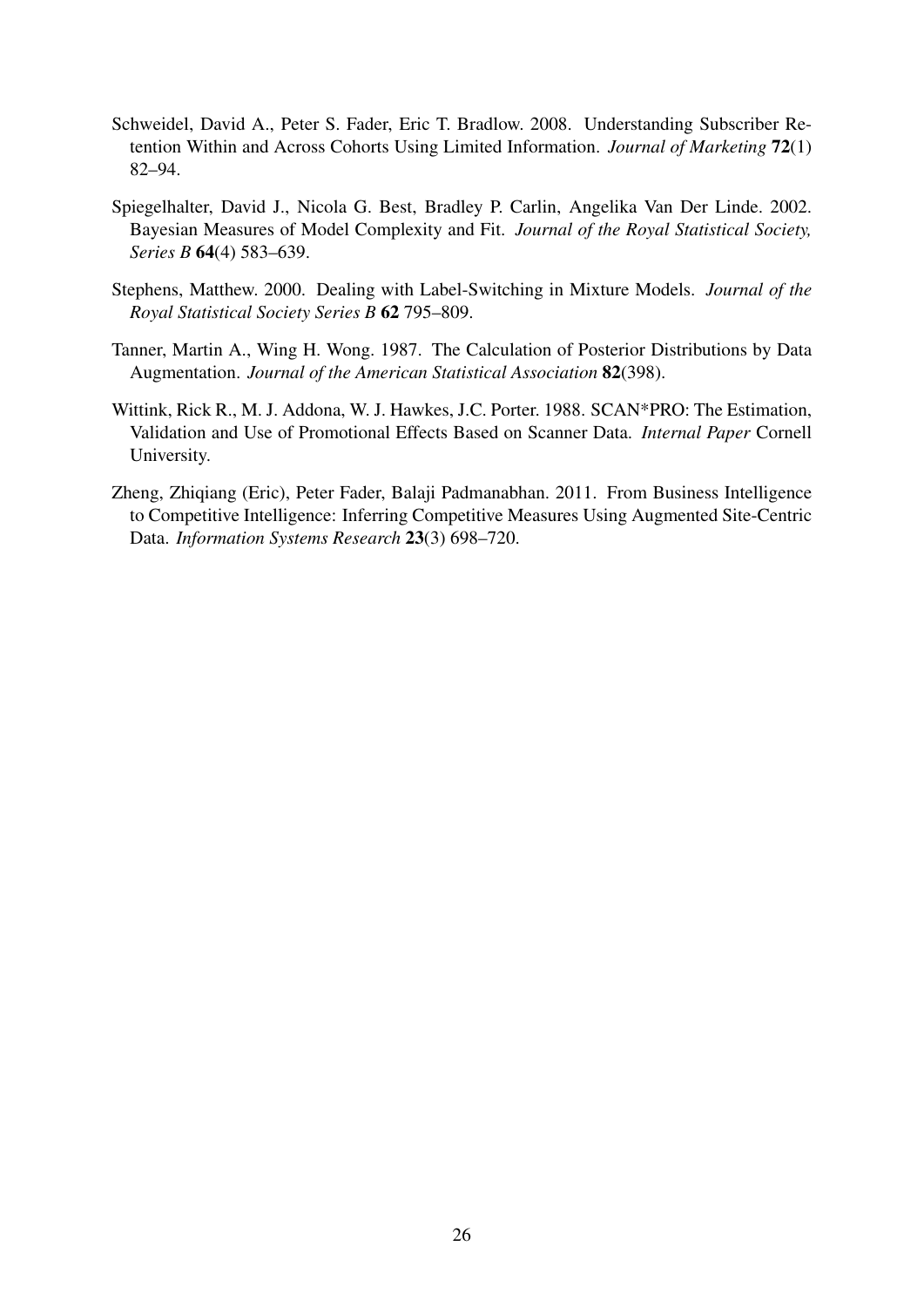# Tables and Figures

| Frequency<br>Penetration | How many active days of transactions are there per customer?<br>How many unique customers have made at least one transaction?                                                                                                             |
|--------------------------|-------------------------------------------------------------------------------------------------------------------------------------------------------------------------------------------------------------------------------------------|
| Concentration            | How is activity spread out among customers ( <i>i.e.</i> , what fraction of all<br>transactions was made by the top 20% of customers)?                                                                                                    |
| Top 5% Level             | How much are the most active customers purchasing (i.e., what level of<br>transactions is the cutoff for the top 5% of most active customers)?                                                                                            |
| Early Trend              | What is the trend in the <i>first half</i> of the calibration period (i.e., drop<br>from first to middle day as a percentage of the size of the customer<br>base)?                                                                        |
| Late Trend               | What is the trend in the <i>second half</i> of the calibration period (i.e., drop<br>from middle to last day as a percentage of the size of the customer<br>base)?                                                                        |
| <b>Trend Gini</b>        | How much does the actual curve deviate from a line connecting the first<br>and last days (i.e., how much area is there below the trend line and the<br>curve, as percentage of the levels of the line, <i>a la</i> the Gini coefficient)? |
| <b>Trend Variability</b> | How much day-to-day variation is present in the calibration period (i.e.,<br>standard deviation of incremental sales)?                                                                                                                    |

Table 1: *Database characteristics capture features of a longitudinal incidence dataset and can be computed from summary plots (e.g., histogram and tracking plot).*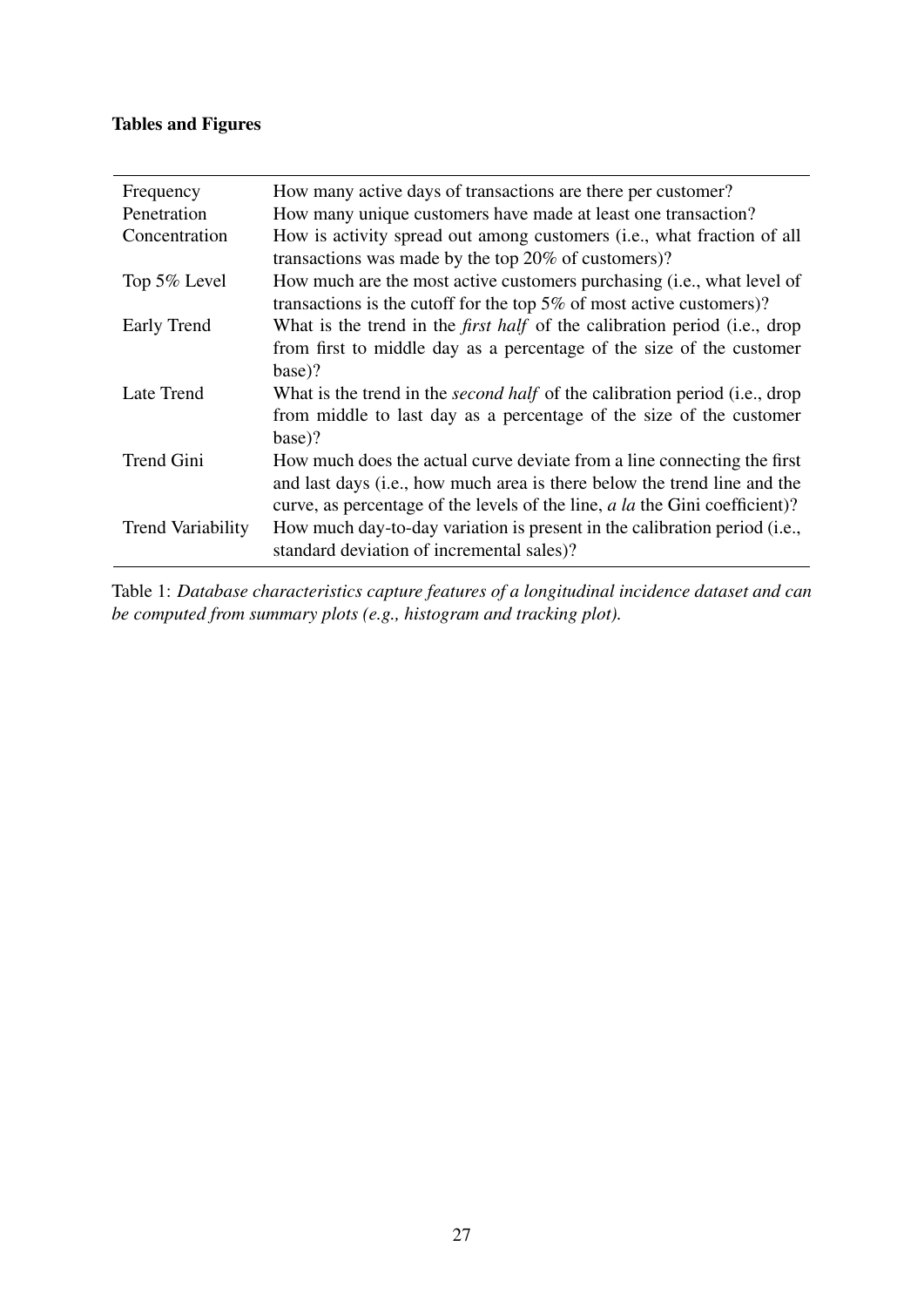| Dataset                  | A      | B      | €     |
|--------------------------|--------|--------|-------|
| Frequency                | 11%    | $12\%$ | 11%   |
| Penetration              | 48%    | 83%    | 68%   |
| Concentration            | 84%    | 55%    | 63%   |
| Top 5% Level             | 63%    | 40%    | 43%   |
| <b>Early Trend</b>       | $-17%$ | $-29%$ | $-7%$ |
| <b>Late Trend</b>        | $-3%$  | $1\%$  | $0\%$ |
| <b>Trend Shape</b>       | 27%    | 46%    | 13%   |
| <b>Trend Variability</b> | $4\%$  | 6%     | 2%    |

Table 2: *Database characteristics for the three highlighted datasets.*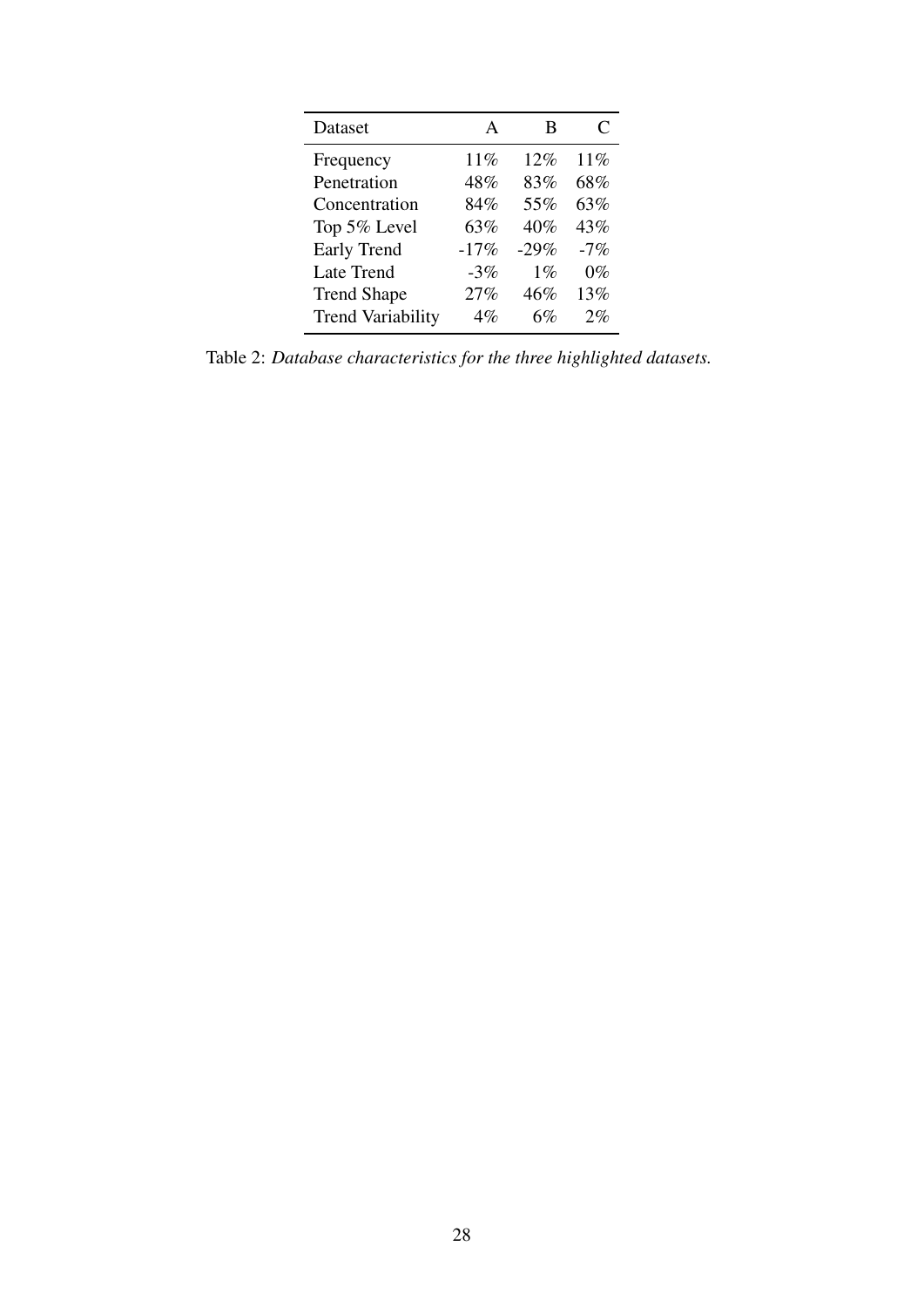| Posterior Mean of MAE |      |       |       |  |
|-----------------------|------|-------|-------|--|
|                       | A    | B     | C     |  |
| <b>BGBB</b>           | 4.37 | 9.71  | 14.13 |  |
| HC.                   | 4.91 | 10.16 | 17.29 |  |
| OF.                   | 6.52 | 10.20 | 7.09  |  |
| <b>HMM</b>            | 5.13 | 8.35  | 9.44  |  |

Table 3: *For each dataset and each model's posterior draw, the out-of-sample forecast is generated from the posterior predictive distribution and the mean absolute error (MAE) is computed. The posterior mean of the MAE values for each model-dataset pair is shown here. The lowest error value (i.e., winning model) for each dataset is in bold.*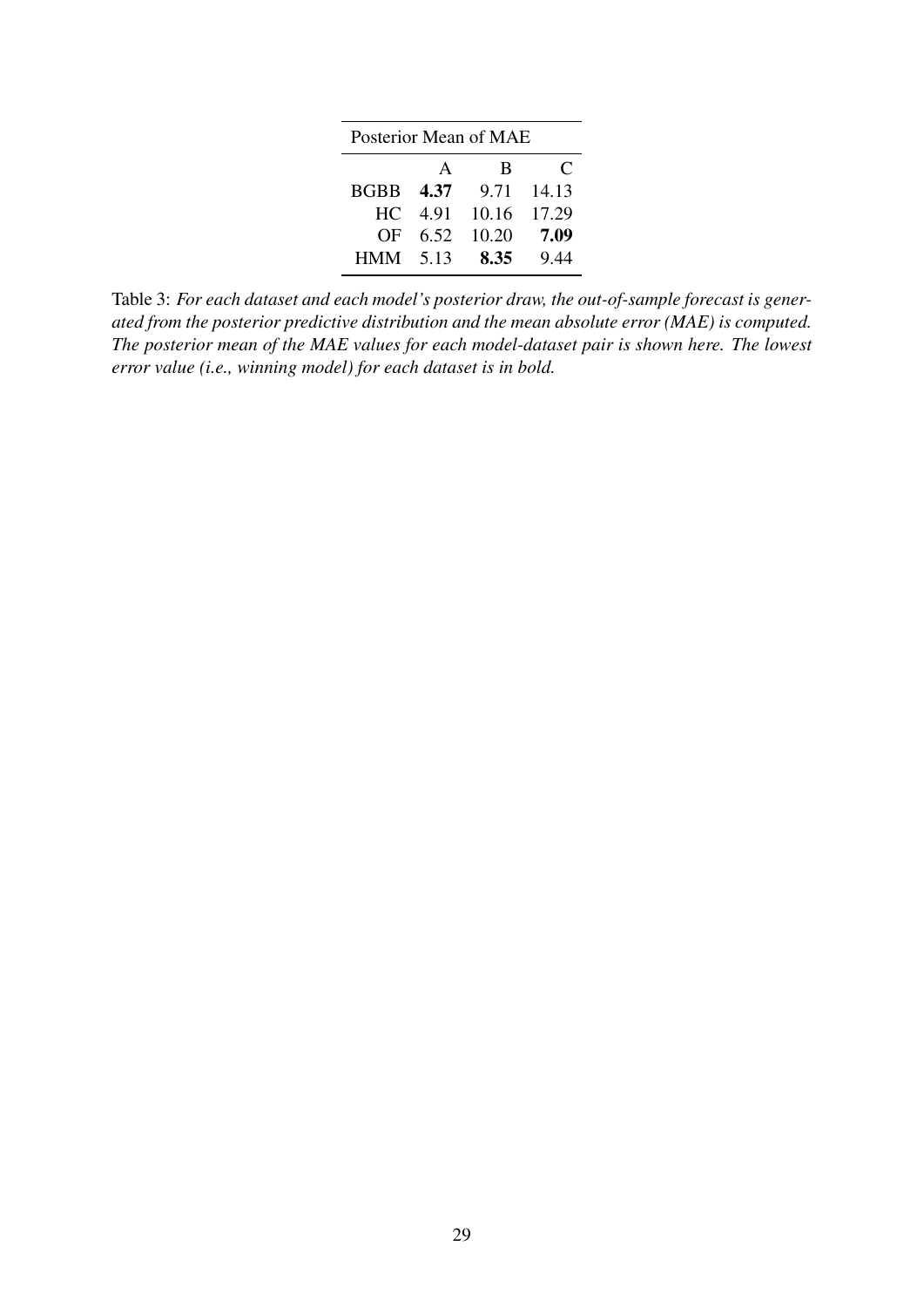|             | Posterior Distribution of MAE |     |     |           |      |         |           |      |      |
|-------------|-------------------------------|-----|-----|-----------|------|---------|-----------|------|------|
|             | Dataset A                     |     |     | Dataset B |      |         | Dataset C |      |      |
|             | 25%                           | 50% | 75% | 25%       | 50%  | 75%     | 25%       | 50%  | 75%  |
| <b>BGBB</b> | 3.7                           | 4.2 | 4.8 | 83        | 9.6  | $-11.0$ | 11.9      | 14.0 | 16.2 |
| HC          | 4.0                           | 4.6 | 5.5 | 89        | 10.1 | 11.4    | 15.4      | 17.3 | 19.1 |
| OF          | 4.9                           | 6.2 | 7.8 | 8.6       | 10.0 | 11.6    | 6.3       | 7.0  | 7.8  |
| HMM         | 4.1                           | 47  | 5.8 | 7.0       | 8.1  | 9.5     | 77        | 90   | 10.7 |

Table 4: *For each dataset and each model's posterior draw, the out-of-sample forecast is generated from the posterior predictive distribution. Mean absolute error (MAE) is computed for each replicate dataset. The posterior quantiles (25%, 50%, and 75%) of the values across for each dataset are shown here. The lowest value (i.e., winning model) for each dataset is in bold.*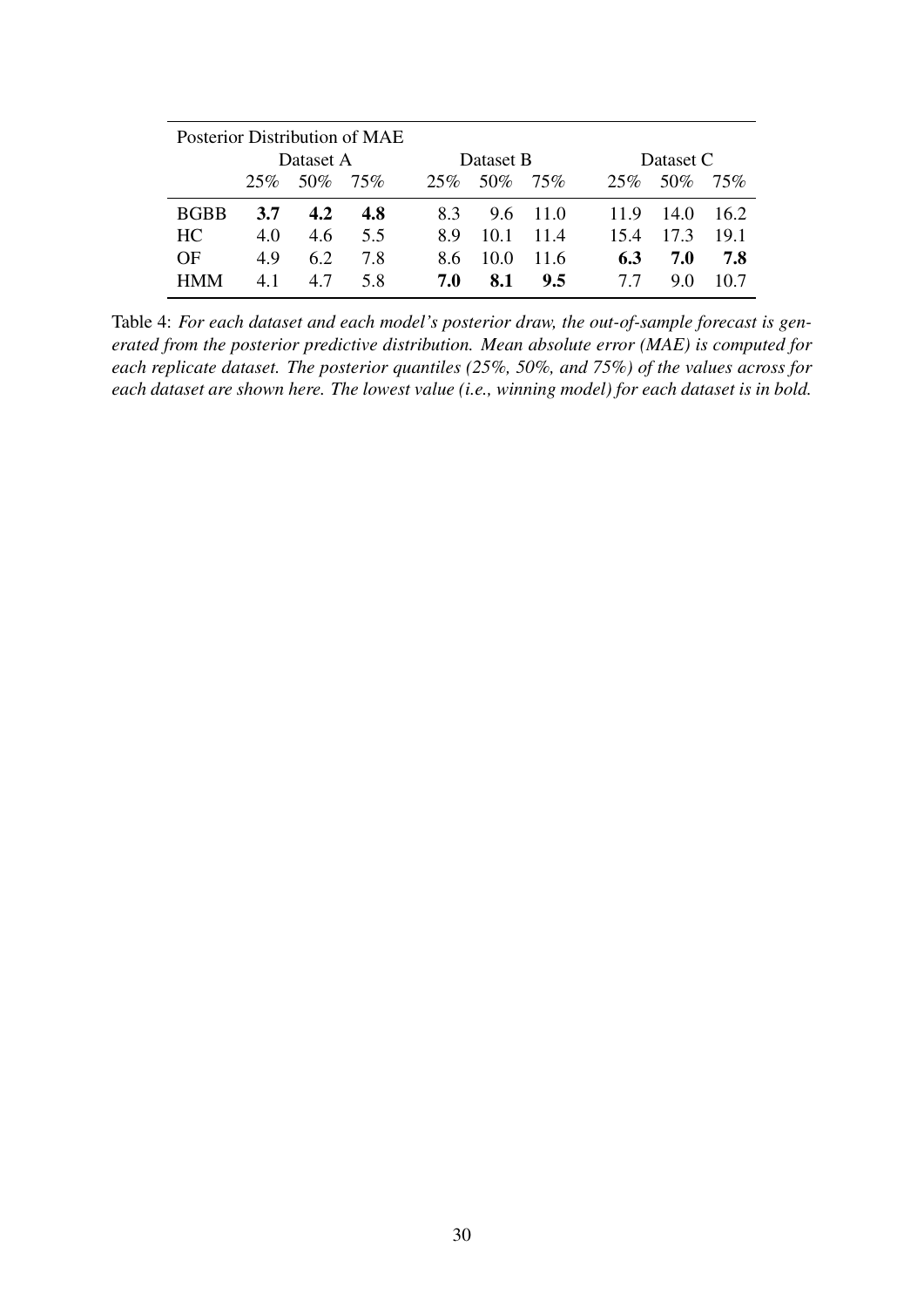| Posterior Probability of Model Winning |                 |               |            |            |
|----------------------------------------|-----------------|---------------|------------|------------|
|                                        | Dataset BGBB HC |               | - OF       | <b>HMM</b> |
| $\mathsf{A}$                           | $45\%$ 27%      |               | 6%         | 22%        |
| B                                      | 20%             | $11\% - 16\%$ |            | 53%        |
| $\mathcal{C}$                          | $1\%$           |               | $0\%$ 81\% | 18%        |

Table 5: *The posterior probabilities of each model "winning" are computed as the proportion of replicated datasets (e.g., "MCMC worlds") in which each model has the lowest MAE. These winning percentages illustrate the uncertainty in declaring a winner.*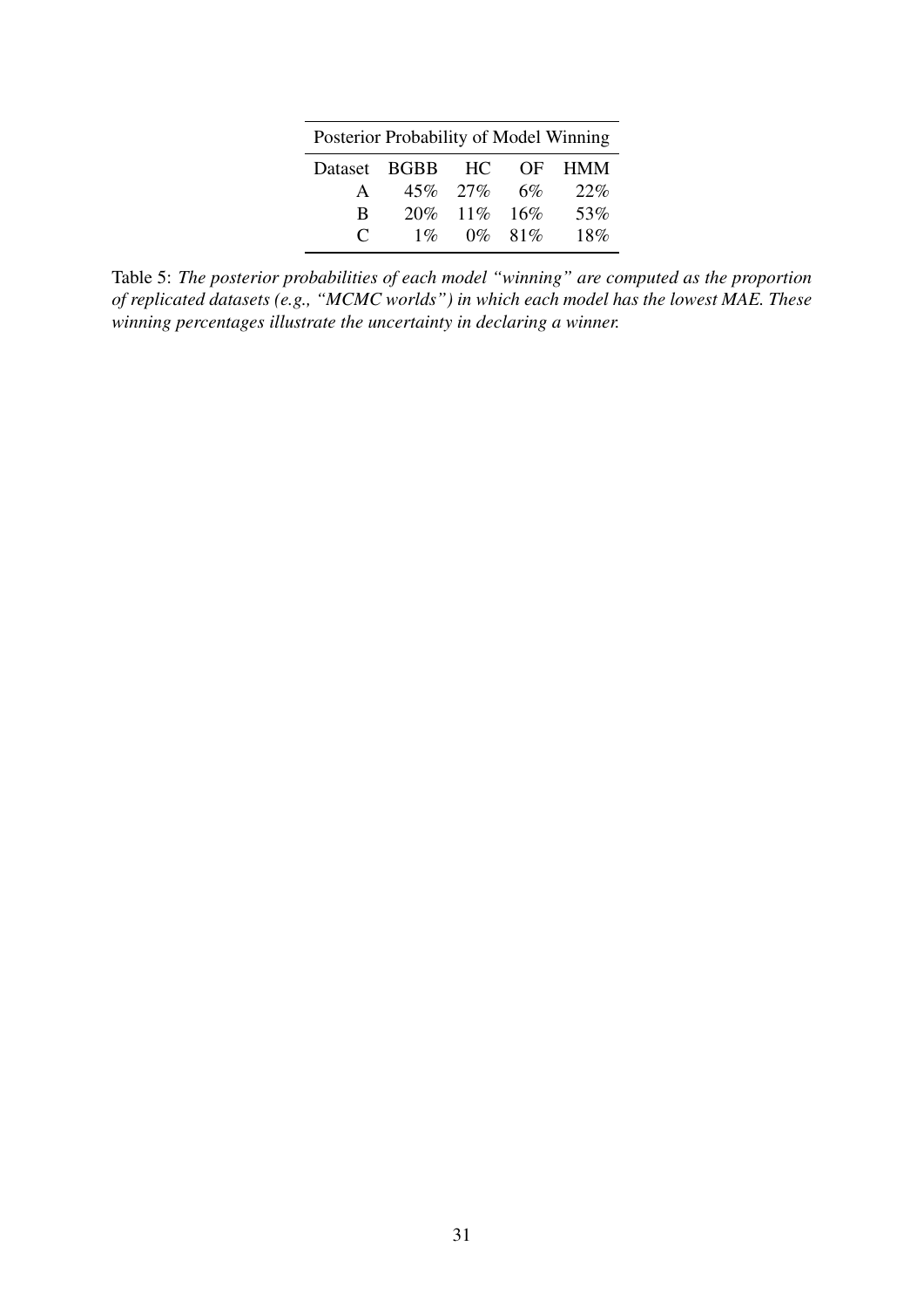|                 | <b>BGBB</b> |       |          |         | HC HMM OF Hit Rate |
|-----------------|-------------|-------|----------|---------|--------------------|
| <b>BGBB</b>     | 840         | - 151 | 215 114  |         | 64%                |
| HC <sub>1</sub> | 372 247     |       |          | 145 154 | 27%                |
| <b>HMM</b>      | 430         | 40    | 1056 677 |         | 48%                |
| ΩF              | 259         |       | 742 951  |         | 49%                |
|                 |             |       |          |         |                    |

Table 6: *This table shows the out-of-sample classification for each of the 6,400 cases (datasetworld pairs) from the random forest. Rows indicate which model actually fit the data best. Columns indicate which model was recommended by the random forest's classification for that dataset using a 2/3 sample for calibration (in-sample) and 1/3 sample for validation (out-ofsample). The hit rate is the proportion of each type of dataset correctly classified out-of-sample (i.e., the diagonal entries divided by row sums).*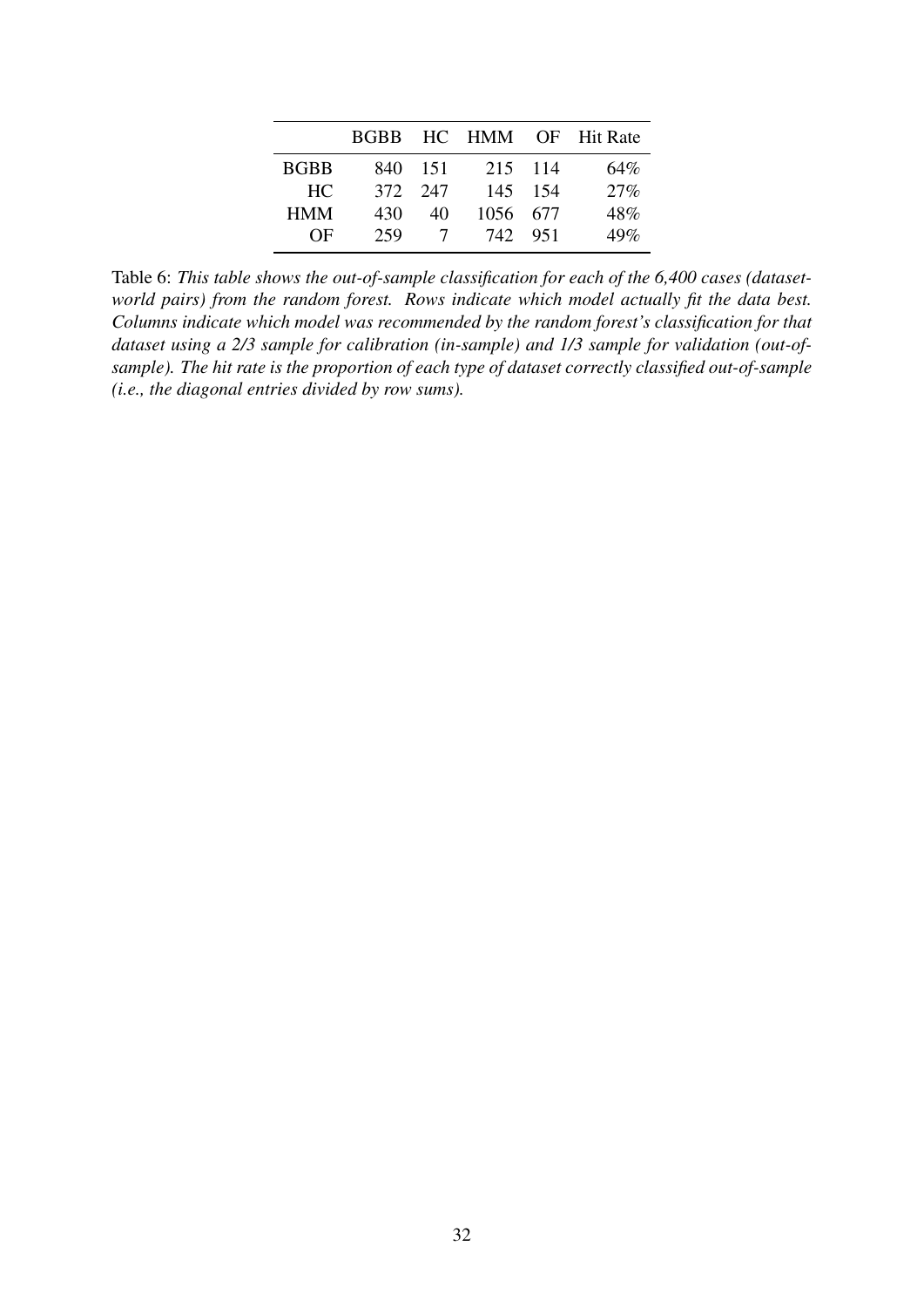|                |      | Absorbing Back-and-Forth Hit Rate |     |
|----------------|------|-----------------------------------|-----|
| Absorbing      | 1383 | 855                               | 62% |
| Back-and-Forth | 466  | 3696                              | 89% |

Table 7: *This table combines cases of datasets and classifications into models with Absorbing states (BG/BB and HC) and Back-and-Forth transitions (OF and HMM). That is, by ignoring the presence/absense of an "off"/"death" state, the hit rates are quite high. Like Table 6, these are out-of-sample classifications, so the hit rate is the proportion of cases correctly classified.*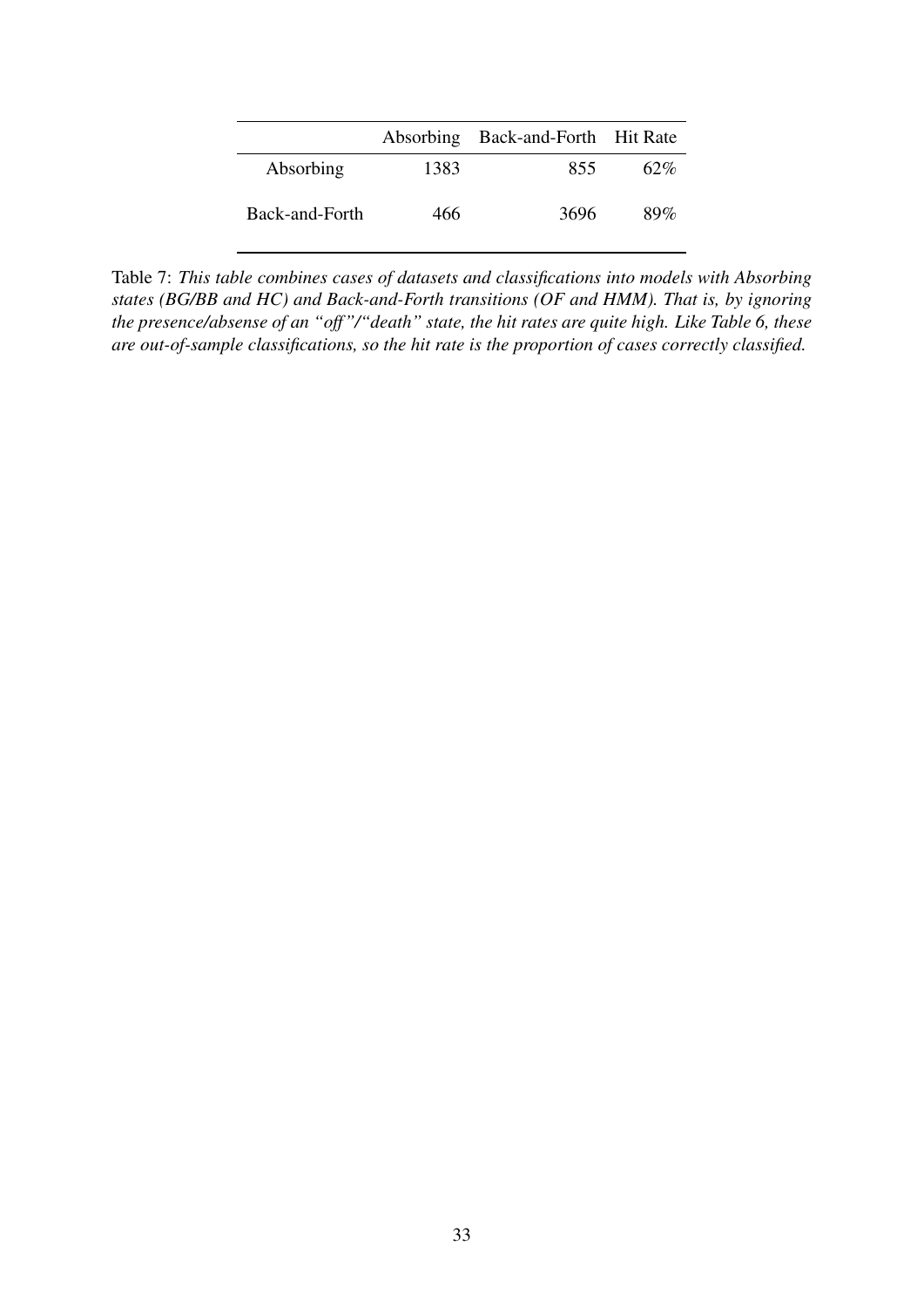|                                 | <b>BGBB</b>                             | HC.    |     |                                                         |     | OF HMM Tree Winner |
|---------------------------------|-----------------------------------------|--------|-----|---------------------------------------------------------|-----|--------------------|
| Mean MAE<br>% Worse than Winner |                                         |        |     | 9.52 9.19 8.14 7.63 7.05<br>$52\%$ $46\%$ $30\%$ $21\%$ | 12% | 6.28               |
| 95% MAE<br>% Worse than Winner  | 22.34 18.97 16.70 15.63 13.00<br>$93\%$ | $64\%$ | 44% | 35%                                                     | 12% | 11.57              |

Table 8: *This table shows the absolute and relative benefits of using the classification tree over running each model for all datasets. The MAE values reflect performance of running each model for all datasets compared to following the tree's recommendation (Tree) and always selecting the model with best out-of-sample fit for each dataset (Winner). The percentages illustrate the loss compared to the best fitting model (Winner).*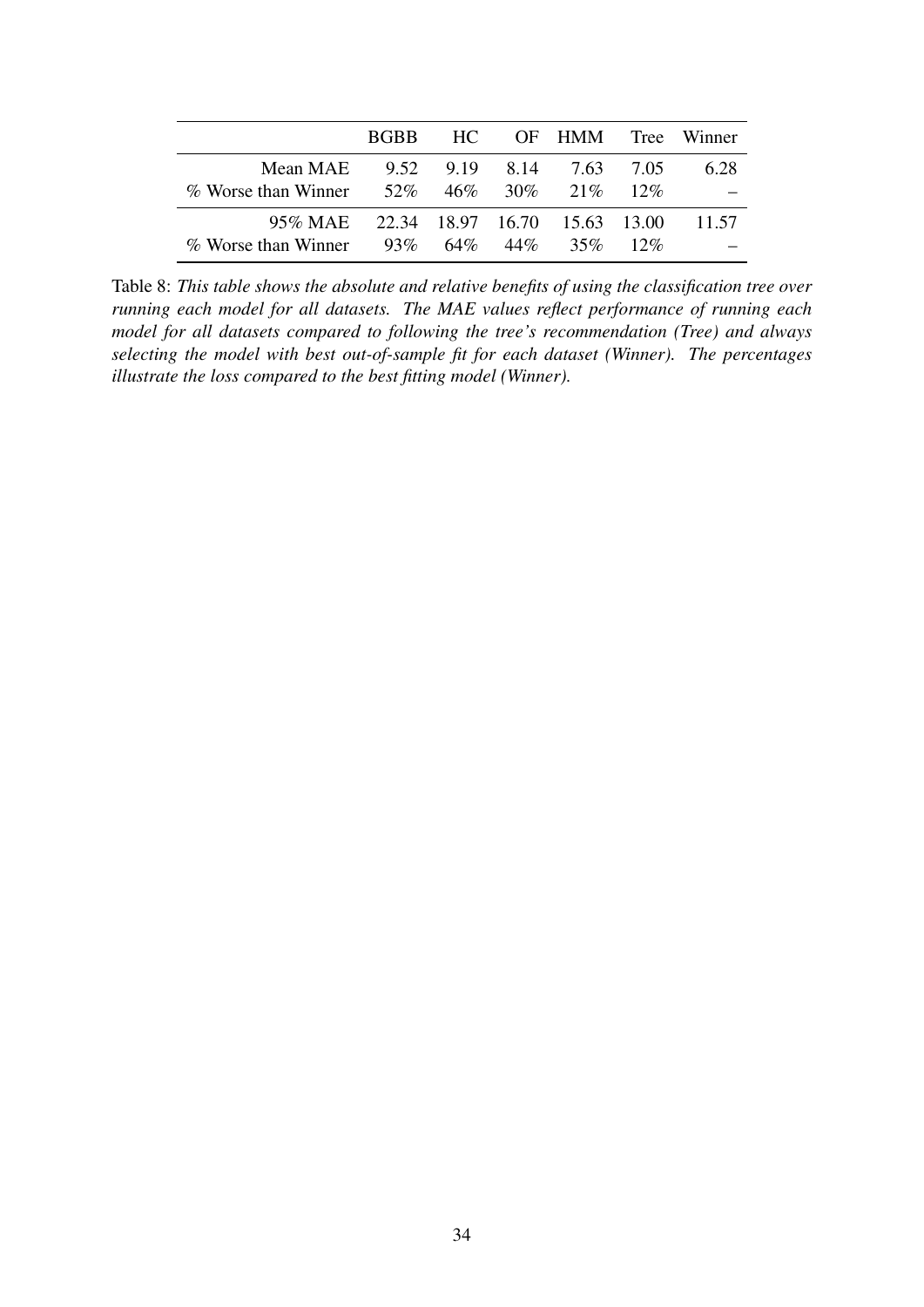

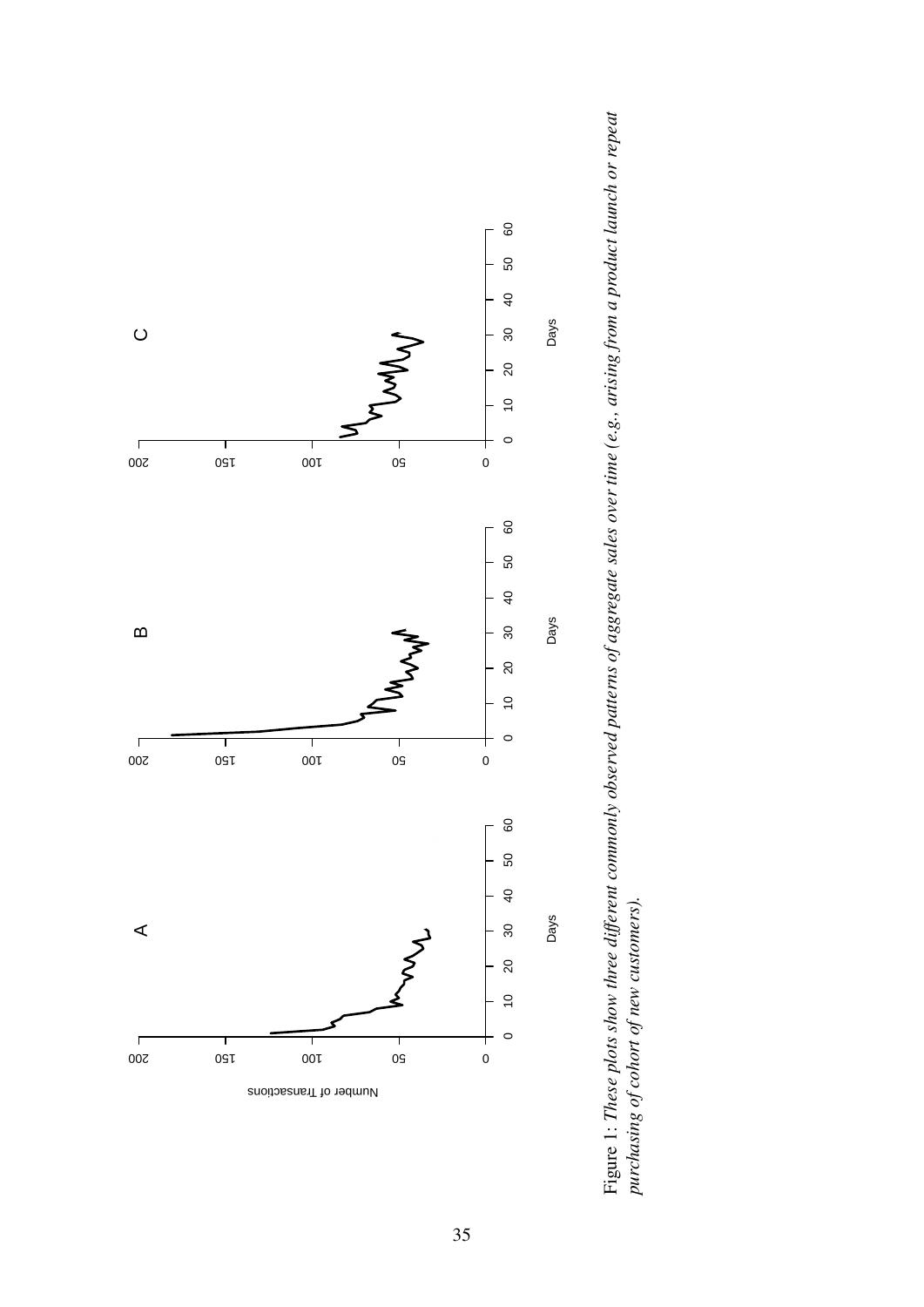| State 2 is Off  | $1-\theta_{21i}$<br>$\theta_{12i}$<br>$1-\theta_{12i}$<br>$\theta_{21i}$<br>On And Off<br>$\mathbf{p}_i = (p_{1i}, 0)$ and $\ \boldsymbol{\Theta}_i$ $=$ | $\theta_{12i}$<br>$1-\theta_{12i}$<br><b>BGBB</b><br>$\mathbf{p}_i = \left(p_{1i}, 0\right)$ and $\mathbf{\Theta}_i$ = |
|-----------------|----------------------------------------------------------------------------------------------------------------------------------------------------------|------------------------------------------------------------------------------------------------------------------------|
| State 2 is Cold | $\theta_{12i}$<br>$1-\theta_{21i}$<br>$1-\theta_{12i}$<br>$\theta_{21i}$<br>HMM<br>$\mathbf{p}_i = (p_{1i}, p_{2i})$ and $\boldsymbol{\Theta}_i$ $=$     | $\theta_{12i}$<br>$1 - \theta_{12i}$<br>Hot Then Cold<br>$\mathbf{p}_i = (p_{1i}, p_{2i})$ and $\mathbf{\Theta}_i =$   |
|                 | <b>Backwards</b><br>Transitions<br>Forwards<br>and                                                                                                       | Transitions<br>Only<br>Forward                                                                                         |

Figure 2: This  $2 \times 2$  table summarizes the nested model relationships among the HMM and its variants. The rows and columns illustrate how constraints on two model components lead to different models. The  $p_i$  and  $\Theta_i$  are the individual-level within-state transaction probabilities and constraints on two model components lead to different models. The  $p_i$  and  $\Theta_i$  are the individual-level within-state transaction probabilities and Figure 2: This  $2 \times 2$  table summarizes the nested model relationships among the HMM and its variants. The rows and columns illustrate how between-state transition probability matrix, respectively. *between-state transition probability matrix, respectively.*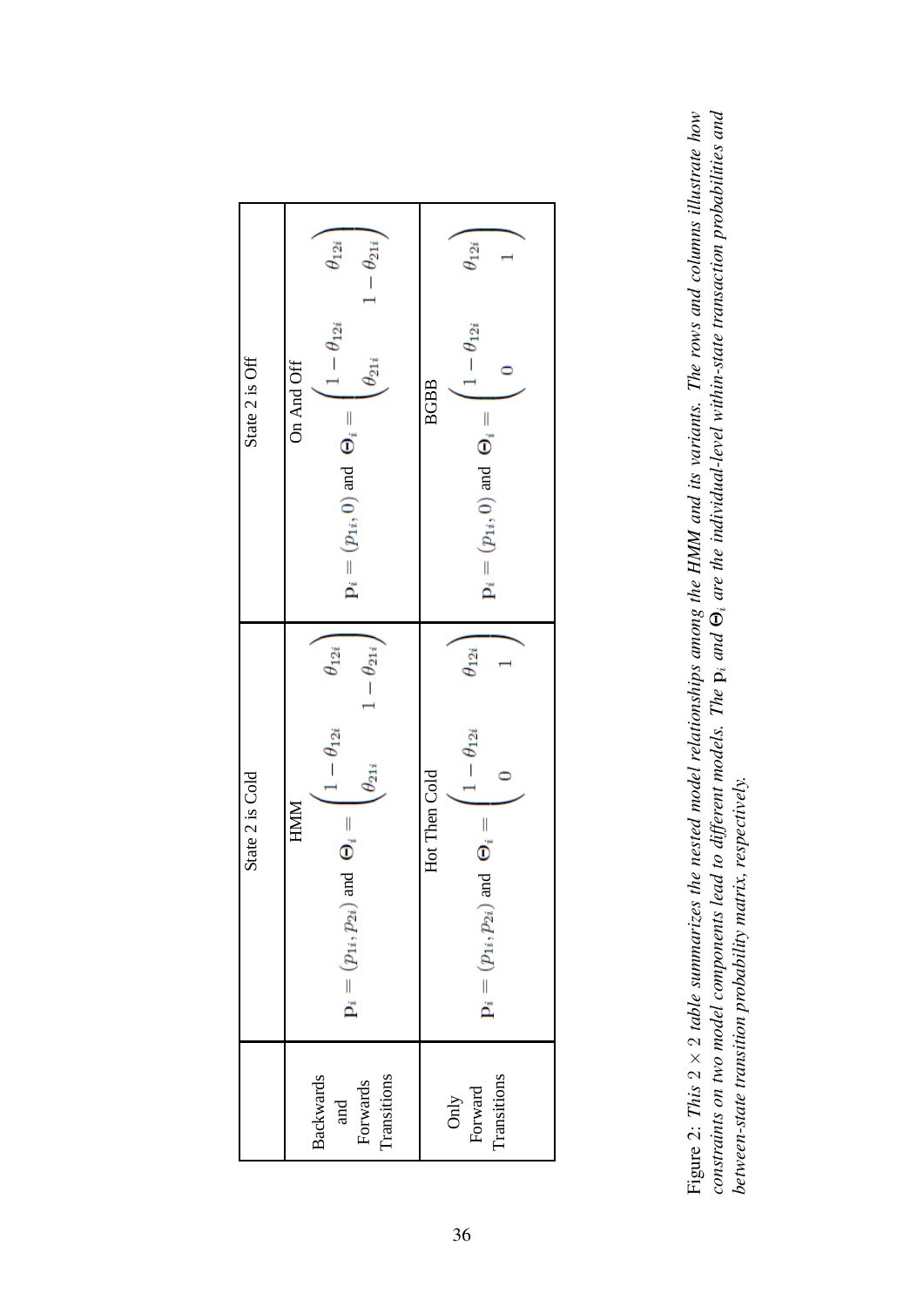

Figure 3: *The figure and annotations illustrate how the observed summary statistics arise naturally from plots that managers typically examine when deciding which model(s) to run. The histogram (left) shows how the number of transactions varies across customers in the observation period, while the tracking plot (right) shows incremental transactions of the cohort over the same period.*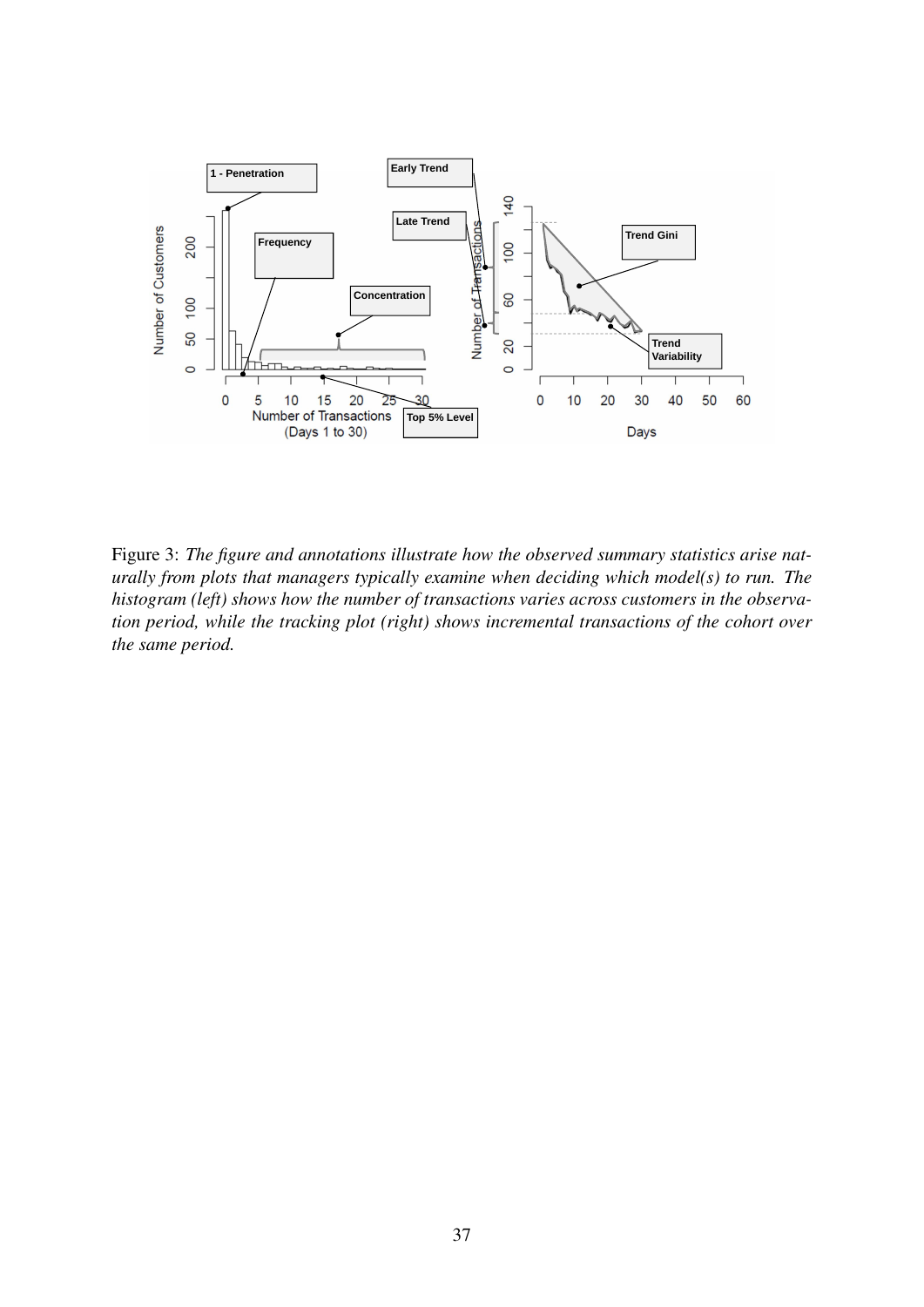

Figure 4: *These histograms summarize the variability for each database characteristics across all 64 datasets.*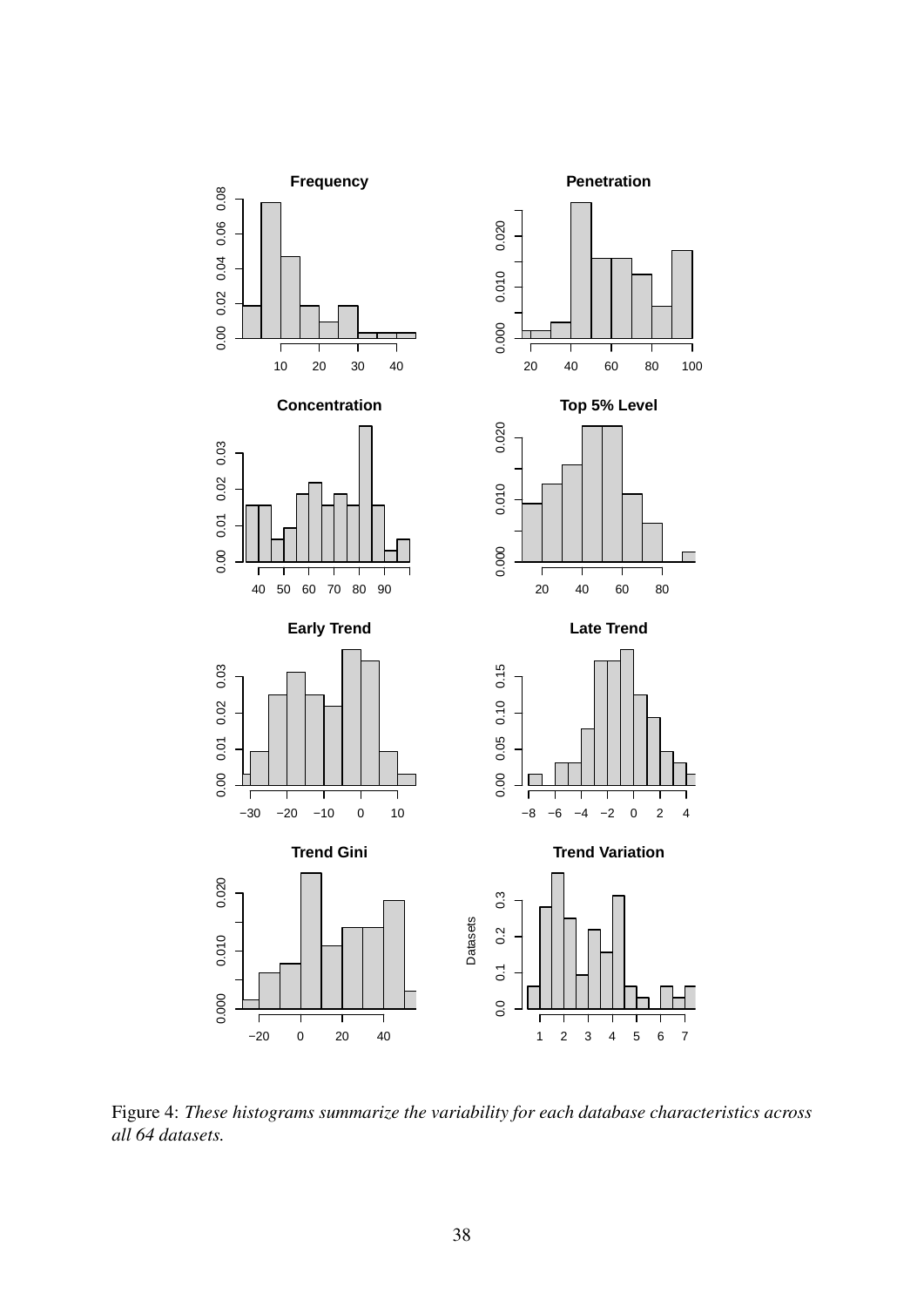

Figure 5: *The classification tree is estimated on 6,400 cases, using 100 posterior samples for each of the 64 datasets. For any dataset, the tree should be read from top to bottom: the ovals represent the partitions, the rectangles indicate the terminal nodes, and the listed model is the recommended one for that particular combination of database characteristics. Also listed is a vector summarizing the posterior winning percentage for all four models (left to right: BG/BB, HC, OF, HMM). The highlighted Datasets A,B, and C appear where they are best classified.*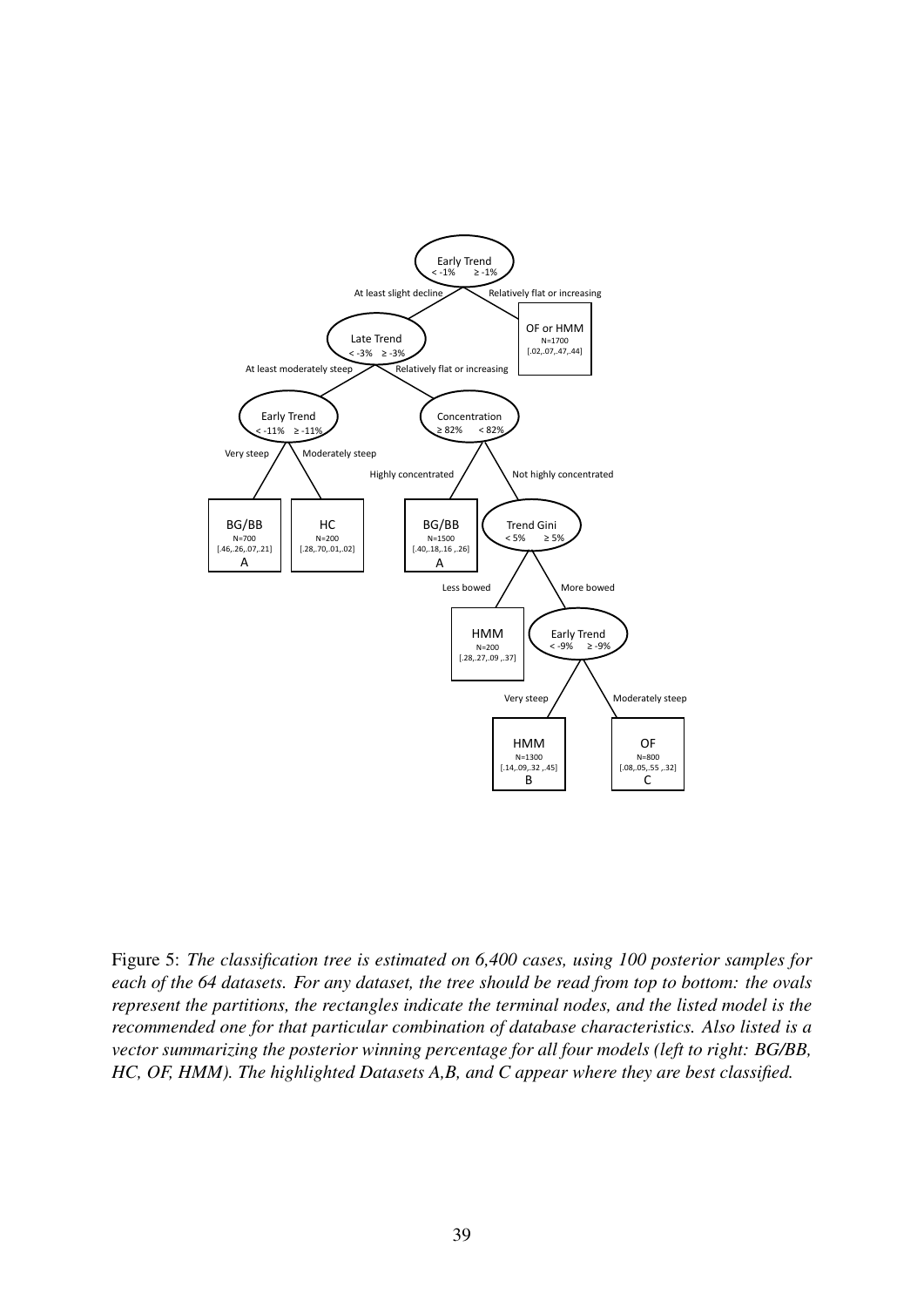

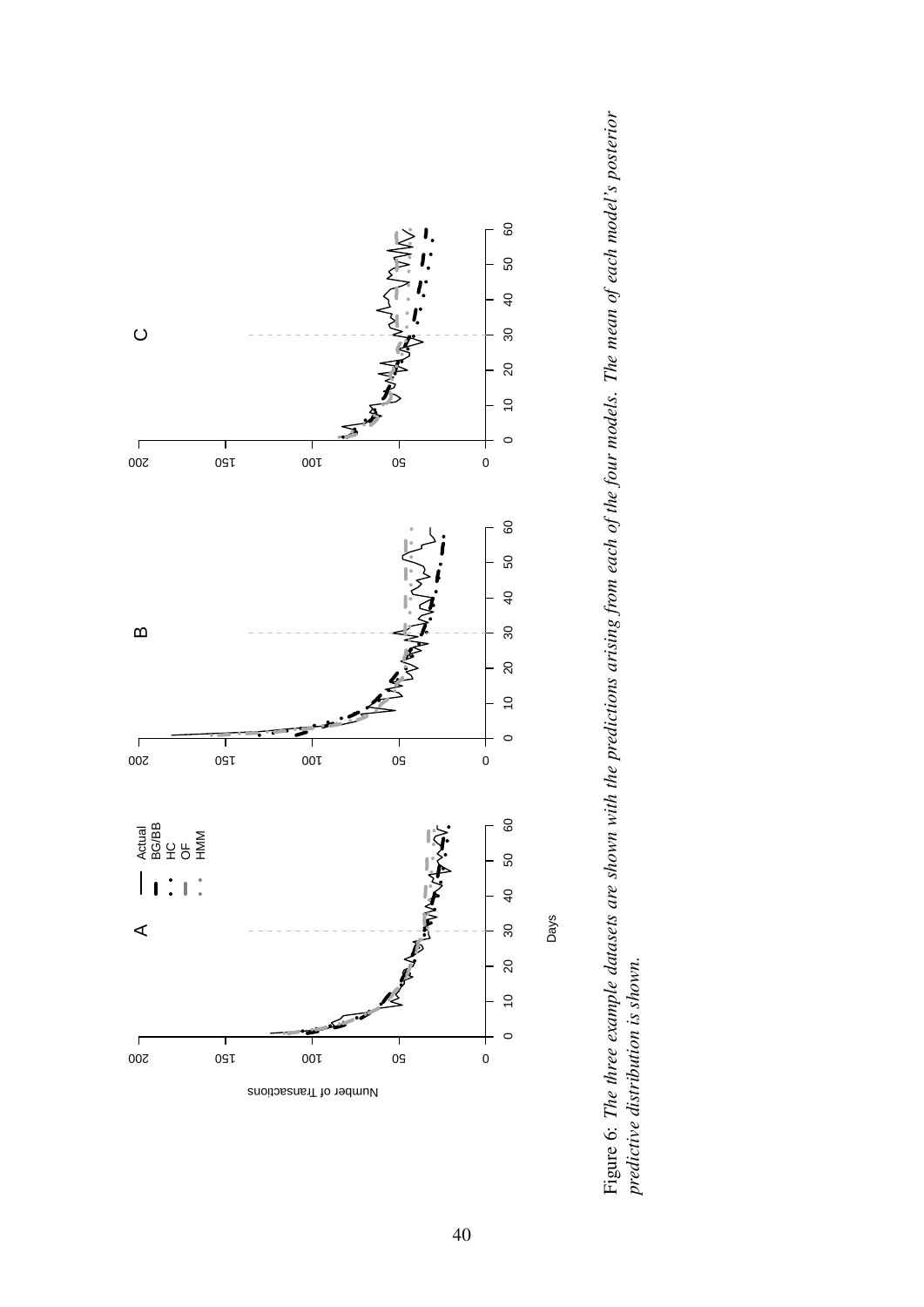

Figure 7: *The four plots illustrate the range of variability in model prediction for Dataset A. The observed data (solid line) is fit by each model. Each model's posterior predictive mean (dashed line) and its full distribution from 1,000 posterior draws (light gray shading) are displayed.*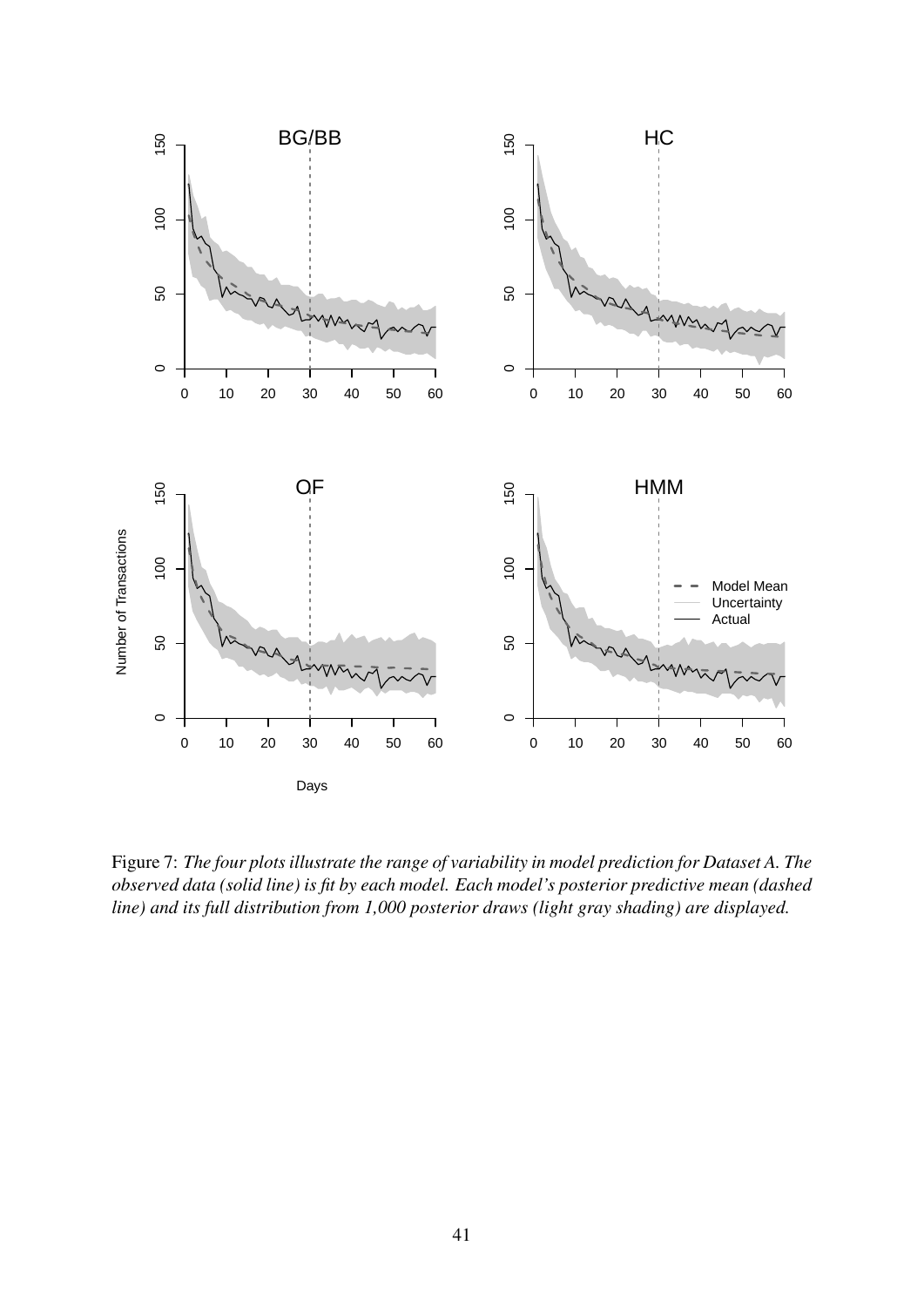

Figure 8: These figures show the posterior distribution of out-of-sample mean absolute error (MAE) for the three highlighted datasets. These are densities of error measures, so smaller values indicate better model fit. When the densities overlap a great deal (e.g., Dataset A), there is not a densities of error measures, so smaller values indicate better model fit. When the densities overlap a great deal (e.g., Dataset A), there is not a Figure 8: These figures show the posterior distribution of out-of-sample mean absolute error (MAE) for the three highlighted datasets. These are clear winning model. When one density that stands out as better than the others (e.g., dataset C), there is a clear winning model. clear winning model. When one density that stands out as better than the others (e.g., dataset C), there is a clear winning model.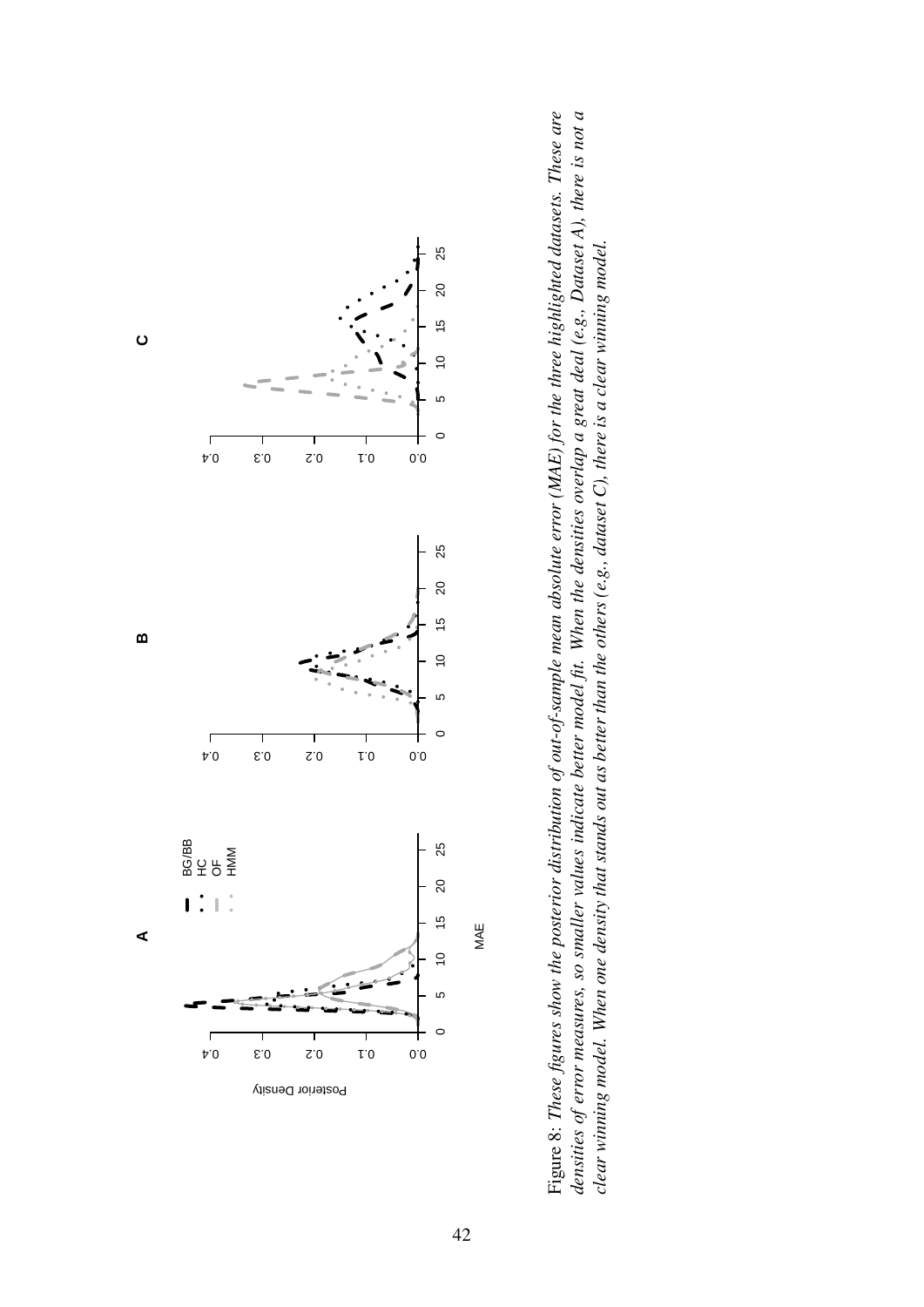

Figure 9: *This plot shows the relative importance of each database characteristic (predictor variable) used in the classification trees obtained from the random forest. The most important variables are those that provide the largest increase in out-of-sample (out-of-bag) classification hit rate, averaged across all trees in the forest. The late trend, early trend, and concentration are clearly the three most important, and confirmed by appearing in the classification tree obtained via CART methods. The next most important variable is trend Gini (trend shape), which also appears in the classification tree.*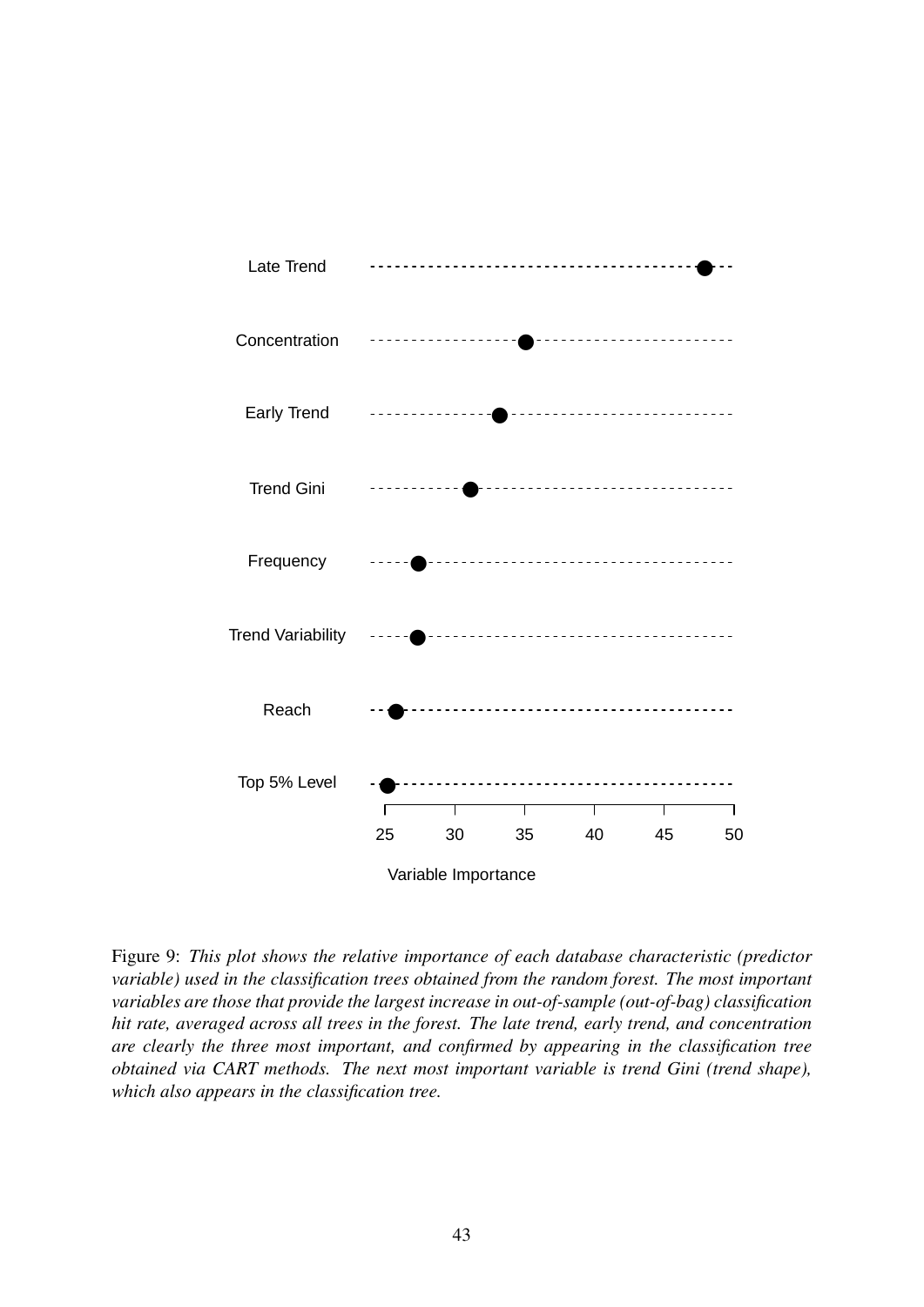#### Appendix 1. Hierarchical Bayes sampler details

We provide the computational details for the models that we ran. We provide the details of the sampler for the general HMM with  $S$  states. It can be constrained for the two-state HMM and each of its nested models, as described in Section 2.

The MCMC procedure generates draws from the joint posterior

$$
[\mathbf{Z}_{it}, \mathbf{p}_{i}, \Theta_{i}, \mathbf{a}_{p}, \mathbf{b}_{p}, \alpha, \pi | \mathbf{Y}] = \prod_{i=1}^{I} \prod_{t=1}^{T} [Y_{it} | Z_{it}, p_{i}] [Z_{it} | Z_{i,t-1}, \Theta_{i}, \pi]
$$

$$
[p_{i} | \mathbf{a}_{p}, \mathbf{b}_{p}, \mathbf{Z}_{i}, \mathbf{Y}_{i}] [\Theta_{i} | \alpha, \mathbf{Z}_{i}] [\mathbf{a}_{p}, \mathbf{b}_{p}] [\alpha] [\pi]
$$

with constants (I individuals and T time periods), individual-level parameters ( $p_i$  and  $\Theta_i$ ), and population-level parameters  $(a_n, b_n, \alpha,$  and  $\pi)$ .

The procedure obtains these draws by alternating between the following conditional distributions:

$$
[\mathbf{Z}_{i}|\mathbf{Y}_{i},\Theta_{i},\mathbf{p}_{i},\pi]
$$
\n
$$
[\mathbf{p}_{i}|\mathbf{Y}_{i},\mathbf{Z}_{i},\mathbf{a}_{p},\mathbf{b}_{p}]
$$
\n
$$
[\Theta_{i}|\mathbf{Z}_{i},\alpha]
$$
\n
$$
[\mathbf{a}_{p},\mathbf{b}_{p}|\mathbf{p}]
$$
\n
$$
[\alpha|\mathbf{\Theta}]
$$
\n
$$
[\pi|\mathbf{Z}]
$$
\n(8)

For each entry in the "dataset of datasets" described in Section 3, we estimate all four models from the  $2 \times 2$  framework. We use 64 datasets, 4 models per dataset, 2 chains per model, resulting in 512 independent MCMC chains. We run each chain for at least 50,000 iterations depending on the convergence criterion for that given model and chain. This requires over 1,000 days of computing time on a single core. Instead of using only one core, we distributed the computational task to take advantage of the parallel structure of the task. On the Amazon Elastic Computing Cloud, we used 64 nodes for 48 hours ("node-hours" ), where each node contains 8 cores (thanks to a grant from Amazon Web Services). We ran each MCMC chain on one of 512 cores, so we finished running all the models in just two days.

Each model is estimated using a version of the MCMC sampler for the HMM with certain components shut off or not. The code is available upon request. For each chain and for each pair of chains for each model, we perform a set of within-chain diagnostics for convergence and computation of effective sample size, and also across-chain diagnostics for post-convergence mixing – all recommended now as standard practice (Gelman et al. 2004; Gelman and Rubin 1992; Geweke 1992; Plummer et al. 2006; Raftery and Lewis 1992).

The draws of model parameters,  $\Omega$ , and latent states,  $\mathbf{Z}^*$ , have been obtained using a data-augmented Gibbs sampler (Tanner and Wong 1987) with an embedded Metropolis-Hastings step. Below we describe how each subset of parameters was drawn from its corresponding conditional distribution in the MCMC procedures.

1. Generate  $\mathbf{Z}_i = (Z_{i1}, \dots, Z_{iT})$ . The customer's latent-state sequence is drawn via the forward-backward algorithm. The latent states are sampled starting at  $t = T$  moving backwards based on the probabilities defined recursively starting at  $t = 1$  moving forwards using dynamic programming. For the case of  $S = 2$ , given the observed outcome at t and the probability of being in either state at  $t - 1$ , each element  $\delta_{i,t,k}$  is a sum of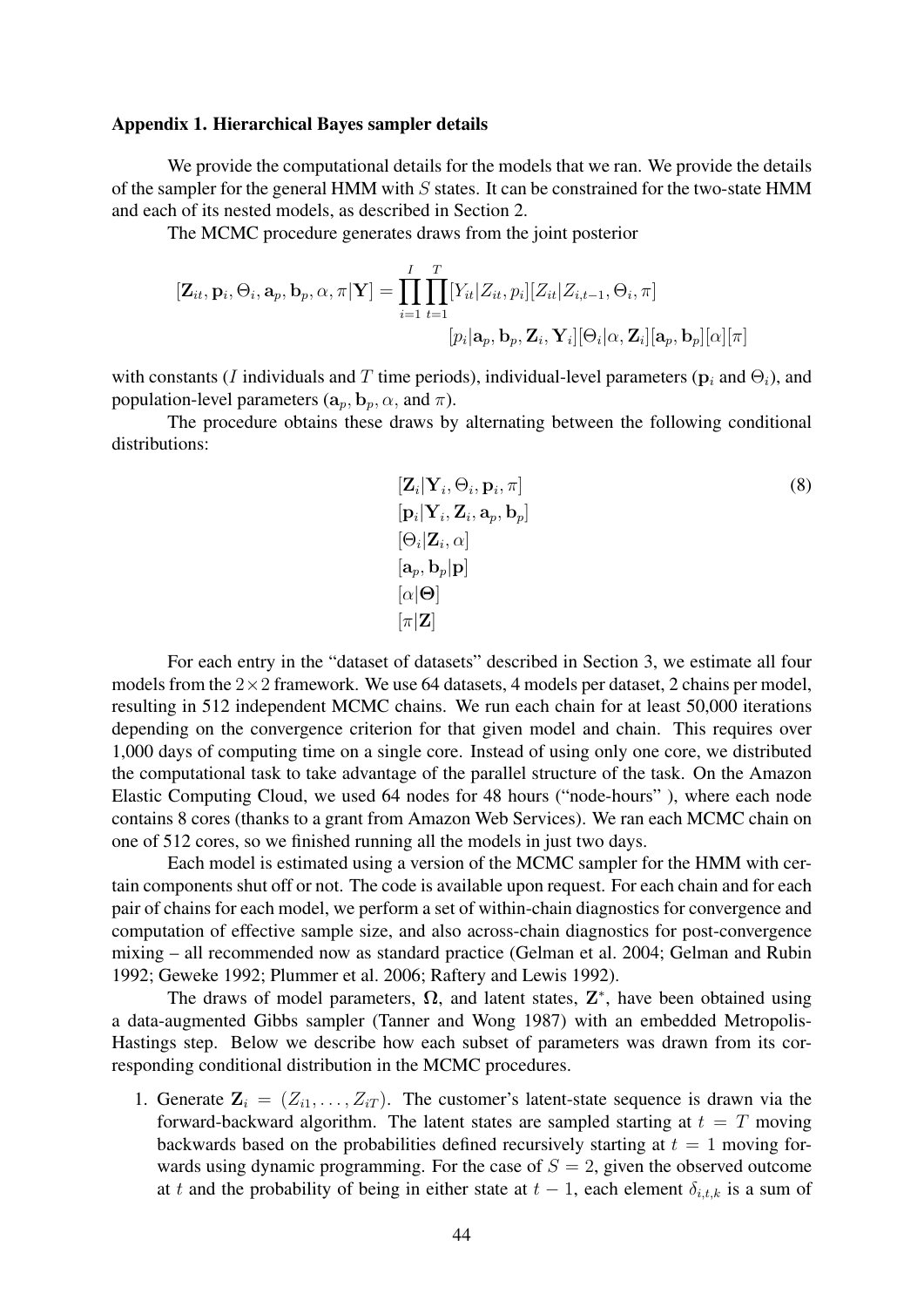the two elements from  $t - 1$  weighted by the probability of the corresponding transition probabilities. Then the probability of drawing state  $k$  is

$$
[\mathbf{Z}_{it}|\mathbf{Y}_{i},\Theta_{i},\mathbf{p}_{i},\pi] = \frac{\delta_{i,t,k}}{\delta_{i,t,1} + \ldots + \delta_{i,t,S}},
$$
  
\n
$$
\delta_{i,t,1} = p_{1i}^{y_{it}}(1 - p_{1i})^{1 - y_{it}}(\delta_{i,t-1,1} \cdot \theta_{11i} + \ldots + \delta_{i,t-1,S} \cdot \theta_{S1i})
$$
  
\n...  
\n
$$
\delta_{i,t,S} = p_{Si}^{y_{it}}(1 - p_{Si})^{1 - y_{it}}(\delta_{i,t-1,1} \cdot \theta_{1Si} + \ldots + \delta_{i,t-1,S} \cdot \theta_{SSi}).
$$
\n(9)

Once the sequences from  $1, \ldots, T$  are drawn for all individuals, then conditioning on those sampled latent states, as if they were data (i.e., data augmentation), simplifies the subsequent conditional distributions. Hence, we define a vector,  $N_i$ , where each element counts the number of times an individual spent a day in each latent state,  $N_{ij} =$  $\sum_{t=1}^{T} 1\{Z_{i,t-1} = j\}$ . We also define a matrix,  $N_{it}$ , where each entry  $j, k$  counts the number of transitions made between each pair of latent states,  $N_{ijk} = \sum_{t=1}^{T} 1\{Z_{i,t-1} =$  $j\}1\{Z_{it} = k\}.$ 

2. Generate  $\mathbf{p}_i = (p_{1i}, \dots, p_{Si})$ . The customer's purchase probability vector is sampled directly from a beta distribution. The use of independent beta priors for each probability yields a beta posterior distributions (since the likelihoods have no covariates). For state  $k$ , the prior and posterior are

$$
[p_{ki}] = \text{beta}(a_{pk}, b_{pk})
$$
  

$$
[p_{ki}|\mathbf{Y}_i, \mathbf{Z}_i, \mu_{\mathbf{p}}, \phi_{\mathbf{p}}] = \text{beta}\left(a_{pk} + \sum_{t=1}^T y_{it} 1\{Z_{it} = k\}, b_{pk} + N_{ij} - \sum_{t=1}^T y_{it} 1\{Z_{it} = k\}\right),
$$
  
(10)

where  $a_{pk}$  and  $b_{pk}$  are the shape parameters of the beta distribution, and  $\mu_{pk}$  and  $\phi_{pk}$  are the mean and polarization index, as defined in Section 2. To ensure  $p_{1i} \ge p_{2i}$ , we use rejection sampling of the whole vector.

3. Generate  $\Theta_i$ . The customer's transition probability matrix must have its rows sum to 1, so it is a multinomial vector. Using independent Dirichlet priors on each row yields Dirichlet posteriors. For the probability of moving from j to any other state  $1, \ldots, S$ , the prior and posterior are

$$
[\theta_{j,1:S,i}] = \text{Dirichlet}(\alpha_{j,1:S})
$$

$$
[\theta_{j,1:S,i}|\mathbf{Z}_i, \mu_{\theta j}, \phi_{\theta j}] = \text{Dirichlet}((\alpha_{j,1} + N_{ij,1}, \dots, \alpha_{j,S} + N_{ij,S})),
$$
(11)

where the 1 : S indexes a vector of parameters and where  $r_j$  is the vector of Dirichlet shape parameters, which can be summarized by mean probability vector,  $\mu_{\theta j}$  =  $\alpha_j / \left[ \sum_{k=1}^S \alpha_{jk} \right]$ , and polarization index  $\phi_{\theta j} = 1 / \left[ 1 + \sum_{k=1}^S \alpha_{jk} \right]$ .

4. Generate  $\pi$ . The initial latent-state membership probability vector depends on the latent states across all individuals at  $t = 1$ . Defining  $N1_k = \sum_{i=1}^{I} 1\{Z_{k1} = k\}$ , the uniform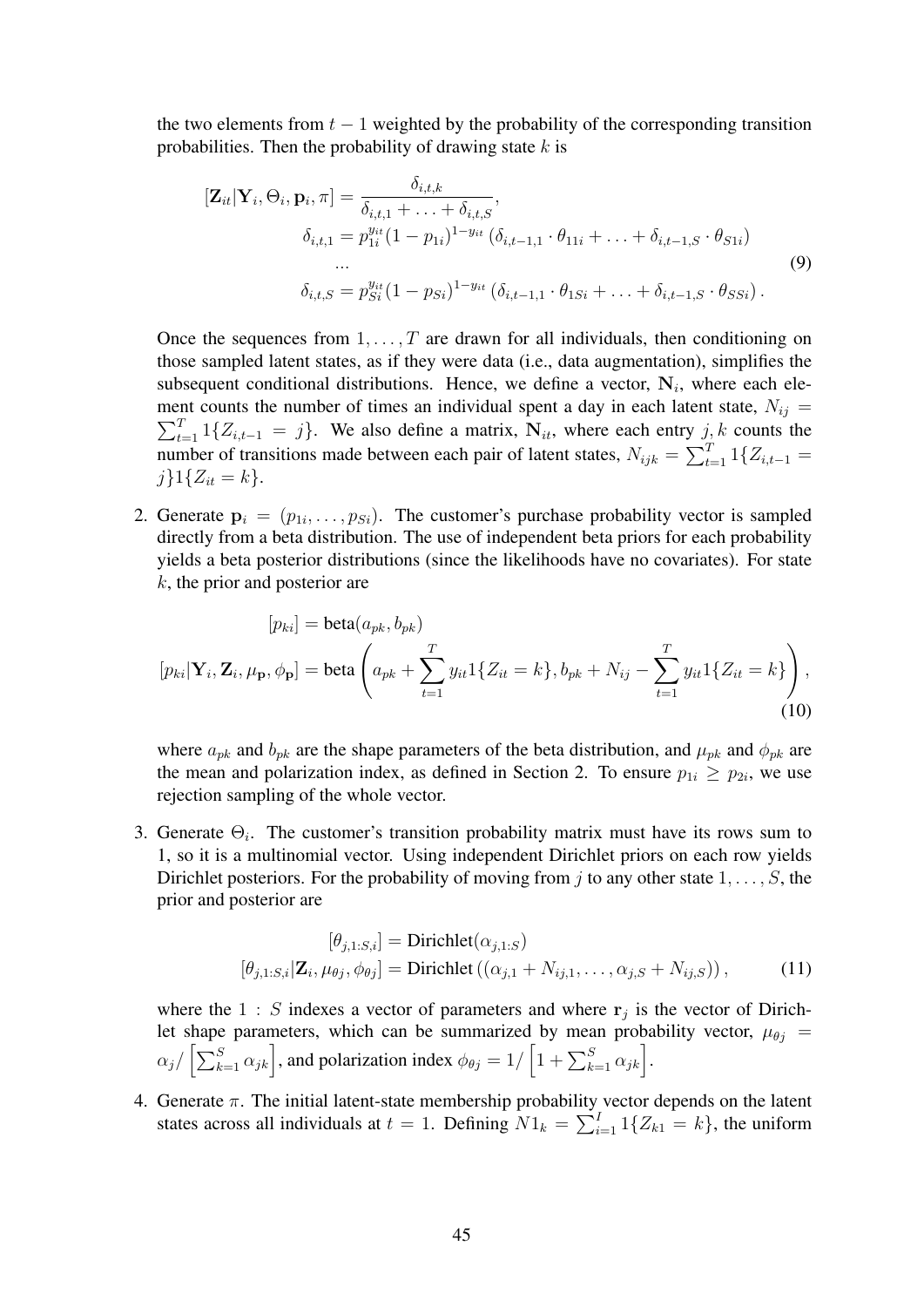hyperprior and the posterior are,

$$
[\pi] = \text{Dirichlet}(1, \dots, 1)
$$

$$
[\pi | \mathbf{Z}] = \text{Dirichlet}(1 + N1_1, \dots, 1 + N1_S)
$$
(12)

5. Generate  $(a_p, b_p)$ . There is a highly uninformative hyperprior for each shape parameter of each beta distribution characterizing the heterogeneity of state-specific purchase propensities. For state  $k$ , the hyperprior and posterior are

$$
[a_{pk}, b_{pk}] \propto (a_{pk} + b_{pk})^{-5/2}
$$
  
\n
$$
[\mathbf{a}_{pk}, \mathbf{b}_{pk} | \mathbf{p}_k] \propto L_{\text{beta}}(p_{ki}, \dots, p_{kI}) (a_{pk} + b_{pk})^{-5/2},
$$
\n(13)

where  $L_{\text{beta}}$  is the beta density function, and the prior distribution proportional to (a +  $(b)^{-5/2}$  is recommended by Gelman et al. (2004). That prior is uniform on the beta distribution  $a/(a+b)$  and considered weakly informative on the polarization index  $(1+a+b)^{-1}$ . Since the posterior has no closed form expression, we use a Metropolis-Hastings step with a log-Normal proposal density. Its tuning parameter, or variance, is set to 0.05 to obtain an appropriate acceptance probability.

6. Generate  $\alpha$ . The Dirichlet distribution shape parameters  $\alpha_i = (\alpha_{i1}, \ldots, \alpha_{iS})$  are generated by a generalization of the procedure used to generate the shape parameters of the beta distributions. For state  $j$  (i.e., row  $j$  of the transition probability matrix), the hyperprior and posterior are

$$
[\alpha_j] = (\sum_{k=1}^{S} \alpha_{jk})^{-(2S+1)/2}
$$

$$
[\alpha_j | \theta_{j,1:S}] \propto L_{\text{Dirichlet}}(\theta_{j,1:S,i}, \dots \theta_{j,1:S,I}) L_{\text{gamma}}(\alpha_j), \qquad (14)
$$

where  $L_{\text{Dirichlet}}$  is the Dirichlet density function. Again, the prior distribution proportional to  $(\alpha_1 + \ldots + \alpha_S)^{-(2S+1)/2}$  is a generalization for the Dirichlet shape parameters of the prior used for the beta shape parameters (Everson and Bradlow 2002). Since the posterior has no closed form expression, we use a Metropolis-Hastings step with a log-Normal proposal density. Its tuning parameter, or variance, is set to 0.05 to obtain an appropriate acceptance probability.

# Appendix 2. General Recipe: Developing a decision tree for model selection using database characteristics

Although we perform our analysis for a specific data/modeling context, the same basic "recipe" developed in this paper can be applied to many other settings. We formalize this recipe as a general method for model evaluation and selection, involving the three basic ingredients: the set of candidate models, the database characteristics, and the performance criterion. This enables the analyst to answer the questions "Which model should I use for this this dataset?" and "Given a dataset, how well will a given model perform?"

1. Models. Our procedure supposes that the analyst has a consideration set of models  $1, \ldots, M$ . The models can all be run on datasets with the same structure. We also suppose that model-based simulation can be done via Monte Carlo, or Markov Chain Monte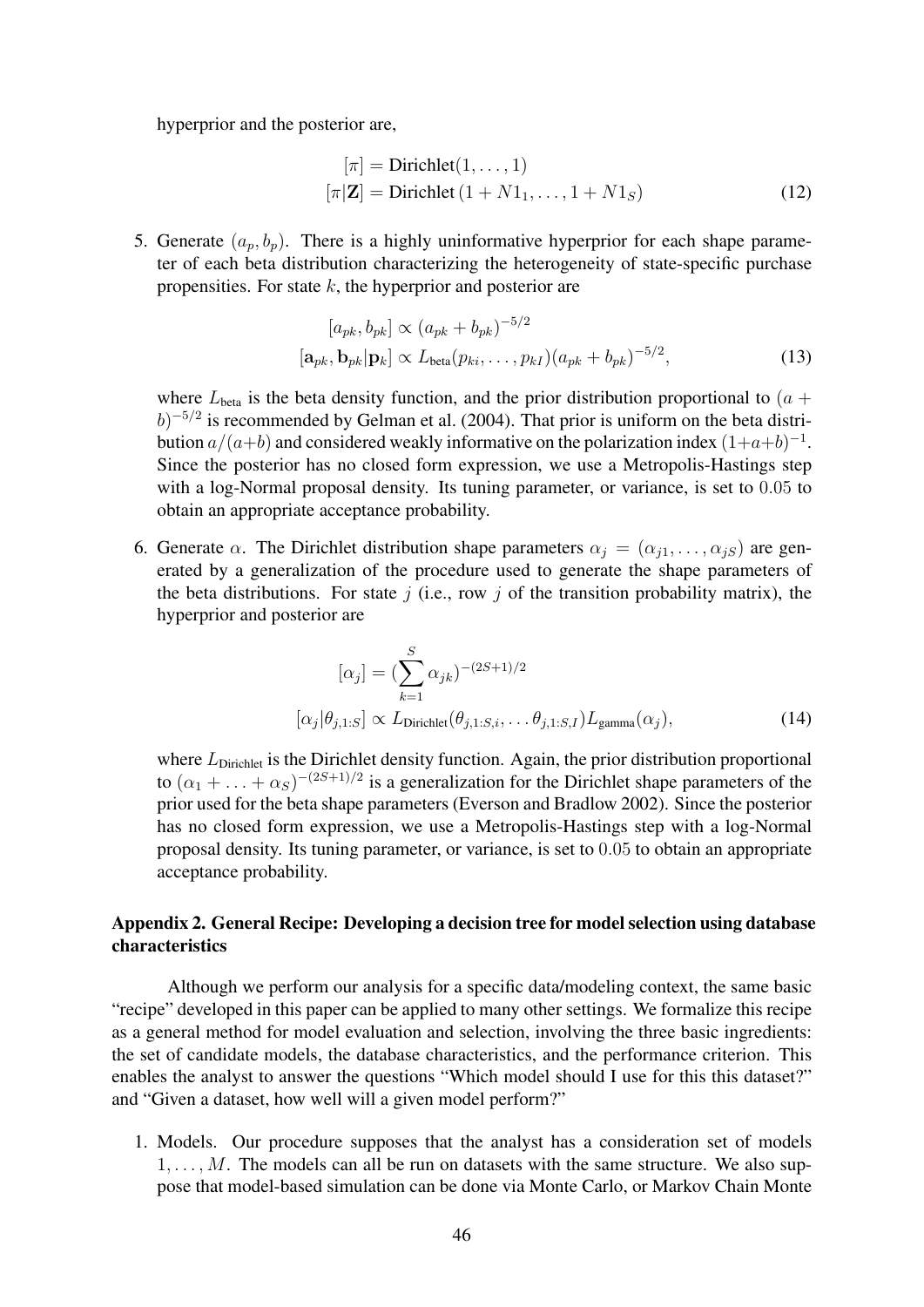Carlo, if needed. Our procedure assumes that an MCMC sampler has been run to obtain draws  $g = 1, \ldots, G$  from each model's the joint posterior distribution,  $\left[\mathbf{\Omega}_m | \mathbf{Y}^{\text{obs}}\right]$ .

- 2. Database characteristics. We characterize the database with a set of summary statistics. These should be (1) easy-to-compute characteristics, (2) managerially relevant, and (3) largely comprehensive and mutually exclusive. Formally, we denote these the datasetlevel summary statistics as a covariate vector,  $\tau(Y_k^{\text{obs}})$ , for dataset k. These are to be computed before running any models on the kth dataset, which itself is denoted by  $Y_k^{obs}$ . These are the independent variables of interest in the eventual classification.
- 3. Performance criterion. Assessing model performance for model selection is an important step that should be driven by the business goal. We use an empirical validation approach via posterior predictive distributions. We generate data,  $Y_m^{*(g)}$ , from the model-based predictive distribution,  $\left[\mathbf{Y}_m^*|\mathbf{Y}^{\text{obs}}\right]$ , where g indexes replications  $1, ..., G$ .

For the performance measure feature, s, we summarise the generated data by,  $T_s(\mathbf{Y}_m^{*(g)})$ . We quantify performance as model errors: the degree to which the model-based posterior predictive distribution of feature  $s$  is outlying with respect to the feature's observed value,  $T_s(\mathbf{Y}_k^{\text{obs}}).$ 

Let  $D$  denote a loss function along a single dimension, that is, the distance between the draws from the posterior predictive distribution and the single observed value of feature of a dataset. This distance,  $d_{\text{mks}}$ , summarizes model m's performance on dataset k in terms of feature s, utilizing all replicates  $q = 1, \ldots, G$ ,

$$
d_{mks} = D\left(T_s(\mathbf{Y}_{mk}^{*(1)}), \dots, T_s(\mathbf{Y}_{mk}^{*(G)}); T_s(\mathbf{Y}_k^{obs})\right). \tag{15}
$$

The choice of the function  $D$  should depend on the desired feature.

Regardless of which performance metric and error measure is chosen, a single metric is obtained for each posterior replicate. For each replicate, we select the model with the lowest error and consider it the "winning" model, which is the nominal categorical outcome variable to be classified.

4. Classifying datasets by relating model performance to observed database characteristics. Putting those three ingredients together, we create the decision tree to infer the relationship between which model is best (outcome) and database characteristics (predictors). We formalize the classification as its own predictive tool. The independent variables of interest are the dataset-level summary statistics,  $\tau(Y_k^{\text{obs}})$ , computed before running any models on the kth dataset, denoted by  $Y_k^{obs}$ . These values are the predictors of model performance. The error measure,  $d_{ksm}^{(g)}$ , as defined above, is on a continuous scale. For classification purposes, however, the dependent variable should be an indicator of the "winning" model  $m_{ks}^{\text{Winner(g)}}$ , a nominal categorical variable with M levels. For each dataset  $k$ , feature  $s$ , and posterior replicate  $q$ ,

$$
m_{ks}^{\text{Winner (g)}} = \text{argmin}_{m \in (1, ..., M)} \left\{ d_{ks1}^{(g)}, ..., d_{ksM}^{(g)} \right\}.
$$
 (16)

We use a classification tree to relate the identity of the winning model,  $m_k^{\text{Winner}}$ , to the database characteristics,  $\tau(Y_k^{\text{obs}})$ . Given the performance of all M models across all K datasets for feature s, we explain variations in the model performance (i.e., which model